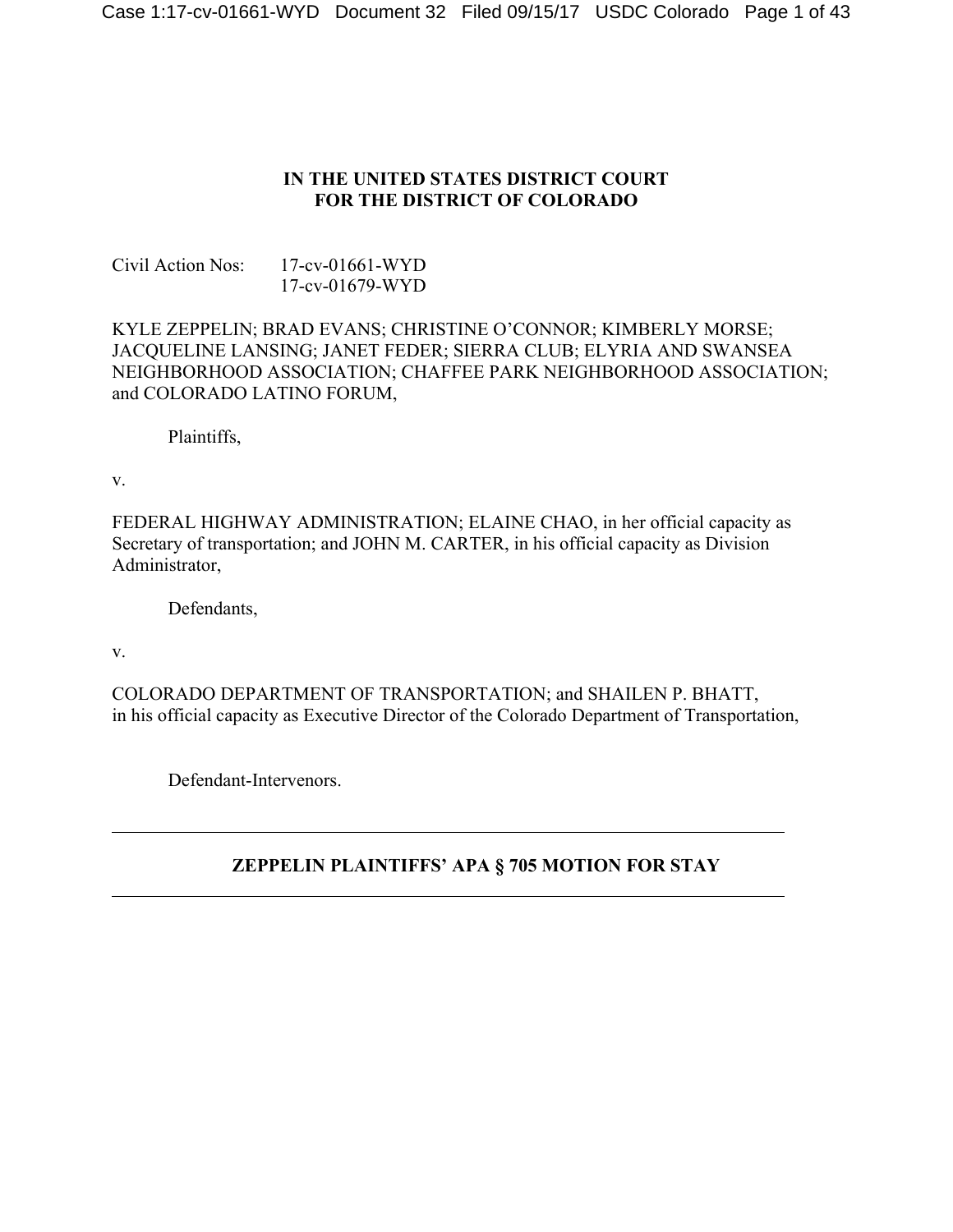## **TABLE OF CONTENTS**

|             |                 | $\textbf{TABLE OF CONTENTS} \begin{minipage}{14.5\textwidth} \centering \begin{tabular}{ c c c c } \hline \textbf{TABLE OF CONTENTS} & \textbf{0.00015} & \textbf{0.0016} & \textbf{0.0016} & \textbf{0.0016} & \textbf{0.0016} & \textbf{0.0016} & \textbf{0.0016} & \textbf{0.0016} & \textbf{0.0016} & \textbf{0.0016} & \textbf{0.0016} & \textbf{0.0016} & \textbf{0.0016} & \textbf{0.0$ |    |
|-------------|-----------------|------------------------------------------------------------------------------------------------------------------------------------------------------------------------------------------------------------------------------------------------------------------------------------------------------------------------------------------------------------------------------------------------|----|
|             |                 | $\bf{TABLE~OF~AUTHORITIES} \label{thm:1} \begin{minipage}{0.9\linewidth} \textbf{TABLE~OF~AUTHORITIES} \end{minipage}$                                                                                                                                                                                                                                                                         |    |
|             |                 | $\textbf{LIST OF EXHIBITS} \label{eq:1} \begin{minipage}{0.9\linewidth} \textbf{LIST OF EXHIBITS} \end{minipage}$                                                                                                                                                                                                                                                                              |    |
|             |                 | GLOSSARY OF TERMS VI                                                                                                                                                                                                                                                                                                                                                                           |    |
| $I_{\cdot}$ |                 | $\label{eq:3} \text{INTRODUCTION}_{\textcolor{red}{\textbf{1}}}\text{1}$                                                                                                                                                                                                                                                                                                                       |    |
| II.         |                 |                                                                                                                                                                                                                                                                                                                                                                                                |    |
| III.        |                 |                                                                                                                                                                                                                                                                                                                                                                                                |    |
| IV.         |                 |                                                                                                                                                                                                                                                                                                                                                                                                | 18 |
|             | A.              |                                                                                                                                                                                                                                                                                                                                                                                                |    |
|             |                 | $\mathcal{I}$ .<br>P2PH is a Connected, Similar, and/or Cumulative Action,<br>which FHWA/CDOT Failed to Analyze                                                                                                                                                                                                                                                                                | 19 |
|             |                 | $\overline{2}$ .<br>FHWA/CDOT Failed to Take the Requisite "Hard Look" at the<br>Human Health and Environmental Caused by the Disturbance                                                                                                                                                                                                                                                      |    |
|             | <b>B.</b>       | Plaintiffs Will Suffer Irreparable Harm Without Preliminary Relief                                                                                                                                                                                                                                                                                                                             | 25 |
|             | $\mathcal{C}$ . | The Balance of Equities Tips in Plaintiffs' Favor 1997 11 Manuseum 11                                                                                                                                                                                                                                                                                                                          |    |
|             | D.              | An Order for Stay Will Serve the Public Interest 32                                                                                                                                                                                                                                                                                                                                            |    |
| V.          |                 | <b>CONCLUSION</b>                                                                                                                                                                                                                                                                                                                                                                              | 32 |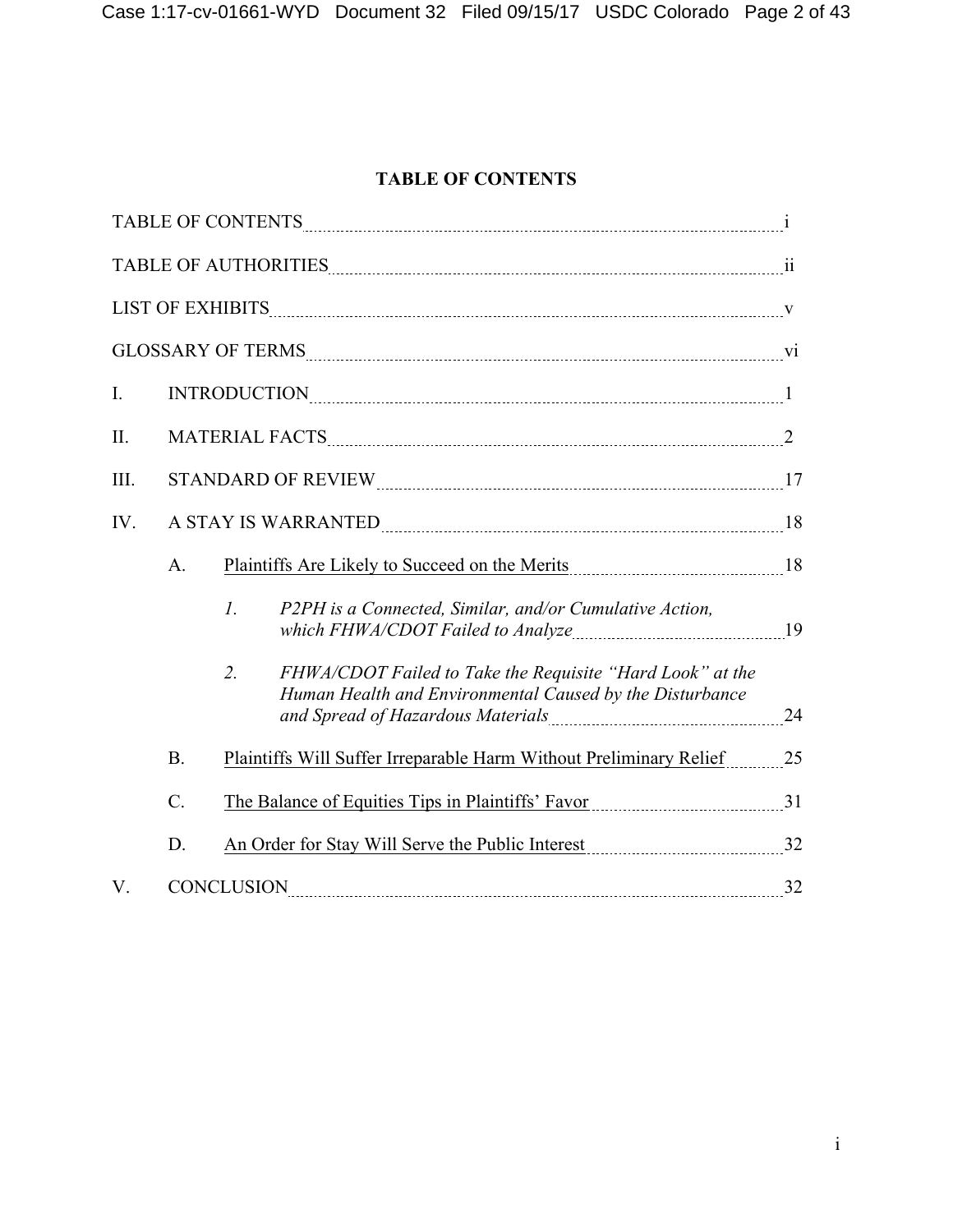## **TABLE OF AUTHORITIES**

| <b>Statutes</b> |  |
|-----------------|--|
|-----------------|--|

| 5 U.S.C. §§ 551 <u>et seq. [17]</u>                                                                                                                                                                                            |        |
|--------------------------------------------------------------------------------------------------------------------------------------------------------------------------------------------------------------------------------|--------|
|                                                                                                                                                                                                                                |        |
|                                                                                                                                                                                                                                |        |
|                                                                                                                                                                                                                                |        |
|                                                                                                                                                                                                                                |        |
|                                                                                                                                                                                                                                | 24     |
|                                                                                                                                                                                                                                |        |
| <b>Regulations</b>                                                                                                                                                                                                             |        |
| 40 C.F.R. Part 1502                                                                                                                                                                                                            |        |
|                                                                                                                                                                                                                                | 20, 23 |
| 40 C.F.R. § 1508.8 23                                                                                                                                                                                                          |        |
| 40 C.F.R. § 1508.11 24                                                                                                                                                                                                         |        |
| 40 C.F.R. § 1508.25(a) 2008 25(a) 2008 25(b) 3.508.25(a) 2.508.25(a) 3.508.25(a) 3.508.25(a) 3.508.25(a) 3.508.25(a) 3.508.25(a) 3.508.25(a) 3.508.25(a) 3.508.25(a) 3.508.25(a) 3.508.25(a) 3.508.25(a) 3.508.25(a) 3.508.25( | 20     |
|                                                                                                                                                                                                                                | 20     |
|                                                                                                                                                                                                                                | 20     |
|                                                                                                                                                                                                                                | 23     |
|                                                                                                                                                                                                                                | 22, 23 |
|                                                                                                                                                                                                                                | 24     |
| <b>Cases</b>                                                                                                                                                                                                                   |        |
|                                                                                                                                                                                                                                | 28     |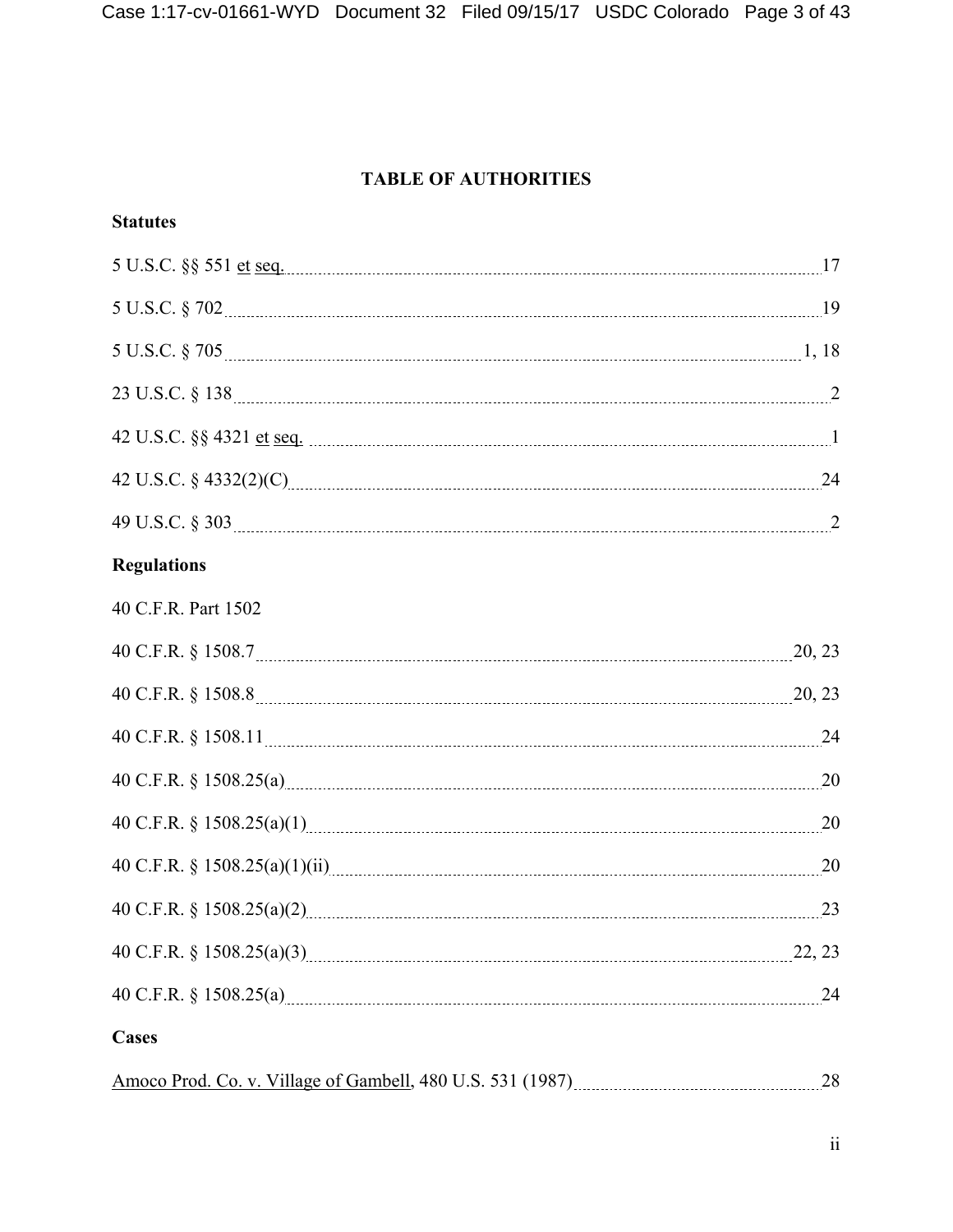| Biodiversity Conservation Alliance v. Jiron, 762 F.3d 1036 ( $10^{th}$ Cir. 2014)                                                                         | 24     |
|-----------------------------------------------------------------------------------------------------------------------------------------------------------|--------|
| Citizens' Comm. to Save Our Canyons, 297 F.3d 1012 (10 <sup>th</sup> Cir. 2002) 20                                                                        |        |
|                                                                                                                                                           |        |
| Colorado Wild, Inc. v. U.S. Forest Serv., 523 F.Supp.2d 1213 (D. Colo. 2007) 31, 32                                                                       |        |
| Cuomo v. U.S. Nuclear Regulatory Comm'n, 772 F.2d 972 (D.C. Cir. 1985) [18] [18]                                                                          |        |
|                                                                                                                                                           |        |
| Dine Citizens Against Ruining Our Env't v. Jewell, 2015 U.S. Dist. LEXIS 109986<br>(D.N.M. August 14, 2015) [2015]                                        | 26     |
| Dine Citizens Against Ruining Our Env't v. Klein, 747 F. Supp. 2d 1234<br>(D. Colo. 2010)                                                                 | 20, 22 |
| First Premier Bank v. U.S. Consumer Fin. Protection Bureau, 819 F. Supp. 2d 906<br>(D.S.D. 2011)                                                          | 18     |
| Hill Dermaceuticals, Inc. v. U.S. FDA, 524 F.Supp.2d 5 (D.D.C. 2007) [18] [18]                                                                            |        |
| John D. MacFarlane, et al. v. the City and County of Denver, et al., Case No.<br>2016CV32126 (Denver District Court) [2016CV32126 (Denver District Court) | 17     |
| Lane v. Buckley, 643 Fed. Appx. 686 (10 <sup>th</sup> Cir. 2016) 27                                                                                       |        |
| Motor Vehicles Mfrs. Ass'n v. State Farm, 463 U.S. 29 (1983) [1983]                                                                                       |        |
|                                                                                                                                                           |        |
| N.M. Dept. of Game & Fish v. U.S. Dept. of Interior, 854 F.3d 1236 (10 <sup>th</sup> Cir. 2017) 25, 31                                                    |        |
| <u>O Centro Espirita Beneficente Uniao do Vegetal v. Ashcroft</u> , 389 F.3d 973(10 <sup>th</sup> Cir. 2004)  18                                          |        |
| San Juan Citizens' Alliance v. Salazar, 2009 U.S. Dist. LEXIS 29804                                                                                       | 23     |
| San Luis Valley Ecosystem Council v. U.S. Fish & Wildlife Serv.,<br>657 F.Supp.2d 1233 (D. Colo. 2009) 2009. [18, 26, 31, 32]                             |        |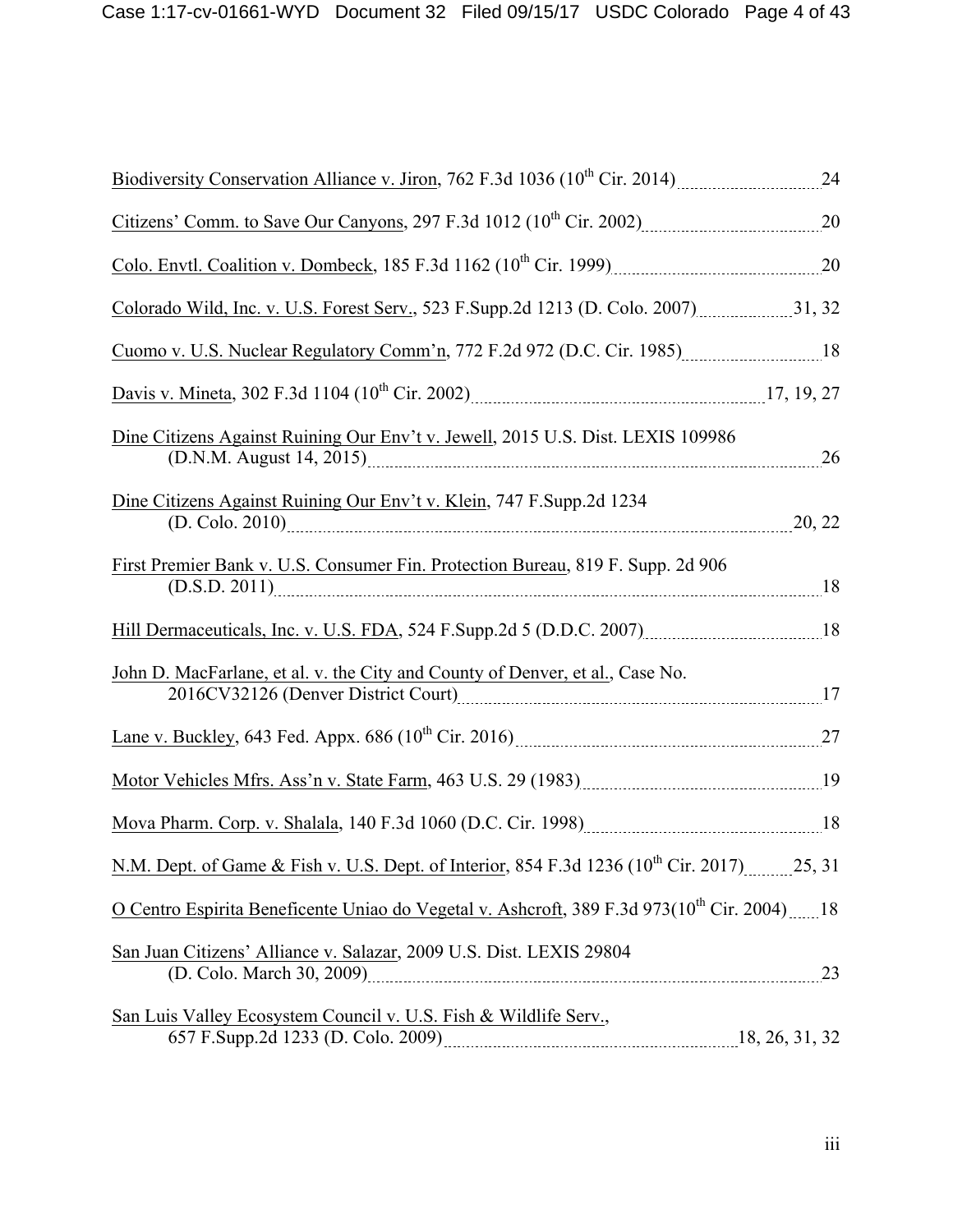| Sierra Club v. Hodel, 848 F.2d 1068 (10 <sup>th</sup> Cir. 1988), overruled on other grounds by<br>Village of Los Ranchos De Albuquerque v. Marsh, 956 F.2d 970 (10 <sup>th</sup> Cir. 1992) 29, 31                                      |  |
|------------------------------------------------------------------------------------------------------------------------------------------------------------------------------------------------------------------------------------------|--|
|                                                                                                                                                                                                                                          |  |
| Utahns v. U.S. DOT, 305 F.3d 1152 (10 <sup>th</sup> Cir. 2002) [101] [101] [101] [101] [101] [101] [101] [101] [101] [101] [101] [101] [101] [101] [101] [101] [101] [101] [101] [101] [101] [101] [101] [101] [101] [101] [101] [101] [ |  |
| WildEarth Guardians v. U.S. Forest Service, 828 F.Supp.2d 1223 (D. Colo. 2011) 32                                                                                                                                                        |  |
| Winter v. Natural Resources Defense Council, 555 U.S. 7 (2008) 2, 18, 27                                                                                                                                                                 |  |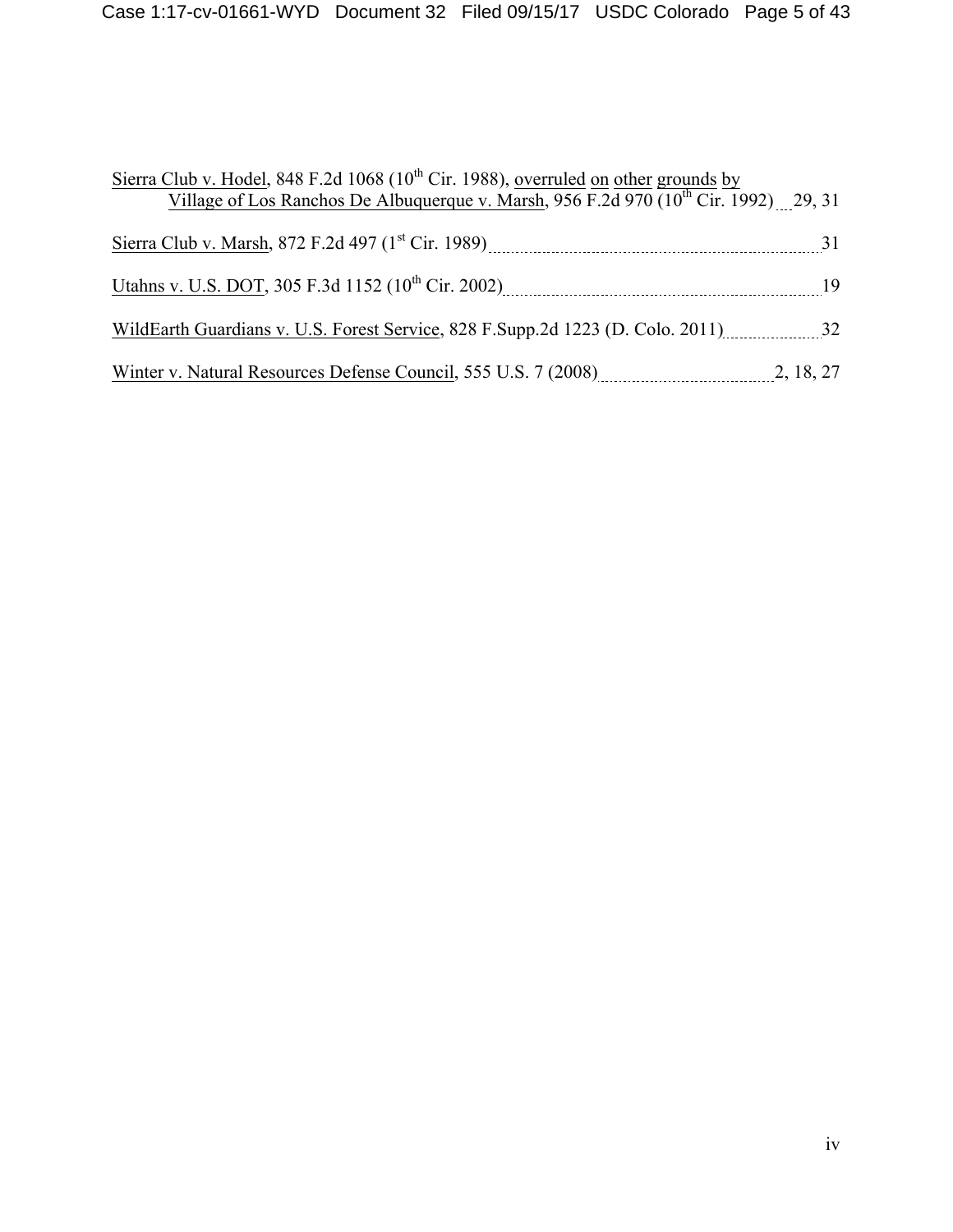### **LIST OF EXHIBITS**

- Exhibit 1 Record of Decision
- Exhibit 2 Supplemental Draft Environmental Impact Statement
- Exhibit 3 Final Environmental Impact Statement
- Exhibit 4 Map of Operating Units within Vasquez Boulevard / I-70 Superfund Site
- Exhibit 5 City and County of Denver Storm Drainage Master Plan dated September 2014
- Exhibit 6 Email from Mike Anderson to Shea Thomas, dated August 2, 2013
- Exhibit 7 Memorandum of Understanding, dated October 16, 2013
- Exhibit 8 Enginuity Engineering Solutions Memorandum, dated February 10, 2014
- Exhibit 9 Multi-Agency Technical Team Recommendation, dated January 20, 2015
- Exhibit 10 DeVito Memorandum, dated July 16, 2015
- Exhibit 11 Denver's I-70 East FEIS Response Comment Report, dated March 2, 2016
- Exhibit 12 Two Basin Drainage Project Conceptual Planning Alternatives Analysis Report, dated December 2016
- Exhibit 13 Final Design Report, Environmental Components for Globeville Landing Outfall, dated February 5, 2016
- Exhibit 14 Aerial Photograph of Globeville Landing Park, taken August 15, 2017
- Exhibit 15 Colorado Department of Transportation Statement Regarding Litigation Involving I-70, dated July 10, 2017
- Exhibit 16 City of Denver  $39<sup>th</sup>$  Avenue Greenway and Open Channel Fact Sheet
- Exhibit 17 City of Denver City Park Golf Course Redesign Fact Sheet
- Exhibit 18 Letter from Jane Hann to Steve Turner, dated December 29, 2016
- Exhibit 19 Colorado Department of Transportation Press Release, dated August 24, 2017
- Exhibit 20 Trial Testimony of Deborah Ortega, given on August 22, 201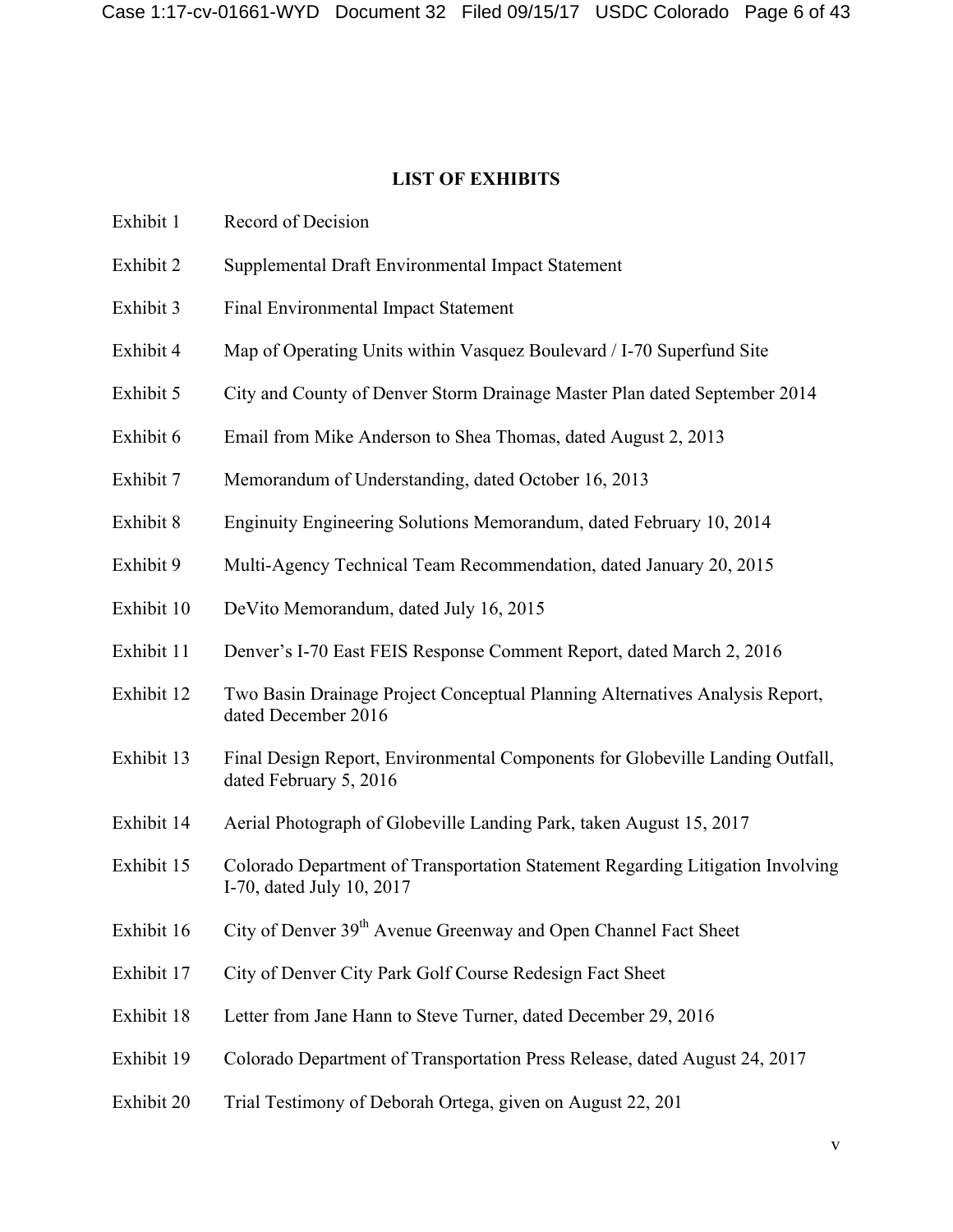## **GLOSSARY OF TERMS**

| BE          | Colorado Bridge Enterprise                               |
|-------------|----------------------------------------------------------|
| CDOT        | Colorado Department of Transportation                    |
| <b>DEIS</b> | Draft Environmental Impact Statement                     |
| <b>EADP</b> | <b>Early Action Drainage Project</b>                     |
| <b>EPA</b>  | <b>Environmental Protection Agency</b>                   |
| <b>FEIS</b> | <b>Final Environmental Impact Statement</b>              |
| <b>FHWA</b> | Federal Highway Administration                           |
| GLO         | Globeville Landing Outfall                               |
| <b>HPTE</b> | Colorado High Performance Transportation Enterprise      |
| IGA         | <b>Intergovernmental Agreement</b>                       |
| <b>MATT</b> | Multi-Agency Technical Team                              |
| MOU         | Memorandum of Understanding                              |
| <b>NEPA</b> | National Environmental Policy Act                        |
| OU1         | Vasquez Boulevard / I-70 Superfund Site Operating Unit 1 |
| OU2         | Vasquez Boulevard / I-70 Superfund Site Operating Unit 2 |
| P2PH        | Platte to Park Hill Stormwater Drainage Project          |
| PCL         | Partial Cover Lowered                                    |
| <b>ROD</b>  | Record of Decision                                       |
| <b>RTD</b>  | <b>Regional Transportation District</b>                  |

APA Administrative Procedures Act

SDEIS Supplemental Draft Environmental Impact Statement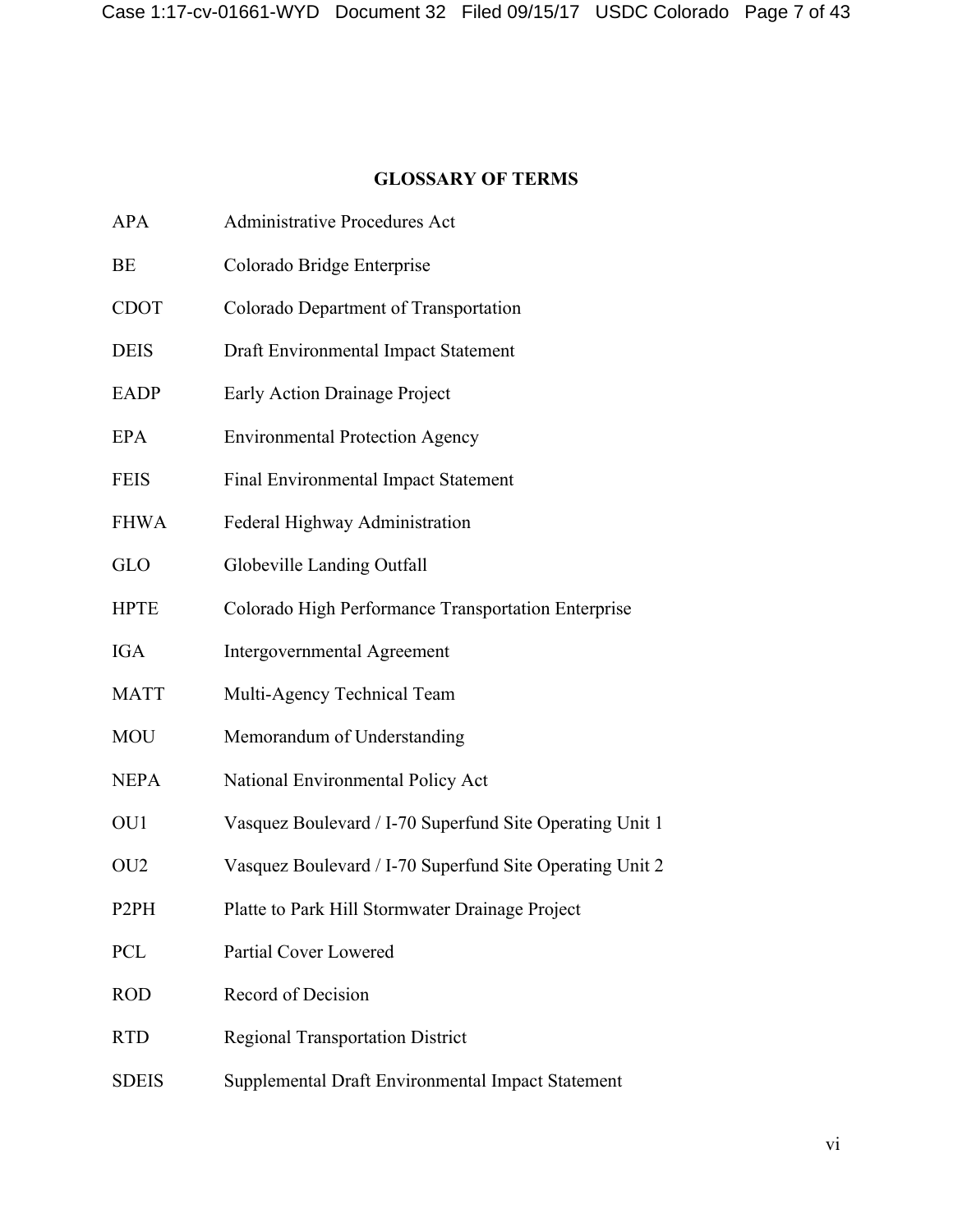TCRA Time-Critical Removal Action

- TBDP Two Basins Drainage Project
- UDFCD Urban Drainage and Flood Control District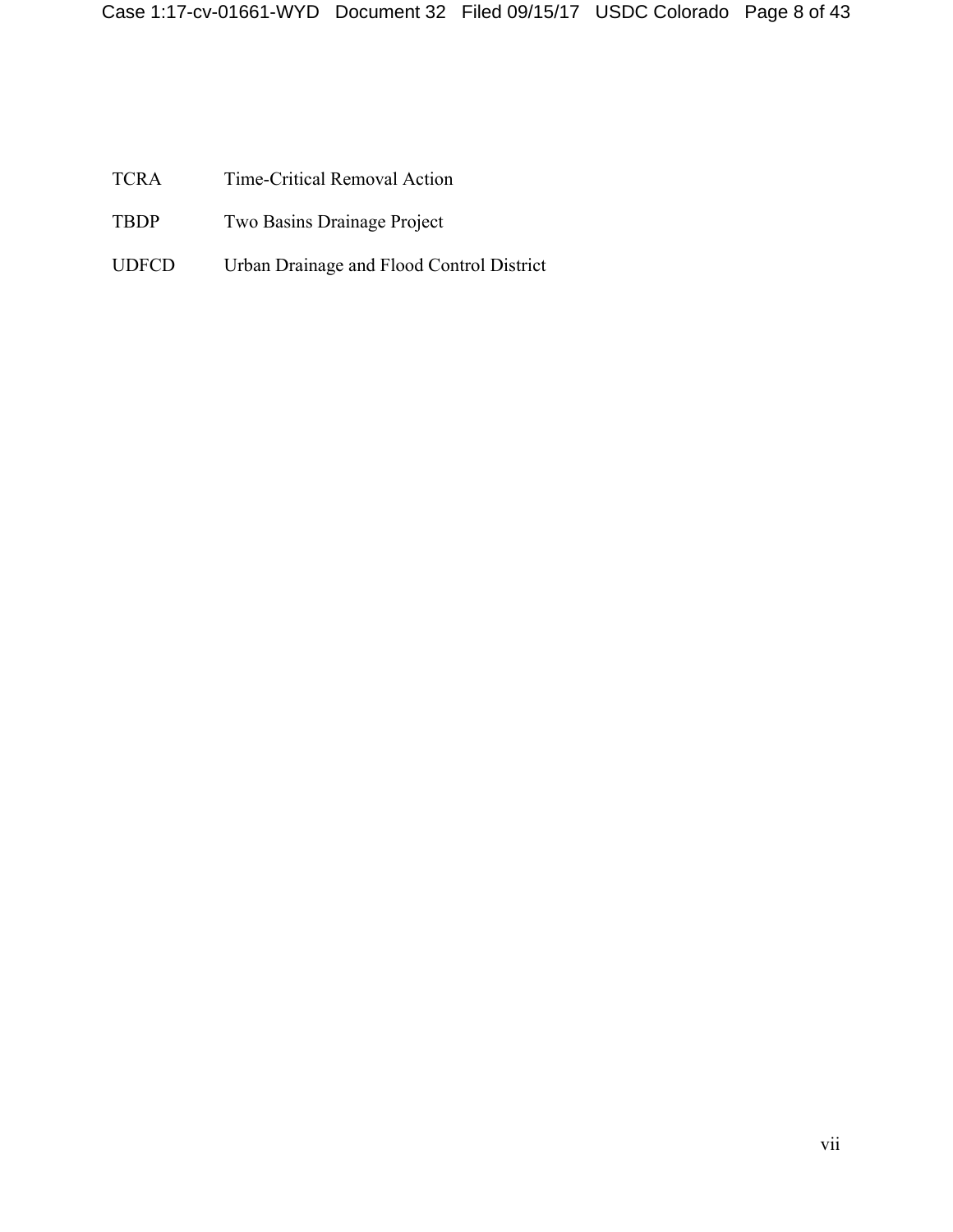### **I. INTRODUCTION**

This case concerns the single largest infrastructure development project ever undertaken by the Colorado Department of Transportation ("CDOT"): the expansion and lowering of Interstate 70 through Northwest Denver ("Central 70"). The Central 70 Project is a joint effort between CDOT and the Federal Highway Administration ("FHWA"). Central 70 will cost more than \$1 billion and demand at least four years of urban construction. The lowered highway profile requires extensive excavation of contaminated soils and the creation of an elaborate stormwater/drainage system that reaches from the South Platte River all the way to Park Hill.

Under the provisions of the National Environmental Policy Act ("NEPA"), 42 U.S.C. §§ 4321 et seq., FHWA/CDOT cannot proceed with Central 70 unless they have analyzed the project's impacts on human health and the environment and told the public of the project's true scope, cost, and effects. Because FHWA/CDOT failed to engage the public in a transparent process and are moving forward on Central 70 on an uninformed basis, Plaintiffs filed the instant litigation and now require preliminary relief to preserve the status quo until their claims are resolved.

Accordingly, and pursuant to 5 U.S.C. § 705, Plaintiffs Kyle Zeppelin, Brad Evans, Christine O'Connor, Kimberly Morse, Jacqueline Lansing, and Janet Feder ("the Zeppelin Plaintiffs") move this Court to stay all further action by Defendant FHWA and Defendant-Intervenors CDOT and Shailen P. Bhatt, in his official capacity as Executive Director of CDOT, (collectively referred to herein as "CDOT"), undertaken in furtherance of Central 70 and the Platte to Park Hill Stormwater Drainage Project ("P2PH") until this case is adjudicated on the merits.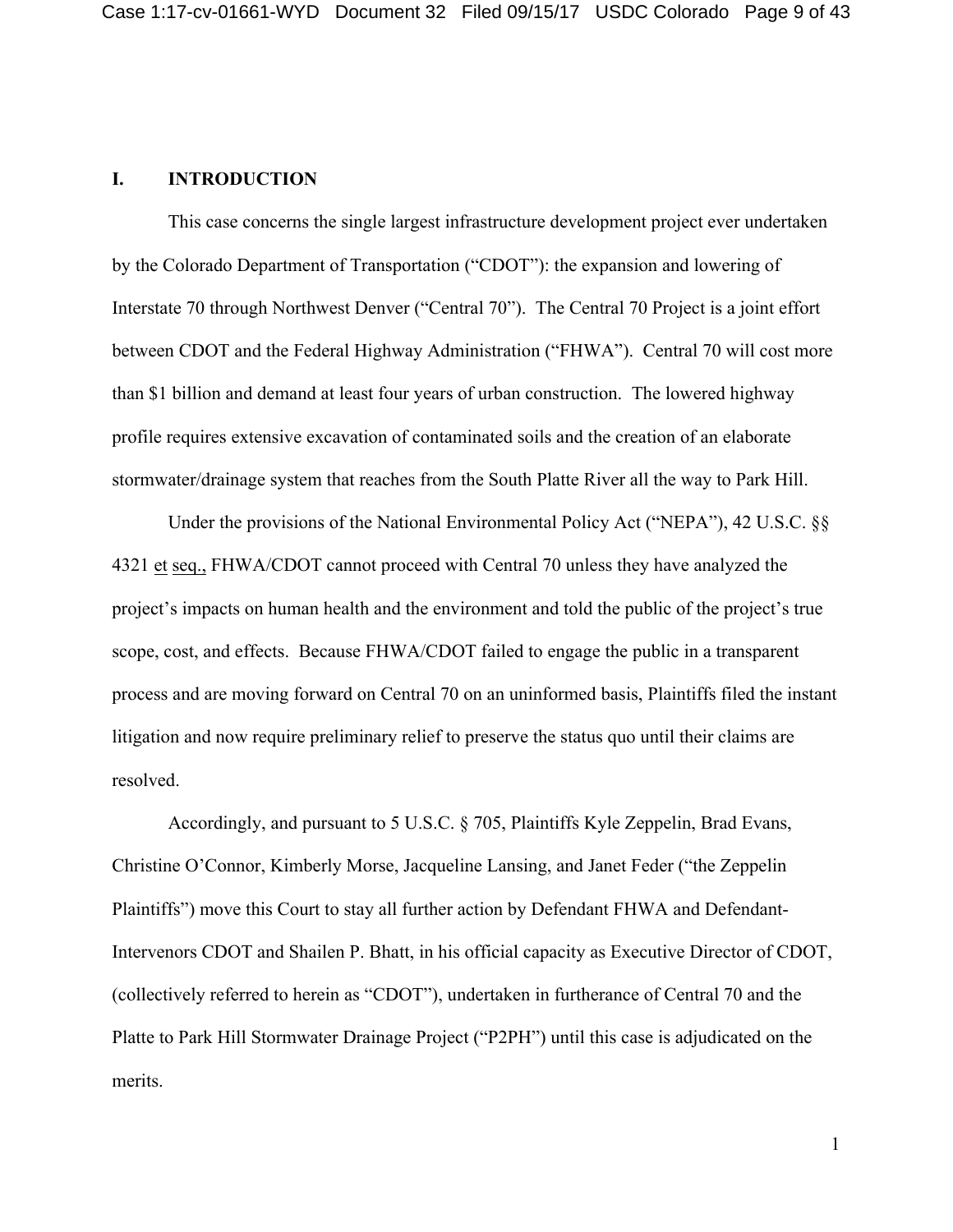Pursuant to D.C.COLO.LCivR 7.1(a), undersigned counsel has conferred with counsel for FHWA, CDOT, and the Plaintiffs Sierra Club, Elyria and Swansea Neighborhood Association, Chaffee Park Neighborhood Association, and Colorado Latino Forum ("the Sierra Club Plaintiffs") regarding the substance of this motion. FHWA and CDOT oppose the relief requested herein. The Sierra Club Plaintiffs do not oppose.

The Court should grant this motion and issue an stay. The Zeppelin Plaintiffs are likely to succeed on the merits, their interests will be irreparably harmed without preliminary relief, the balance of equities tips in the Zeppelin Plaintiffs' favor, and an injunction of these projects will serve the public interest. Accordingly, under Winter v. Natural Resources Defense Council, 555 U.S. 7 (2008), as interpreted by the Tenth Circuit and applied to actions under the Administrative Procedures Act ("APA"), the Zeppelin Plaintiffs respectfully request that the Court enjoin FHWA and CDOT from taking any further action on Central 70 and P2PH until the Court issues a ruling on the merits and each agency can demonstrate it has complied with NEPA.

#### **II. MATERIAL FACTS**

The Zeppelin Plaintiffs filed suit because FHWA approved construction of the Central 70 Project without first conducting an adequate NEPA analysis or ensuring compliance with Section 4(f) of the U.S. Department of Transportation Act of 1966 ("Section 4(f)"), 23 U.S.C. § 138 and 49 U.S.C. § 303. See First Amended Petition for Review of Agency Action, Dkt. 25. The environmental review performed on Central 70 was undertaken by FHWA and CDOT as co-lead agencies. See CDOT's Motion to Intervene, Dkt. 16, at 6.

CDOT was the primary author of the NEPA documents on Central 70, see id. at 3 and 6, which include the Draft Environmental Impact Statement ("DEIS"), dated October 28, 2008, the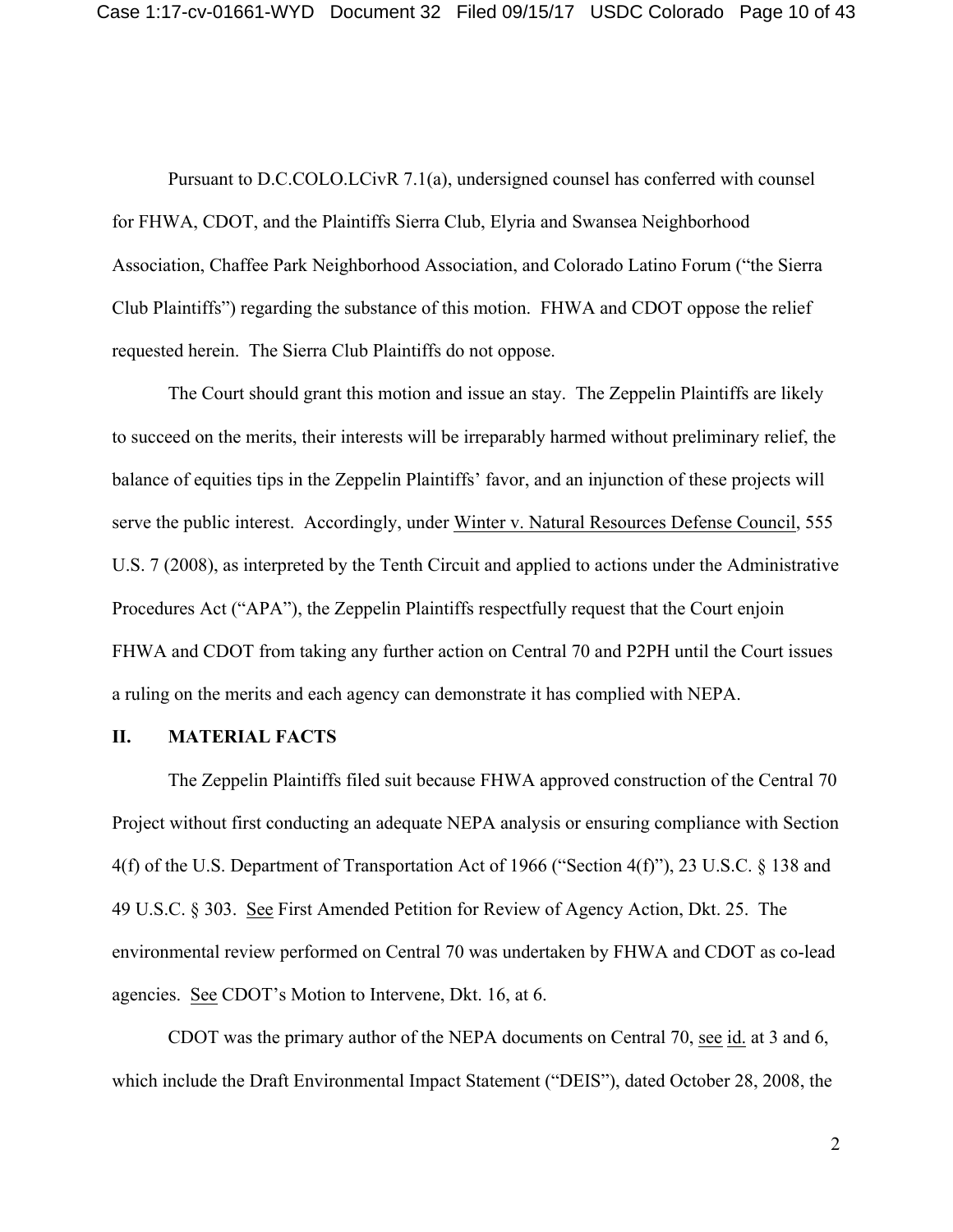Supplemental Draft Environmental Impact Statement ("SDEIS"), dated August 4, 2014, the Final Environmental Impact Statement ("FEIS"), dated December 18, 2015, and Record of Decision ("ROD"), dated January 19, 2017. Central 70 is primarily funded by CDOT and the City of Denver ("Denver"). Id. at 6; CDOT's Answer to Amended Petition, Dkt. 27, at ¶ 9; Ex. 1, ROD, at  $29<sup>1</sup>$  FHWA had final authority to approve Central 70, signed the ROD, and will commit federal funds towards the completion of the highway expansion. Dkt. 16 at 6; Ex. 1 at i.

Central 70 will proceed in accordance with the Partial Cover Lowered ("PCL") Alternative, as first identified by FWHA/CDOT in the SDEIS and as approved by FHWA in the ROD. Ex. 1 at i; Ex. 2, SDEIS, at 1 6. A hallmark feature of the PCL Alternative is the destruction of the viaduct that currently runs between Brighton and Colorado Boulevards in Denver and the excavation of a trench approximately 280 feet wide and up to 40 feet below ground to contain a newly constructed stretch of I-70. Ex. 1 at 12-15.

The trench design of the PCL Alternative requires extensive excavation of soil from Operable Unit 1 ("OU1") of the Vasquez Boulevard / I-70 Superfund Site ("the Superfund site"). Ex. 1, Attachment C4 at 1-5; Ex. 3, FEIS, at 5.18 13; Ex. 4, OU boundary map. The PCL's trench design also requires an elaborate stormwater drainage system to protect the newly lowered highway from flooding. Ex. 1 at 21, 174-179. FHWA/CDOT agree Central 70 cannot function without protection from a 100-year storm event and that excavation of the trench through the Superfund site will likely disturb and spread contaminants, including lead and arsenic. Id.; Ex. 3 at  $5.18$   $11 - 5.18$   $12$  and  $5.18$   $15 - 5.18$  16.

 <sup>1</sup> Exhibits 1-13 and 15-20 to this Motion, as well as all documents previously filed and referenced herein, are authenticated by Plaintiff Christine O'Connor in her Second Declaration, Dkt. 30. Exhibit 14 to this Motion is authenticated by Plaintiff Brad Evans in his Second Declaration, Dkt. 31.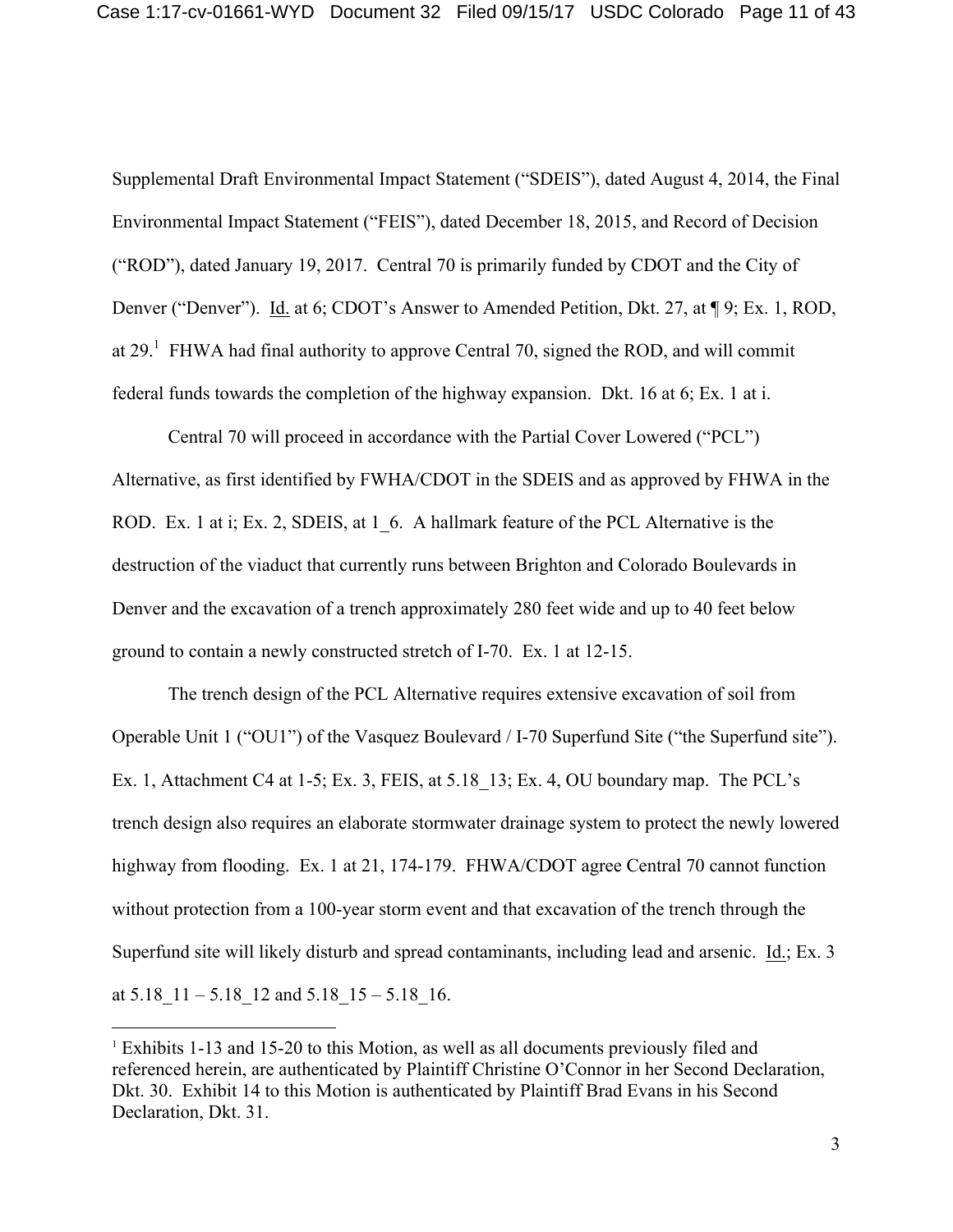Prior to FHWA/CDOT's introduction of the PCL Alternative, Denver did not have any infrastructure to protect this portion of I-70 from a 100-year flood and had not planed to implement 100-year flood protection within the Montclair or Park Hill Basins. Indeed, the September 2014 Storm Drainage Master Plan – Denver's most recent Master Plan to date – states: "[C]ost effective implementation of a City-wide 100-year drainage system is not practical because of the significant capital cost of retrofit construction and limited annualized flood hazard reduction." Ex. 5, Master Plan, at 4.

In marked departure from this philosophy and in direct reaction to FHWA/CDOT's decision to consider a lowered option for I-70, Denver asked the Urban Drainage and Flood Control District ("UDFCD") to undertake and prioritize an evaluation of drainage in the Montclair and Park Hill Basins, where Central 70 is located. Ex. 6, email from Mike Anderson (Denver) to Shea Thomas (UDFCD), dated August 2, 2013, at 1 ("Thank you for your understanding in honoring our request to evaluate the drainage for Montclair and Park Hill in light of the proposed CDOT I-70 Lowering Project…").

Denver subsequently collaborated with CDOT and the Regional Transportation District ("RTD") to "develop a coordinated set of infrastructure improvements that efficiently and effectively integrates the drainage needs of...CDOT's I-70 East project<sup>2</sup> from Brighton Blvd. to Colorado Blvd." Ex. 7, Memorandum of Understanding ("MOU") between Denver, CDOT, and RTD, dated October 16, 2013, at 1. This MOU established a working group ultimately known as the Multi-Agency Technical Team ("MATT"), which went on to "perform a technical review of

<sup>&</sup>lt;sup>2</sup> The Central 70 Project is Phase I of the I-70 East Project, which runs from Brighton Boulevard to Tower Road. Ex. 1 at 4.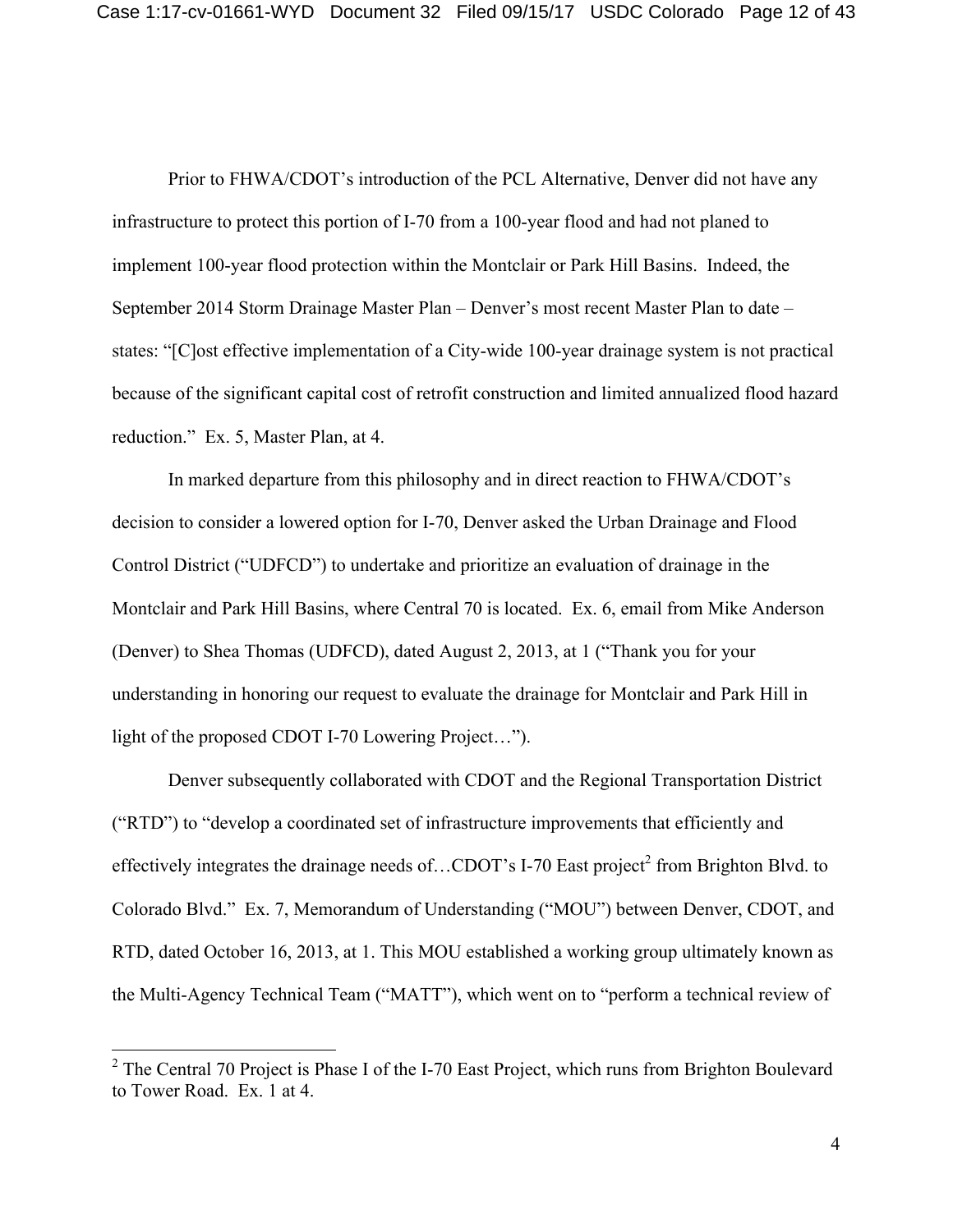the previous Montclair basin hydrologic analysis and modify the modeling, if necessary, in order

to provide CDOT with a mutually agreed upon off-site 100-year design flow rate for the I-70

PCL project." Ex. 8, Memorandum from Enginuity Engineering Solutions to I-70 PCL Drainage

MATT, dated February 10, 2014, at 2.

On June 30, 2014, Denver Public Works issued the Montclair Creek Drainage Feasibility

Evaluation, which was a "coordinated work effort" between Denver, CDOT, UDFCD, and

others. See Attachment to Declaration of Brad Evans, Dkts. 1-2 – 1-5 (Montclair Creek

Drainage Feasibility Evaluation), at CCD007343. It states:

…CDOT is proposing to lower a portion of I-70 near Brighton Boulevard to Colorado Boulevard; known as the [PCL] Project. As part of the project, CDOT proposes to build a 100-year storm pipe system to protect this depressed section of highway from storm water flows.

A portion of the PCL is located within the Montclair Basin… [T]here is about 4,700 cubic feet per second (cfs) of flow that will need to be captured *to protect the lowering*. In an effort to minimize flood risks, protect public safety, reduce property damage, provide environmental benefits, and leverage funding from CDOT, [the City] has investigated alternatives to the 100-year pipe system CDOT is proposing, to include an open channel option.

\* \* \*

This report summarizes the proposed options, how they were evaluated, and how this collaborative work effort concluded that Option A for Reach 1, 2, 3,  $\&$  4 best meets the goals for this planning effort. This scenario is shown in Exhibit 2 to Appendix "A." Due to the schedule constraints in order to leverage funding from CDOT, it is apparent that Option A for Reach 2 cannot be completed, but it does seem that [the City] can complete a scenario where [the City] implements Option A for Reach 1, 3, & 4, and Option B for Reach 2. This is shown in Exhibit 4 in Appendix "A."

Dkt. 1-2 at CCD007342 (emphasis added); Dkt. 1-3 at CCD007363 (Appendix A, Exhibit 4).

Notably, CDOT's original plans for all four "reaches" of its proposed 100-year offsite

drainage system were dismissed in the Feasibility Evaluation and *replaced* by the City's more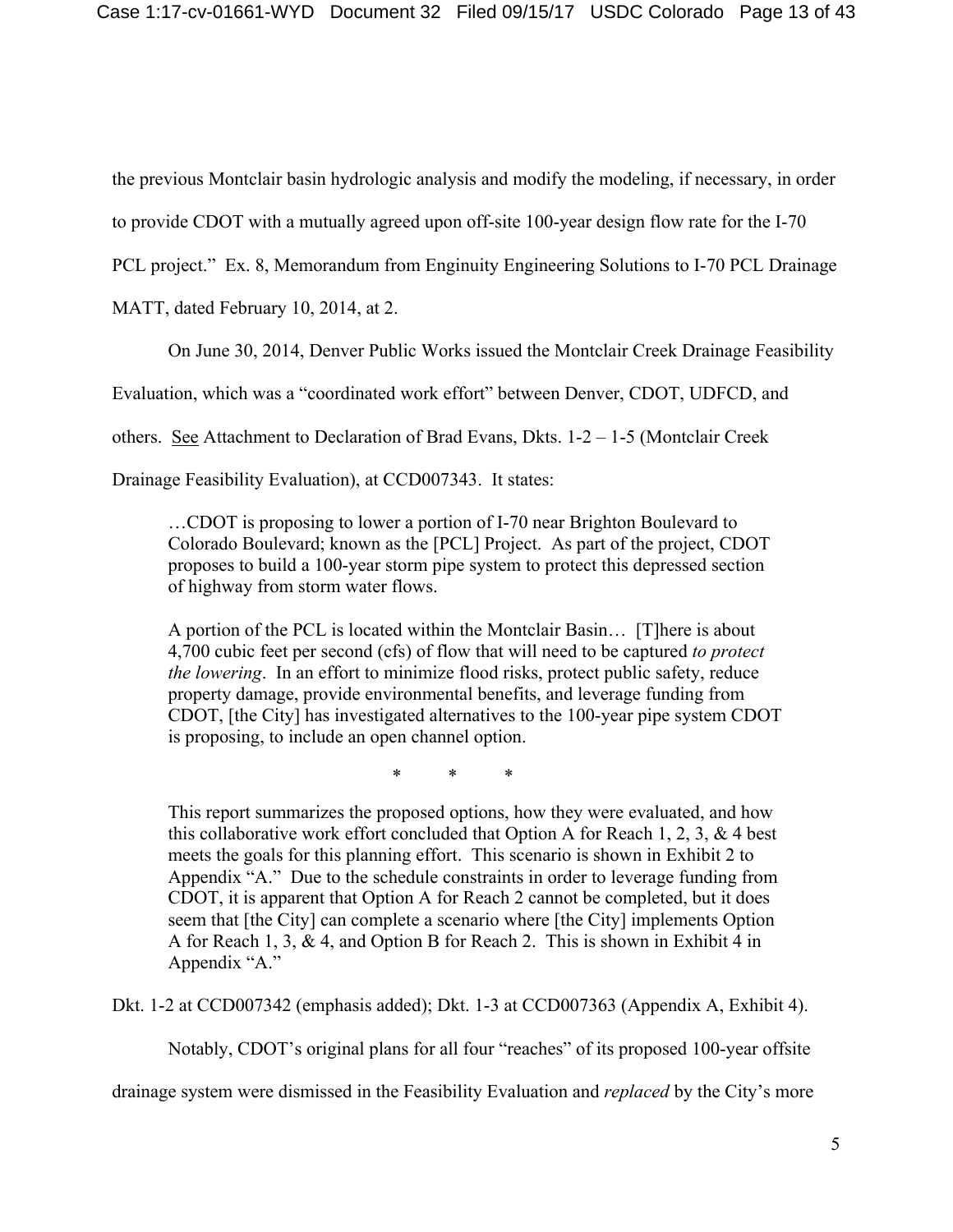preferred open design options. Dkt. 1-3 at CCD0007364-7367. Also importantly, the Feasibility

Evaluation confirms that CDOT and Denver were contemplating, as early as June 30, 2014, that

the portion of the offsite drainage CDOT would ultimately construct would physically tie into

Denver's 200-foot open channel through Globeville Landing Park. Id. at CCD007364.

At that time, CDOT and Denver identified the following "critical issues" for this

"alternative" 100-year storm protection project:

**1. CDOT's I-70…PCL Project Manager, Keith Stefanik[,] has confirmed from his management team that CDOT cannot include any of the Montclair Creek open channel projects in their design/build contract for the I-70 PCL project.** To amend their Environmental Impact Study (EIS) to include an open channel option is such a large change in scope that they would have to start their NEPA EIS process essentially over again. It has taken them two years to get to the point of where they are ready to submit their supplemental package, and they are unwilling to jeopardize their progress on the EIS for the I-70 PCL.

**2. NEPA requirements will activate if we use federal funding.** If any of the Montclair Creek projects have to undergo a NEPA process, we understand from CDOT's NEPA Project Manager, Kirk Webb, that this process would take a minimum of 2 to 3 years. Based on the I-70 PCL schedule, these projects are not a viable option for the City and County of Denver to pursue. It is understood if we are able to secure non-Federal funding for these project [sic], then we would not have to undergo a NEPA process.

Dkt. 1-2 at CCD007354 (emphasis in original).

On August 4, 2014, FHWA and CDOT issued the SDEIS, which formally introduced the

PCL Alternative as the preferred alternative for public comment. There, these agencies

acknowledged: "Lowering I-70 requires capturing offsite surface runoff that currently flows

south to north." Ex. 2 at 3–25. The hydrology analysis in the SDEIS is largely based on the

Montclair Creek Drainage Feasibility Evaluation and the MATT's work. Id. at  $5.14\text{ }1 - 5.14\text{ }7$ 

and Appendix B at Attachment M. FHWA/CDOT therein confirmed that "Denver [had]

identified substantial offsite flows through the area," that Denver's standard recommendation for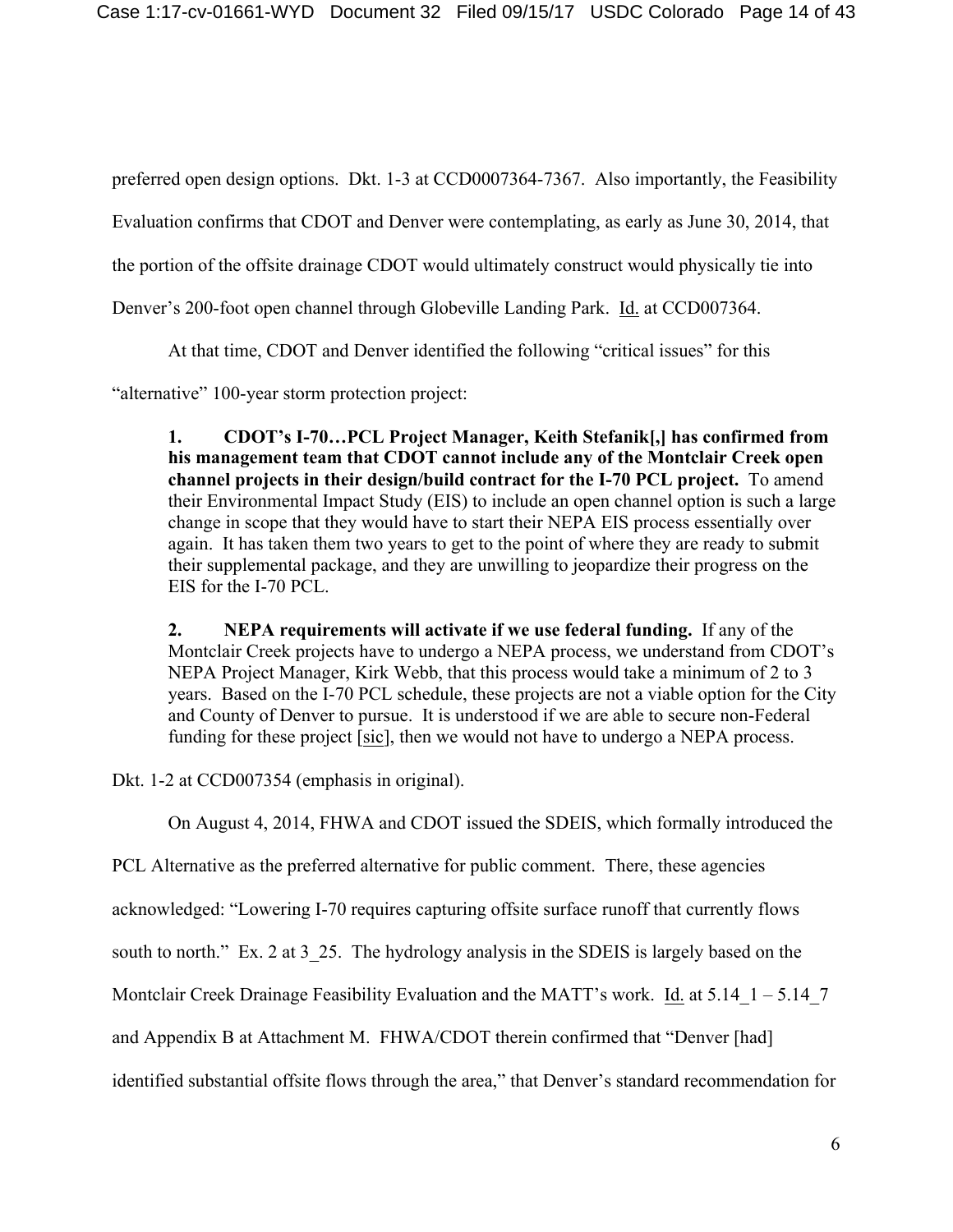commercial areas is to design for a five-year flow, and that I-70 must be designed for a 100-year flood event. Id. at  $5.14\text{ }3 - 5.14\text{ }4.$ 

The SDEIS revealed that construction of the PCL Alternative would require the same onsite drainage system required for the other two alternatives *plus* additional offsite drainage designed to capture and convey stormwater flows traveling north towards I-70 before they reach the lowered portion of the highway. Ex. 2 at 5.14 4. The offsite drainage system supposedly required for the PCL Alternative consists of one pipe running south of I-70 through Globeville Landing Park and two detention ponds. Id. at 5.14\_6 (Exhibit 5.14\_4). FHWA/CDOT make *no mention* in the SDEIS of the open channel alternative design to this 100-year pipe system that had been proposed in the Feasibility Evaluation and thus did not at that time disclose the true and accurate scope of CDOT's plans for offsite drainage required by the PCL Alternative.

On January 20, 2015, the MATT issued its Letter of Recommendation to CDOT, Denver,

UDFCD, and RTD. It states:

The purpose of this Letter of Recommendation…is to describe the…MATT recommended technical solution and improvement sequence/schedule to address the October 2013…MOU, which was written to establish an inter-agency collaboration for the development of a coordinated set of infrastructure improvements that efficiently and effectively integrates the drainage needs of…CDOT's I-70 East Project…

\* \* \*

During the second half of 2014, CDOT and [Denver] conducted…meetings to coordinate and develop potential drainage alternatives for both the I-70 PCL project and [Denver's] Open Channel Concept.

... The trench area of CDOT's I-70 PCL project is a sump and must be design[ed] with a drainage system to handle the 100-year event.

…The recommended technical solution is a **Combined Drainage System** that addresses off-site drainage for the 100-year design flows from both the Montclair and Park Hill drainage basins.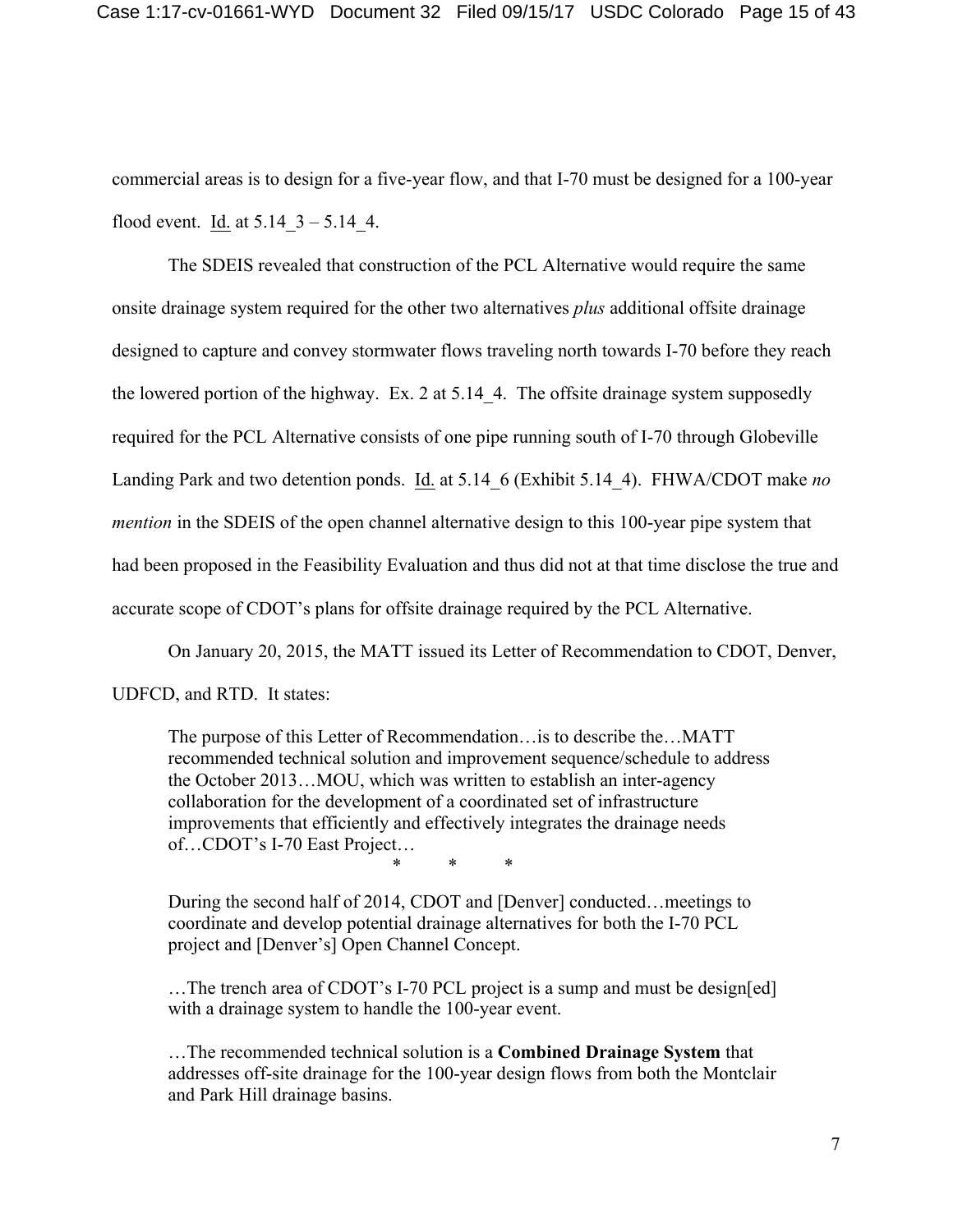Ex. 9, MATT Recommendation, at 1-2 (emphasis in original).

The MATT's recommendation for the four "reaches" of the Montclair Basin drainage project track the recommendation for these reaches in the Feasibility Evaluation. Compare Dkt. 1-3 at CCD0007364-7367; Ex. 9 at 2-3. The MATT recommendation furthermore includes a proposal for "Reach 5" of the drainage project, which addresses stormwater flowing towards the highway from the Park Hill Basin. Ex. 9 at 4.

Figure 1 of the MATT Recommendation, entitled "[Denver's] I-70 PCL Alternative Drainage Concept," involves numerous components, including an open channel outfall through Globeville Landing Park and an open channel running along 39<sup>th</sup> Avenue. Ex. 9 at 7. Figure 2 of the MATT Recommendation, entitled "[Denver's] I-70 PCL Alternative Drainage Concept," adopts the Feasibility Evaluation's Option A for Reach 1, which again contemplates that the reduced pipe constructed by CDOT will *physically connect* to the City's open channel set to run through Globeville Landing Park. Compare id. at 8; Dkt. 1-3 at CCD007364.

Globeville Landing Park sits within Operable Unit 2 ("OU2") of the Superfund site. Ex. 4. Because the soils in OU2 contain heightened levels of lead and arsenic, Denver needed EPA approval prior to any excavation. On June 30, 2015, Denver sent the following Action Memorandum to EPA requesting approval of a Time-Critical Removal Action ("TCRA"):

The purpose of this Action Memorandum is to request and document approval of the removal action described herein for a portion of…OU2 of the [Superfund site]... [Denver] plans to construct a stormwater drainage feature through a portion of OU2… Th[is] feature is part of a larger project that is intended to reduce flooding in the Montclair Drainage Basin area and address stormwater management needs associated with projects being developed by [] RTD, [] CDOT, and [Denver]. It is estimated that construction of this stormwater drainage feature will require the excavation and handling of substantial volumes of potentially metal impacted (lead and arsenic) soils in OU2… **Conditions existing at OU2 present a threat to public health and environment.**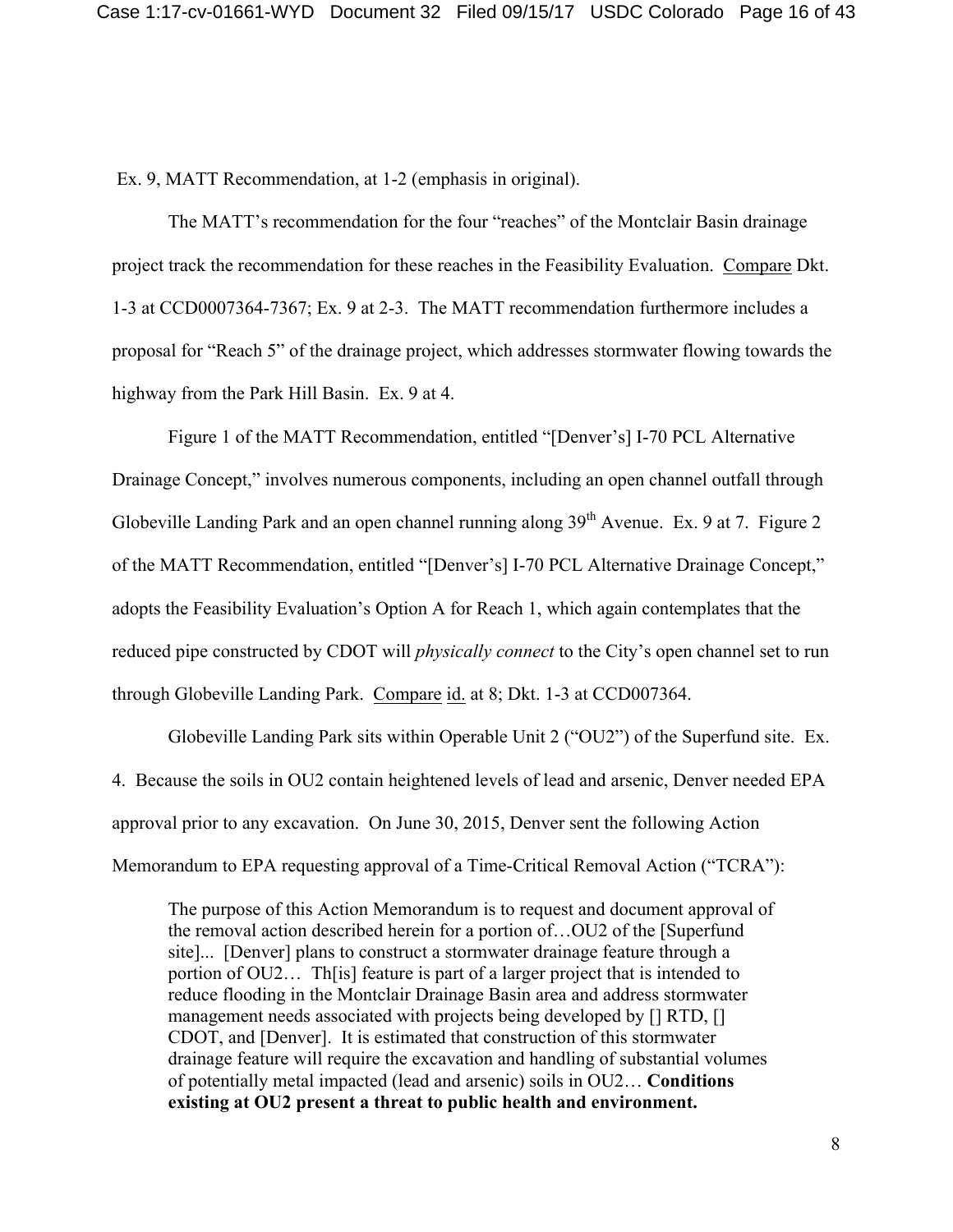\* \* \*

Investigations in OU2 found many areas where surface and subsurface soils contained levels of arsenic and lead above what is considered background levels… **Excavation of these metal contaminated soils pose the threat of additional releases of these hazardous substances to the environment.**

\* \* \*

Large doses of arsenic may be acutely fatal to humans… Arsenic is a human carcinogen based on observation of increased lung cancer mortality due to inhalation exposure and increased skin cancer in individuals exposed to arsenic via drinking water.

Lead is classified as a B2 carcinogen by the EPA… Lead can enter the body via ingestion and inhalation… The most serious effects associated with markedly elevated blood lead levels include neurotoxic effects, such as irreversible brain damage. Children have exhibited nerve damage, permanent mental retardation, colic, anemia, brain damage, and death.

Attachment to Declaration of Christine O'Connor, Dkt. 1-11, Action Memorandum, dated June

30, 2015, at CM/ECF 2 and 5-6 of 29 (emphasis added), and Attachment A, CM/ECF 12 of 29

(map of potential area of disturbance).

On July 1, 2015, EPA Region 8 approved the Administrative Settlement Agreement and

issued an Order on Consent authorizing Denver to disturb the hazardous soils at Globeville

Landing Park to build the open channel outfall recommended by the MATT. Dkt. 1-10,

Administrative Settlement Agreement and Order, filed July 1, 2015. Globeville Landing Outfall

("GLO") is the effluent point for all stormwater captured and conveyed by "[Denver's] I-70 PCL

Alternative Drainage Concept," which is currently known as P2PH.

Just five days later, on July 6, 2015, Denver authorized an Intergovernmental Agreement

("IGA") with CDOT. Ex. 10, Memorandum from Tony DeVito to the Colorado Bridge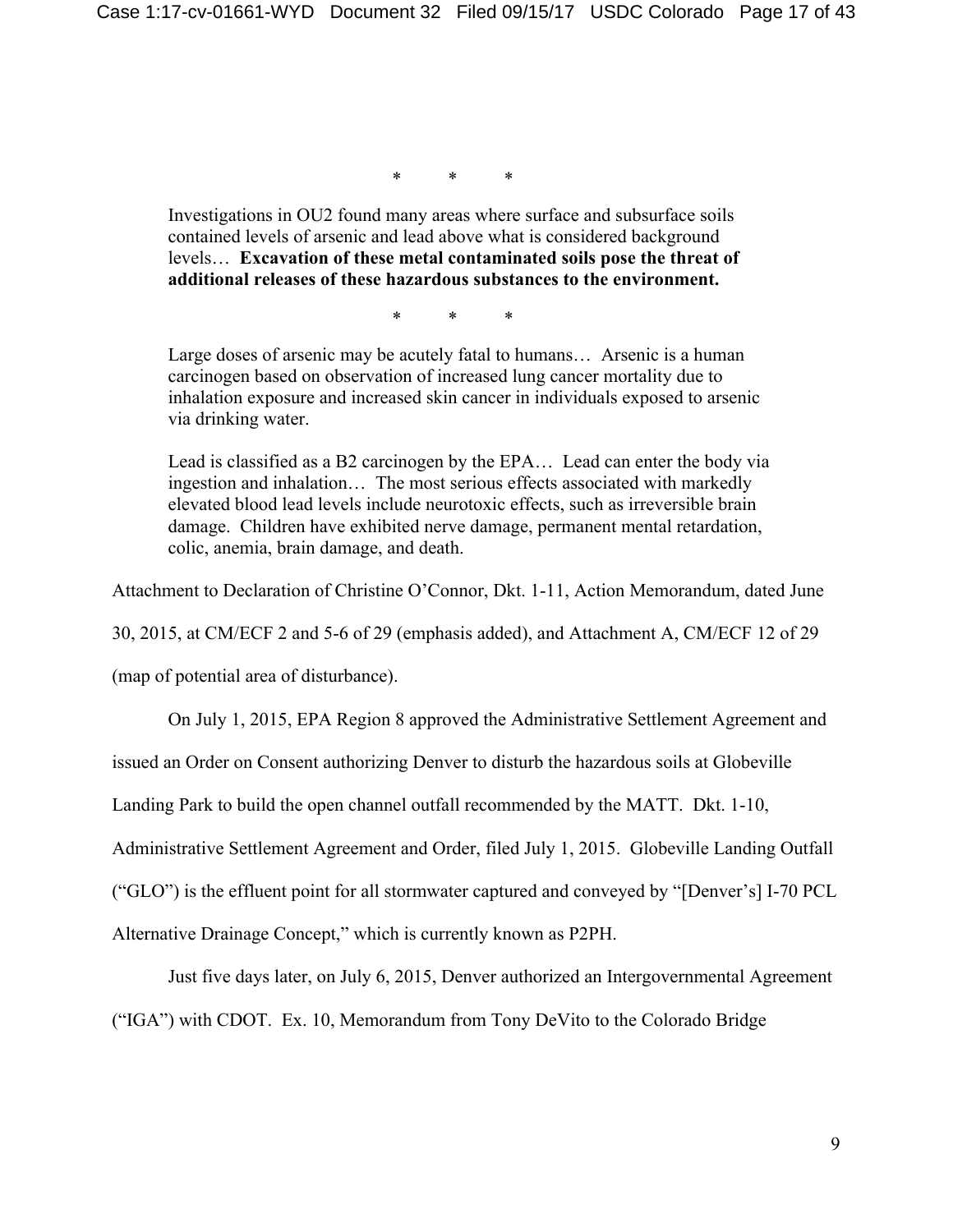Enterprise ("BE") and the Colorado High Performance Transportation Enterprise ("HPTE"),<sup>3</sup>

dated July 16, 2015, at 1. On September 14, 2015, the State Comptroller approved the IGA

between CDOT and the City. Attachment to Declaration of Kimberly Morse, Dkts. 1-14 – 1-16,

(IGA). The IGA states in pertinent part:

…CDOT…must provide 100-year storm protection for the…I-70 East Project…

## **[Denver] has…created a drainage plan to provide 100-year storm protection for…the I-70 East Project (the "Two Basin Drainage Project" or "TBDP")…**

…there are significant mutual benefits [from] cooperating and working together on the I-70 East Project…

[Denver] intends to design and construct the TBDP, beginning with the first phase project, the Early Action Drainage Project ("EADP").

…[Denver], in partnership with [UDFCD], will undertake the design, construction and installation of all of the TBDP, including the acquisition of property interests for the entire TBDP.

[Denver] intends to begin construction of the EADP in the first quarter of 2016, and agrees to have the EADP segment from Pond 7 to the South Platte River operational by December 1, 2017 (see Exhibit A).

[Denver] agrees to have the remaining portion of the EADP operational by September 1, 2019.

[Denver] acknowledges that **[CDOT] is relying on the completion schedule for each phase of the TBDP** as it structures the contract for the I-70 East Project and related project agreement.

…CDOT, HPTE, and BE **CDOT will pay 40% of the cost of the TBDP**…

[Denver] agrees to design the TBDP to handle 100-year storm protection, as defined in the Letter of Recommendation from the [MATT] dated January 2015, for the partially covered portion of the I-70 East Project subject to CDOT's review, to meet [CDOT's] plan for providing that protection as included in the SDEIS and the ongoing NEPA review.

<sup>&</sup>lt;sup>3</sup> The BE and HPTE are a government-owned businesses within CDOT created pursuant to C.R.S. §§ 43-4-805 and 43-4-806, respectively. Ex. 11, IGA, at 1.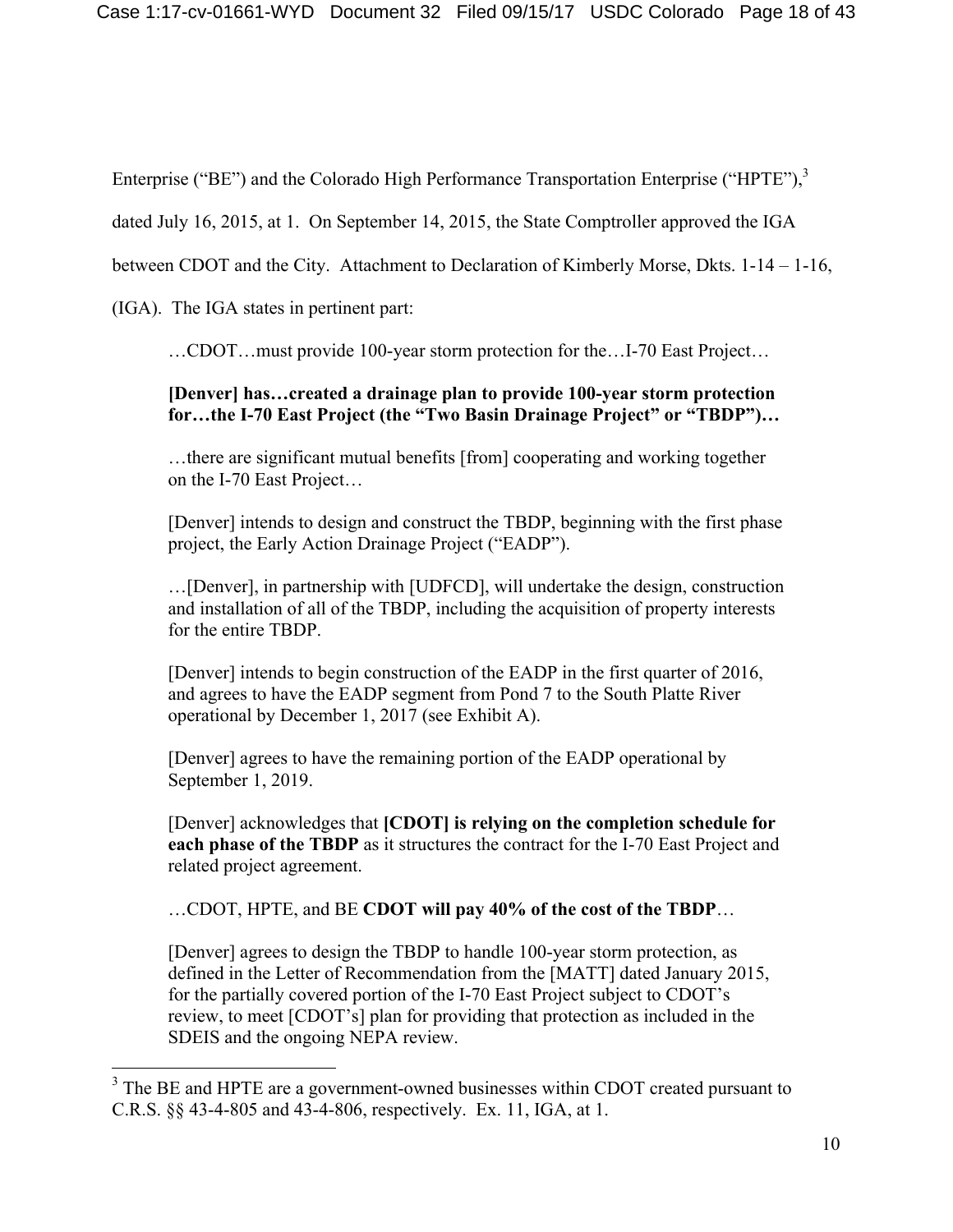[Denver] acknowledges that a delay in having the TBDP operational by September 1, 2019 could result in [CDOT] having to make delay payments...to the Developer of the I-70 East Project…

Therefore, [Denver] will include a **liquidated damages provision** in the contract for construction of the TBDP that provides for **\$5,000 per day** of liquidated damages in the event that the TBDP is not operational by September 1, 2019. If the TBDP is not operational by September 1, 2019, **and this delays the I-70 East Project**, [Denver] will enforce the liquidated damage provision and reimburse [CDOT] for actual additional costs to the I-70 East Project...

CDOT…will have the right to **review and comment** on the design of the EADP…and will have staff assigned to assist in the **review and selection process**… [CDOT] will have the right to **review and comment** on the construction contract.

\* \* \*

The Parties agree to **cooperate in the design and implementation** of the I-70 East Project and the TBDP…

It is the intent of the Parties to establish **regular interaction, consultation and collaboration** on the projects referenced in this Agreement. **From design review and comment at appropriate intervals, to Developer selection, to contract review and comment, the Parties commit to establishing a protocol of review and comment for each project** referenced in this Agreement.

The Parties shall act in the best interest of the timely completion of the TBDP and the I-70 East Project. There shall be **weekly status meetings** with the Project Contractor in the field, which shall be attended by the Denver and CDOT…Project Manager.

Dkt. 1-14, at CM/ECF 3-5 and 11-12 of 16) (emphasis added); Dkt. 1-15 at CM/ECF 13 of 20

(diagram of TBDP, titled "CDOT/CCD I-70 PCL Combined Drainage System Proposed 100-

Year Protection Montclair and Park Hill Basins").

On December 18, 2015, FHWA/CDOT issued the FEIS on the Central 70 Project. The

requisite offsite drainage system described and depicted by these agencies in the FEIS does not

include any aspect of TBDP or the EADP. Ex. 3 at  $5.14\text{ }1 - 5.14\text{ }11$ . Instead, FHWA/CDOT

continued representing that the only offsite drainage and/or stormwater protection needed for the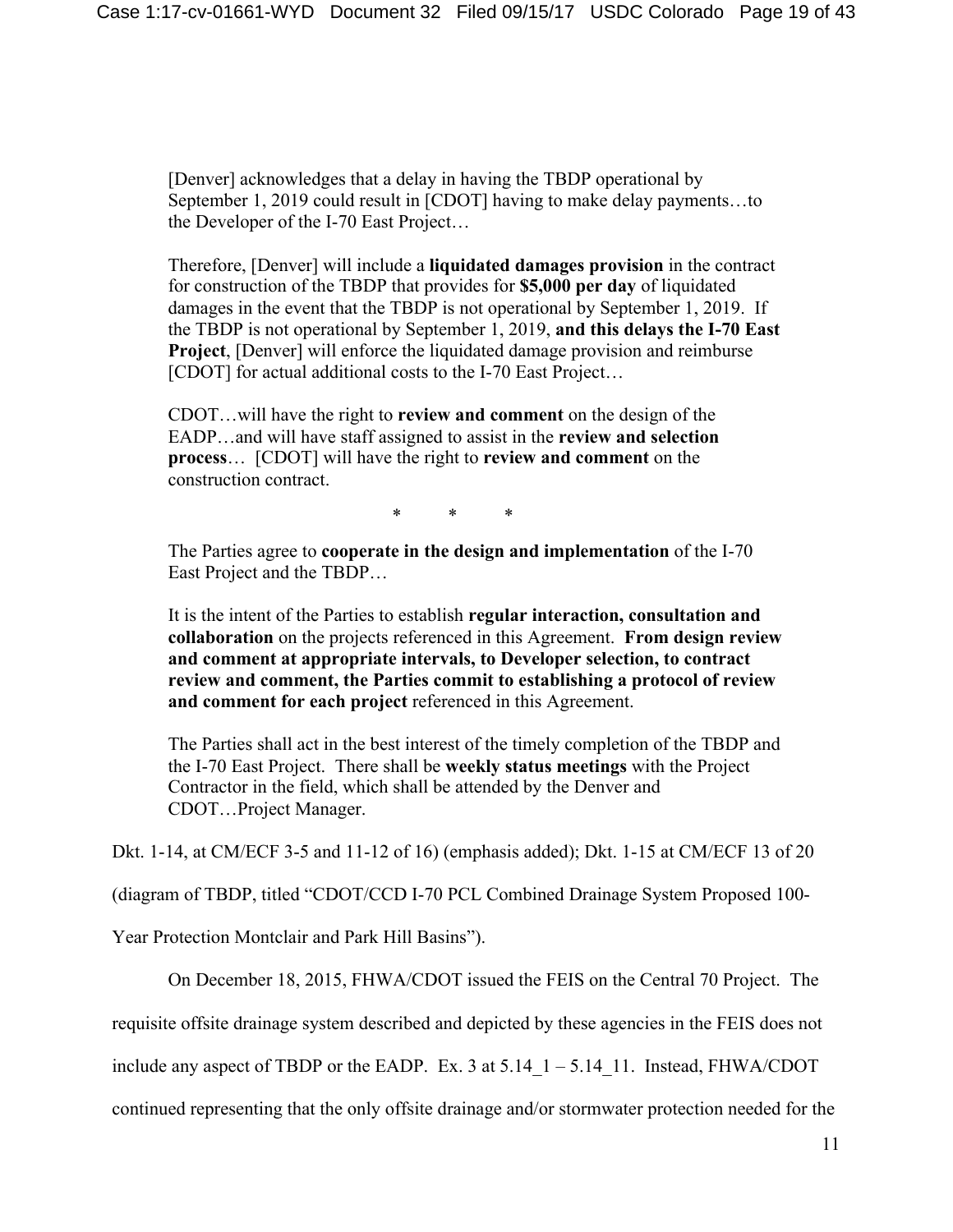PCL Alternative was a single pipe running south of the highway through Globeville Landing Park and two detention ponds. Id. at 5.14\_9 (Exhibit 5.14\_5). FHWA/CDOT acknowledge in the FEIS that "Denver is in the planning stages of their [TBDP]," Ex. 3 at 3\_16, but do not disclose that the stated purpose of the TBDP is to provide 100-year flood protection for the highway. Instead, FHWA/CDOT frame the TBDP as a stand-alone project that offers only "redundant drainage capacity in the project area." Id.

On March 2, 2016, Denver submitted comments on the FEIS, stating:

As depicted in the FEIS, the alignment of the I-70 East Drainage pipe conflicts with both open channel and pipe components designed as a part of [Denver's] Globeville Landing Outfall  $[(``GLO")]$  project... CDOT will need to realign its drainage system to avoid impacts to [Denver's] planned [GLO] improvements.

Ex. 11, Denver Public Works I-70 East FEIS Response Comment Report, dated March 2, 2016, at 5 (Comment No. 33).

In December 2016, Denver completed its Conceptual Planning Alternatives Analysis Report for the TBDP. Ex. 12, TBDP Conceptual Planning Report, dated December 2016. This document analyzes various alternatives for the TBDP depicted at Ex. A to the IGA, but rebrands the TBDP as P2PH. Id. at 6. Although acknowledging that the MATT modeling and technical memorandum from August 2014 served as the basis for both the IGA and P2PH, Denver did not, in the Conceptual Planning Report, identify CDOT as a partner or list as a purpose or need for the project providing 100-year flood protection for I-70. Id. at 25, 63. But the Planning Report does declare that P2PH will be comprised of the following four construction endeavors: GLO; the 39<sup>th</sup> Avenue Open Channel; a stormwater detention area within the Montclair Basin; and a stormwater detention area and conveyance within the Park Hill Basin. Id. at 6-7. Construction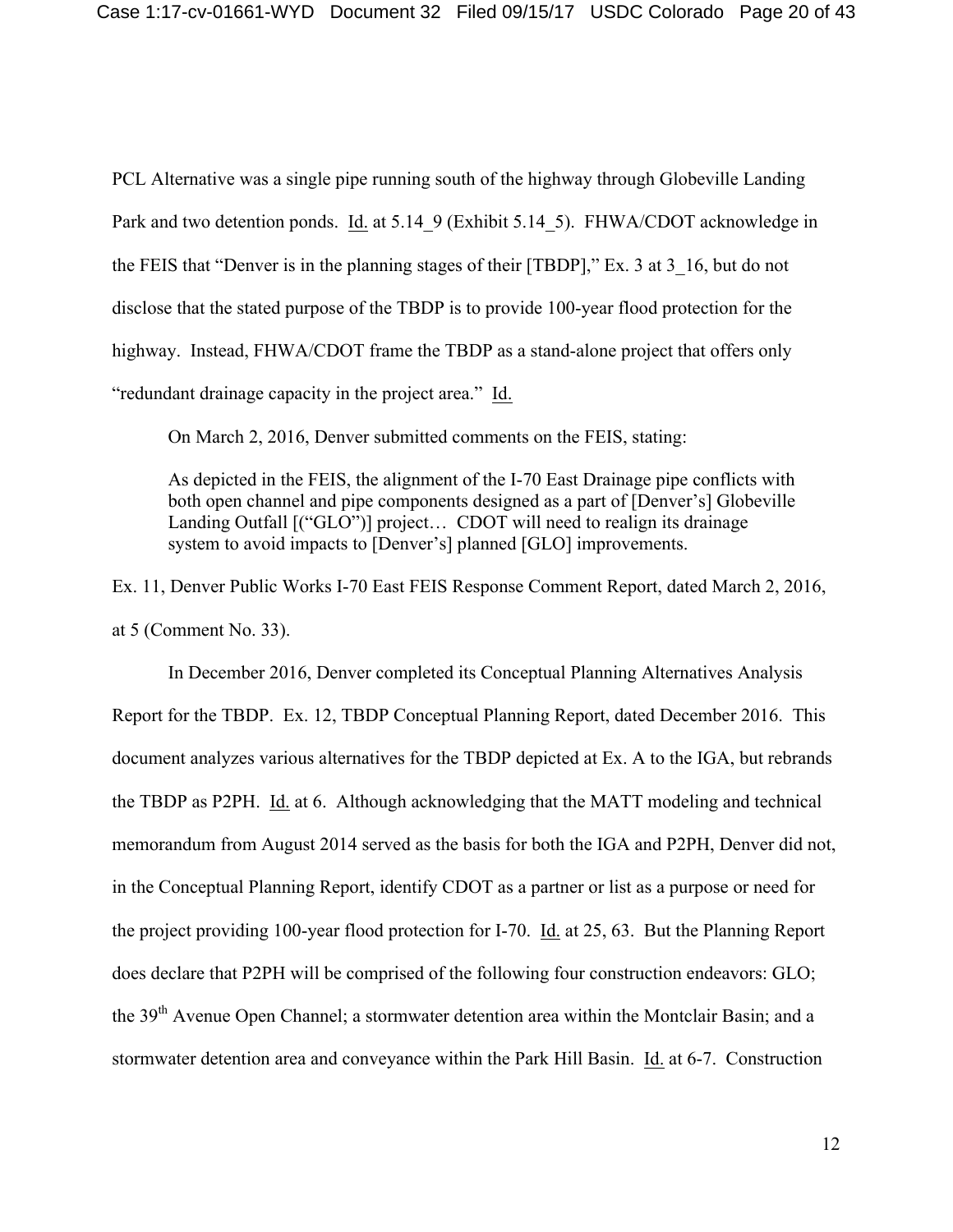of the  $39<sup>th</sup>$  Avenue Open Channel – like the I-70 trench – requires major excavation through OU1 of the Superfund site. Ex. 4.

On January 19, 2017, FHWA signed the ROD formally selecting and approving for construction the PCL Alternative for the Central 70 Project as proposed by FHWA/CDOT. Therein, these agencies again failed to analyze the impacts of P2PH and *expressly disclaimed* any connection between these projects. Ex. 1 at 132-133. The ROD falsely states: "CDOT…ha[s] not been involved in the proposal, development, or implementation of the TBDP, but [is] simply taking advantage of new opportunities for cooperation, cost savings, and benefits that the TBDP, if it is constructed, offers to the I-70 East Project." Compare id. at 132; supra at 11 (CDOT commits to attend weekly status meetings with the TBDP/P2PH Project Contractor and to have regular interaction, consultation, and collaboration with Denver).

FHWA/CDOT did, however, finally acknowledge in the ROD that the offsite drainage system required by the PCL Alternative will "utilize components of the GLO system to convey I-70 storm water to the river creating a combined outfall system…" Ex. 1 at 133. For that reason, the offsite drainage system depicted in the ROD is significantly different than that depicted in the FEIS, and "the components of the GLO system used by I-70 [were]…analyzed… as updates to the [FEIS]." Id. at 131 (Exhibit 25) and 133.

In that regard, the ROD states:

Construction of the project likely will encounter sites contaminated by hazardous materials. Construction activities…have the potential to release hazardous materials at these locations into soil or groundwater. **Workers or the public could be exposed to hazardous materials during construction activities** if proper health and safety protocols are not followed and remediation efforts are not applied.

Encounters with hazardous materials are proportional to the amount of ground disturbance. For example, a larger amount of land disturbed is likely to increase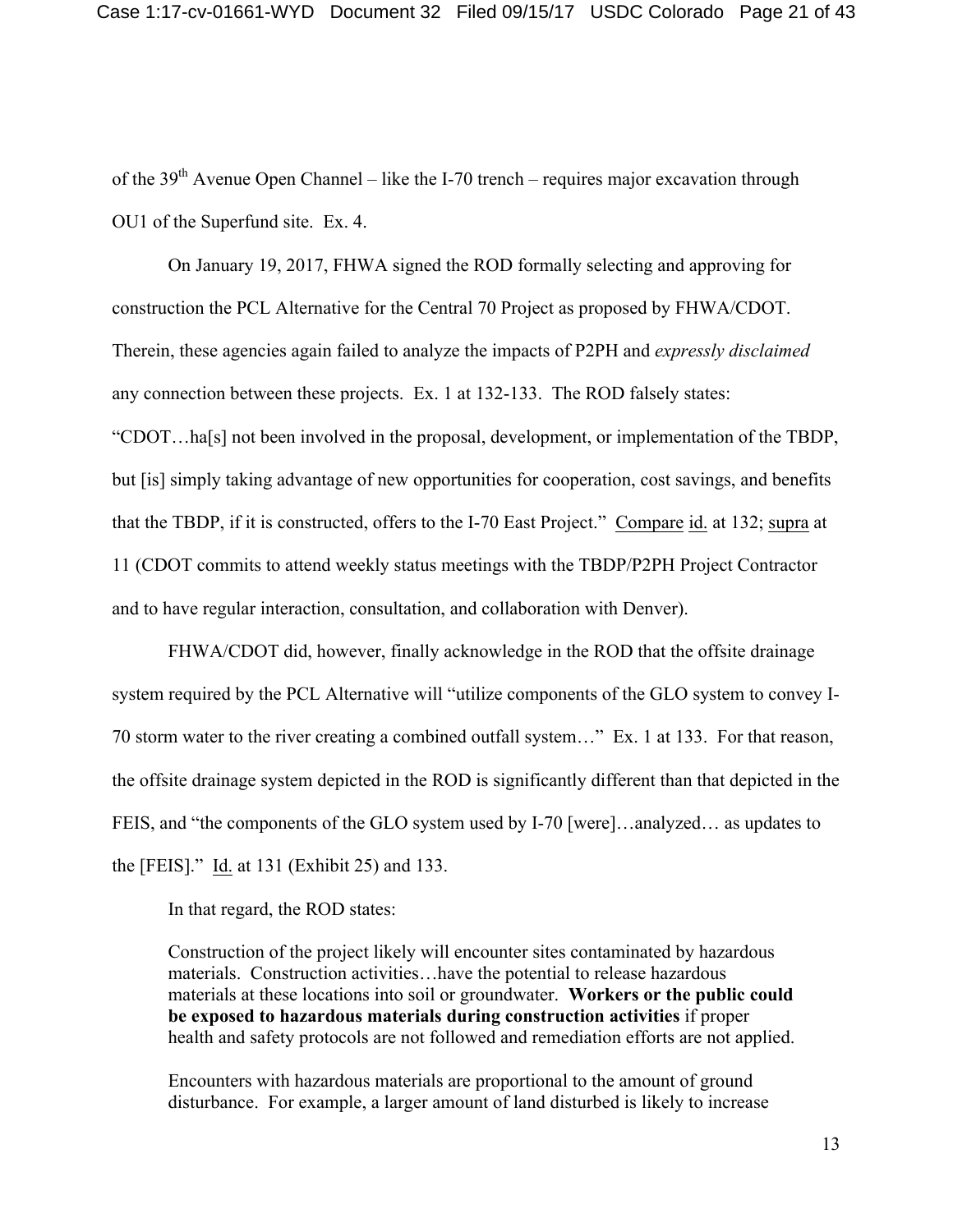encounters with hazardous material sites, leading to a greater impact. Alternatives that incorporate subsurface improvements versus at-grade improvements also have a higher potential to encounter soils and/or groundwater contaminated by hazardous materials at greater depths.

Ex. 1, Attachment C4 at 3 (emphasis added).

Nowhere in the ROD do FHWA/CDOT explain the health hazards posed by any of the known contaminants in Globeville Landing Park (OU2 of the Superfund site) or analyze how the disturbance or spread of these contaminants may actually impact human health and the environment. See generally Ex. 1 at Ch. 9.15 and Attachment C4. Similarly, FHWA/CDOT failed to discuss in the ROD (or the SDEIS or FEIS) how the disturbance and spread of contaminants in OU1, which they admit will occur when the highway trench is dug, may impact local residents and/or highway travelers. See generally id.; Ex. 2 at Ch. 5.18; Ex. 3 at Ch. 5.18.

Construction of GLO is a major undertaking, which includes all the following environmental components: removal and offsite disposal of waste material from the Coliseum parking lot; removal and onsite beneficial use and/or offsite disposal of soil and debris from Globeville Landing Park; strengthening of waste material in the Coliseum parking lot beneath the reinforced concrete box conduit and open channel segments to support the weight of the conveyance structures; creation of an impermeable barrier system beneath the open channel system through both the Coliseum parking lot and Globeville Landing Park; pumping and treatment of dewatering liquids produced during construction; and methane, odor, and dust control throughout the project. Ex. 13, Final Design Report, Environmental Components for GLO, prepared on February 5, 2016, at 4-6.

Globeville Landing Park is currently closed to the public and has undergone extensive excavation pursuant to this Final Design Report, the TCRA, and the IGA. Ex. 14, aerial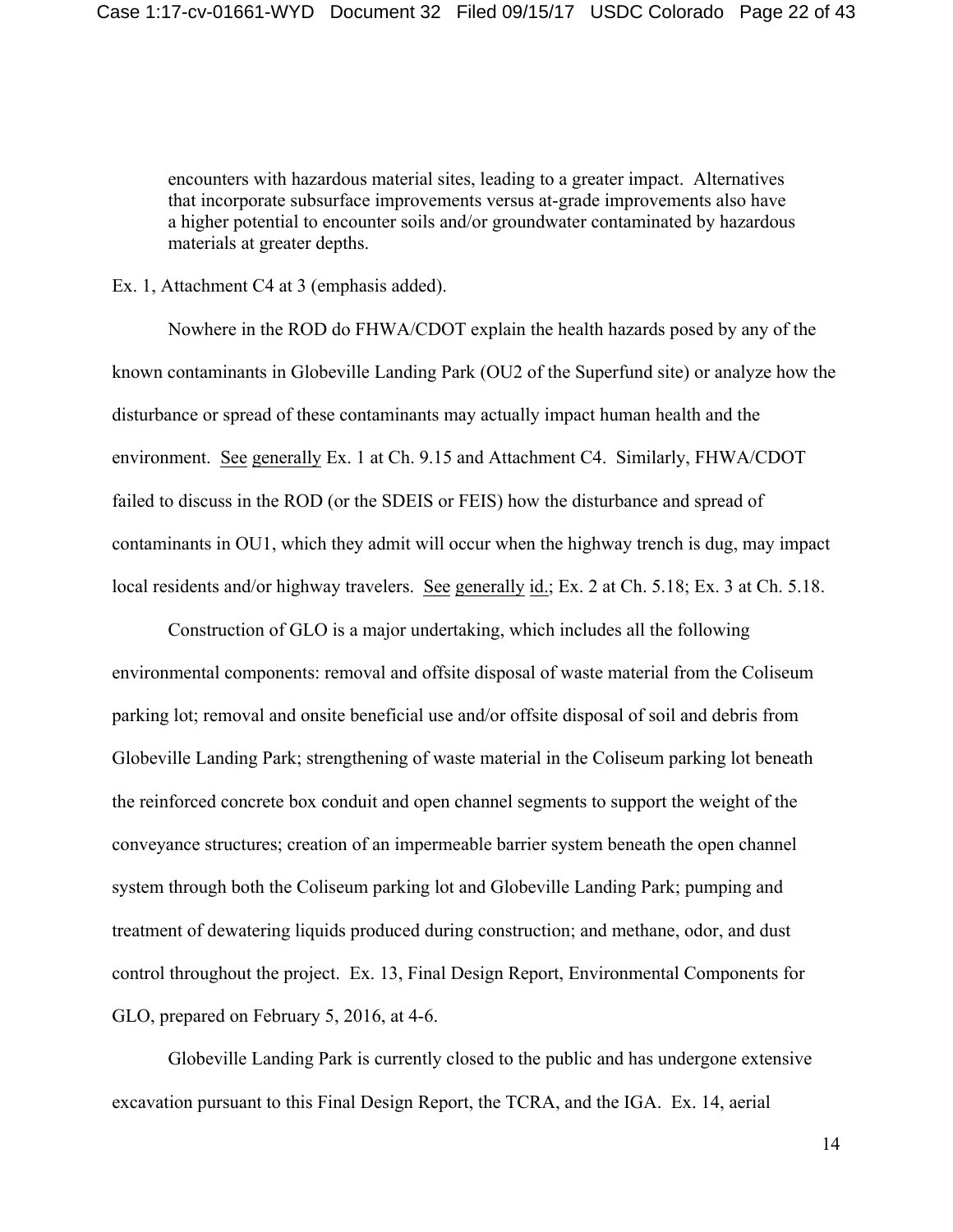photograph of Globeville Landing Park, taken on August 15, 2017. This excavation and construction is currently ongoing. Declaration of Kyle Zeppelin, Dkt. 1.1, at ¶ 21; Declaration of Brad Evans, Dkt. 1.2, at  $\P$  9. CDOT has publicly stated it will continue with all aspects of the Central 70 Project, which FHWA/CDOT now admit includes construction of GLO, while this litigation proceeds. Ex. 1 at 133; Ex. 15, CDOT Statement re Litigation Involving I-70, dated July 10, 2017, at 1.

Importantly, GLO is simply the "end point" of P2PH, i.e., the conduit through which all the stormwater captured and conveyed by P2PH's other three components is discharged into the South Platte River instead of naturally flowing towards and being intercepted by the lowered portion of I-70. GLO is also just one component of the EADP, the first phase of P2PH, which, according to the IGA, was commenced during the first quarter of 2016. Dkt. 1-14 at CM/ECF 4 of 16. The EADP includes construction of the outfall, construction of the open channel running across the Coliseum parking lot and through Globeville Landing Park, and the acquisition of all private property rights needed to complete the other "distinct projects" encompassed within P2PH. Id.; Dkt. 1-15 at CM/ECF 13 of 20; Ex. 13 at 4-6.

P2PH in its current form includes construction of GLO, construction of the 39<sup>th</sup> Avenue Open Channel, construction of a stormwater detention at the City Park Golf Course, and construction of a stormwater detention at the Park Hill Golf Course.<sup>4</sup> Plaintiffs allege that *all* 

<sup>&</sup>lt;sup>4</sup> Denver maintains a website on P2PH, which describes the current state of the project and often includes updates and news items. See http://www.denvergov.org/content/denvergov/en/platte-topark-hill.html (last visited September 14, 2017). The Court may take judicial notice of facts that "can be accurately and readily determined from sources whose accuracy cannot reasonably be questioned," FRE 201(b)(2), including governmental webpages. New Mexico v. Bureau of Land Mgmt., 565 F.3d 683, 702 ( $10^{th}$  Cir. 2009).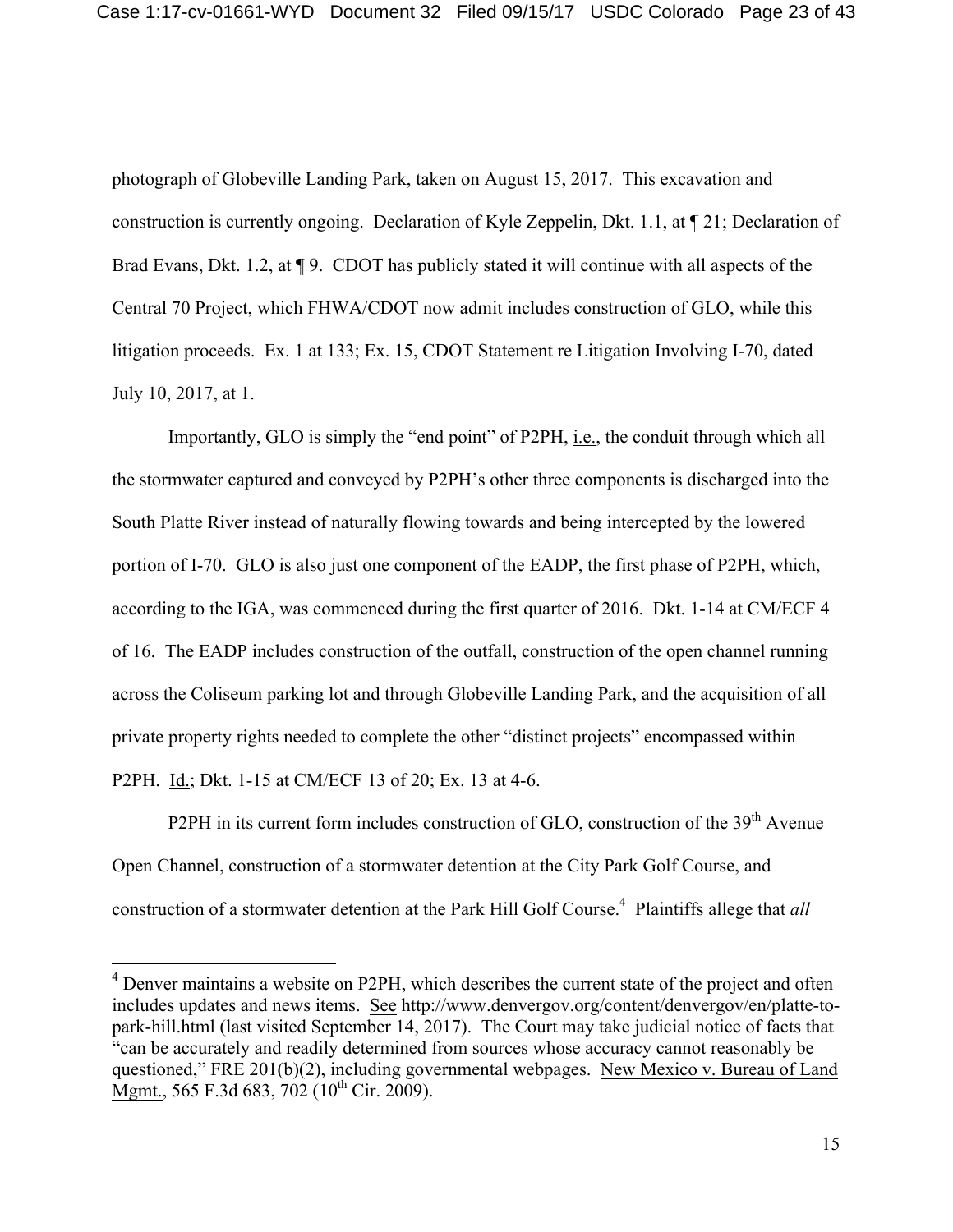*four* components of P2PH are connected, similar, and/or cumulative actions to the Central 70 Project, such that *all four* components should have been analyzed in the FEIS prior to approval of the ROD. Dkt. 25 at ¶¶ 258-306. This analysis is necessary because neither GLO nor the EADP are stand-alone projects; they are instead discrete components of the larger TBDP/P2PH, which is being constructed to provide the 100-year storm protection required by the Central 70 PCL Alternative. P2PH has had, and will continue to have, ecological, aesthetic, historic, cultural, economic, social, and health impacts on the local community. These impacts must be analyzed pursuant to NEPA before P2PH continues.

Although FHWA/CDOT will not break ground on the trench for several months, CDOT intends to move full steam ahead on all aspects of P2PH in the interim. Construction at Globeville Landing Park will proceed. Ex. 14. The acquisition of private property rights for completion of the 39<sup>th</sup> Avenue Open Channel will likewise proceed, and construction of this open channel will begin in "late 2017." Ex. 16, Denver 39<sup>th</sup> Avenue Greenway and Open Channel Fact Sheet; Declaration of Janet Feder, Dkt. 19-2, at ¶ 7 (describing Denver's recent efforts to extract temporary construction easement over residential property for the 39<sup>th</sup> Avenue open channel).

The construction contract for the stormwater detention at City Park Golf Course has been approved, and the golf course will close for construction in November 2017 for a period of 18 to 24 months. Ex. 17, Denver City Park Golf Course Redesign Fact Sheet. The City Park Golf Course is listed on the National Register of Historic Places. Ex. 18, Letter from Jane Hann (CDOT) to Steve Turner (History Colorado), dated December 29, 2016, at 2. CDOT has determined that under any of the leading design options, construction of the stormwater detention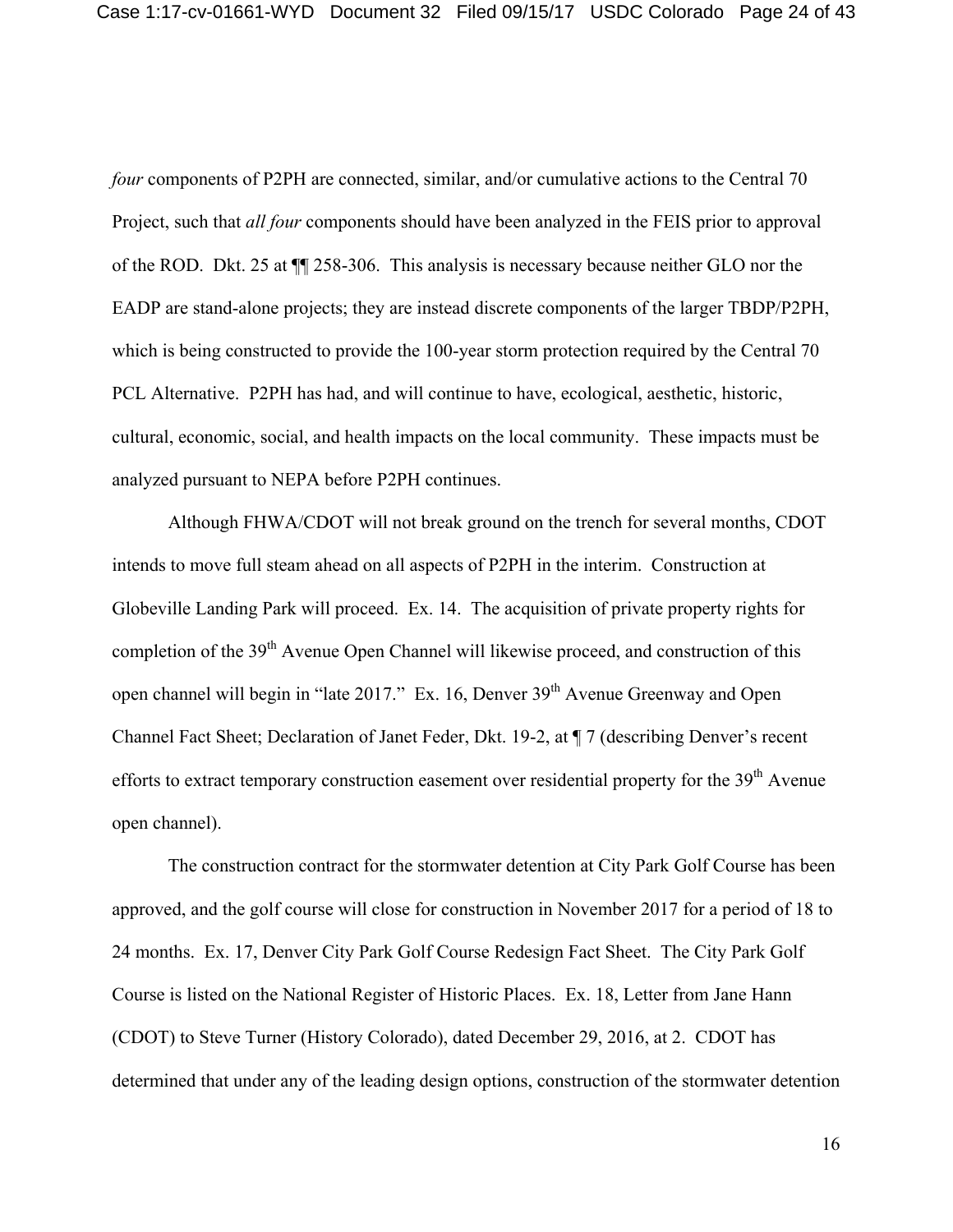will bring "substantial changes to the setting, feeling, and materials of the property," which will result in an "adverse effect" to its historic character and significance. Id. at 3.

As for the highway trench, CDOT has selected a contractor for the Central 70 Project, which it now calls "the largest infrastructure development project in CDOT's history." Ex. 19, CDOT Press Release, dated August 24, 2017, at 1. Once federal funds are committed, CDOT plans to will break ground on Central 70 in the Spring of 2018, and continue construction for at least four years. Id.

In sum, while still at the beginning phases, FHWA/CDOT has made clear Central 70 / P2PH is actively moving forward and will not be stopped absent a preliminary Order from this Court. Ex. 15. FHWA/CDOT's position persists in the face of recent testimony from long-time Denver City Councilwoman that Central 70 and P2PH are "directly tied" together. Ex. 20 (Trial Testimony of Deborah Ortega, given on August 22, 2017, in the related case of John D. MacFarlane, et al. v. the City and County of Denver, et al., Case No. 2016CV32126 (Denver District Court)), at 4:14-6:11 and 9:2-12:20.<sup>5</sup>

## **III. STANDARD OF REVIEW**

Judicial review of agency NEPA decisions is made available through the Administrative Procedure Act ("APA"), 5 U.S.C. §§ 551 et seq. Davis v. Mineta, 302 F.3d 1104, 1111 (10<sup>th</sup> Cir. 2002). The APA allows for preliminary relief in the form of a stay.

 $<sup>5</sup>$  The Zeppelin Plaintiffs identified MacFarlane as a related case because it includes common</sup> facts and/or claims and was pursued by Keating Wagner Polidori Free, P.C. See Plaintiffs' Notice of Related Cases, Dkt. 11.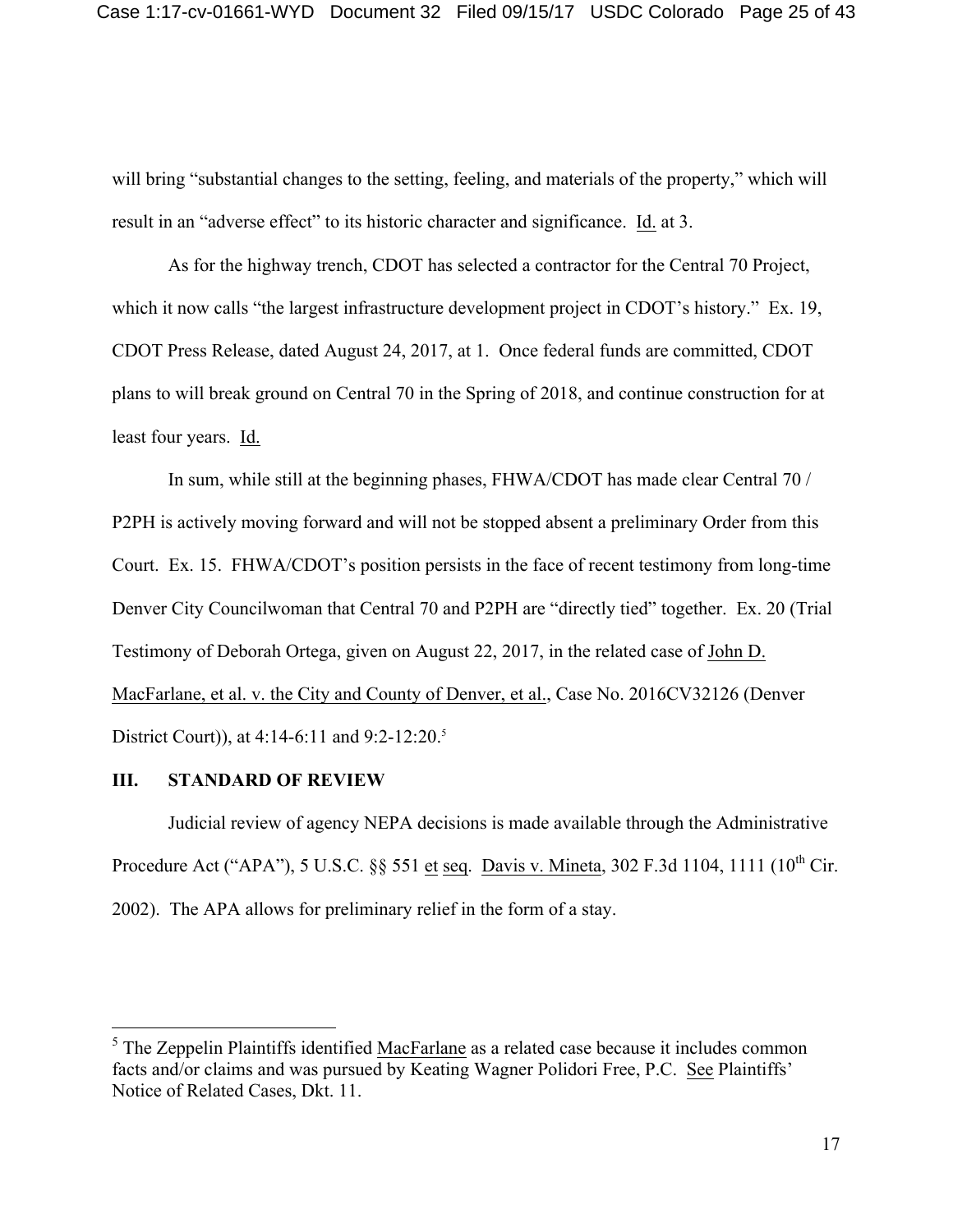On such conditions as may be required and to the extent necessary to prevent irreparable injury, the reviewing court…may issue all necessary and appropriate process to postpone the effective date of an agency action or to preserve status or rights pending conclusion of the review proceedings.

## 5 U.S.C. § 705.

"The four-factor standard used by courts for a motion to stay agency action is the same legal standard as that used in a motion for preliminary injunction." Hill Dermaceuticals, Inc. v. U.S. FDA, 524 F.Supp.2d 5, 8 (D.D.C. 2007) (citing Mova Pharm. Corp. v. Shalala, 140 F.3d 1060, 1066 (D.C. Cir. 1998); Cuomo v. U.S. Nuclear Regulatory Comm'n, 772 F.2d 972, 974 (D.C. Cir. 1985) (per curiam)). See also First Premier Bank v. U.S. Consumer Fin. Protection Bureau, 819 F. Supp. 2d 906, 912 (D.S.D. 2011) ("Courts use the same standard to decide applications for stays of administrative action as for preliminary injunction determinations.").

"A plaintiff seeking a preliminary injunction must establish that he is likely to succeed on the merits, that he is likely to suffer irreparable harm in the absence of preliminary relief, that the balance of equities tips in his favor, and that an injunction is in the public interest." San Luis Valley Ecosystem Council v. U.S. Fish & Wildlife Serv., 657 F.Supp.2d 1233, 1239 (D. Colo. 2009) (citing Winter, 555 U.S. at 20). "[T]he very purpose of preserving the status quo by the grant of a preliminary injunction is to prevent irreparable harm pending a trial on the merits." O Centro Espirita Beneficente Uniao do Vegetal v. Ashcroft, 389 F.3d 973, 1001 (10<sup>th</sup> Cir. 2004) (concurrence) (internal citations omitted).

#### **IV. A STAY IS WARRANTED**

#### **A. Plaintiffs Are Likely to Succeed on the Merits**

Pursuant to the APA, reviewing courts shall hold unlawful and set aside agency action found to be "arbitrary, capricious, an abuse of discretion, or otherwise not in accordance with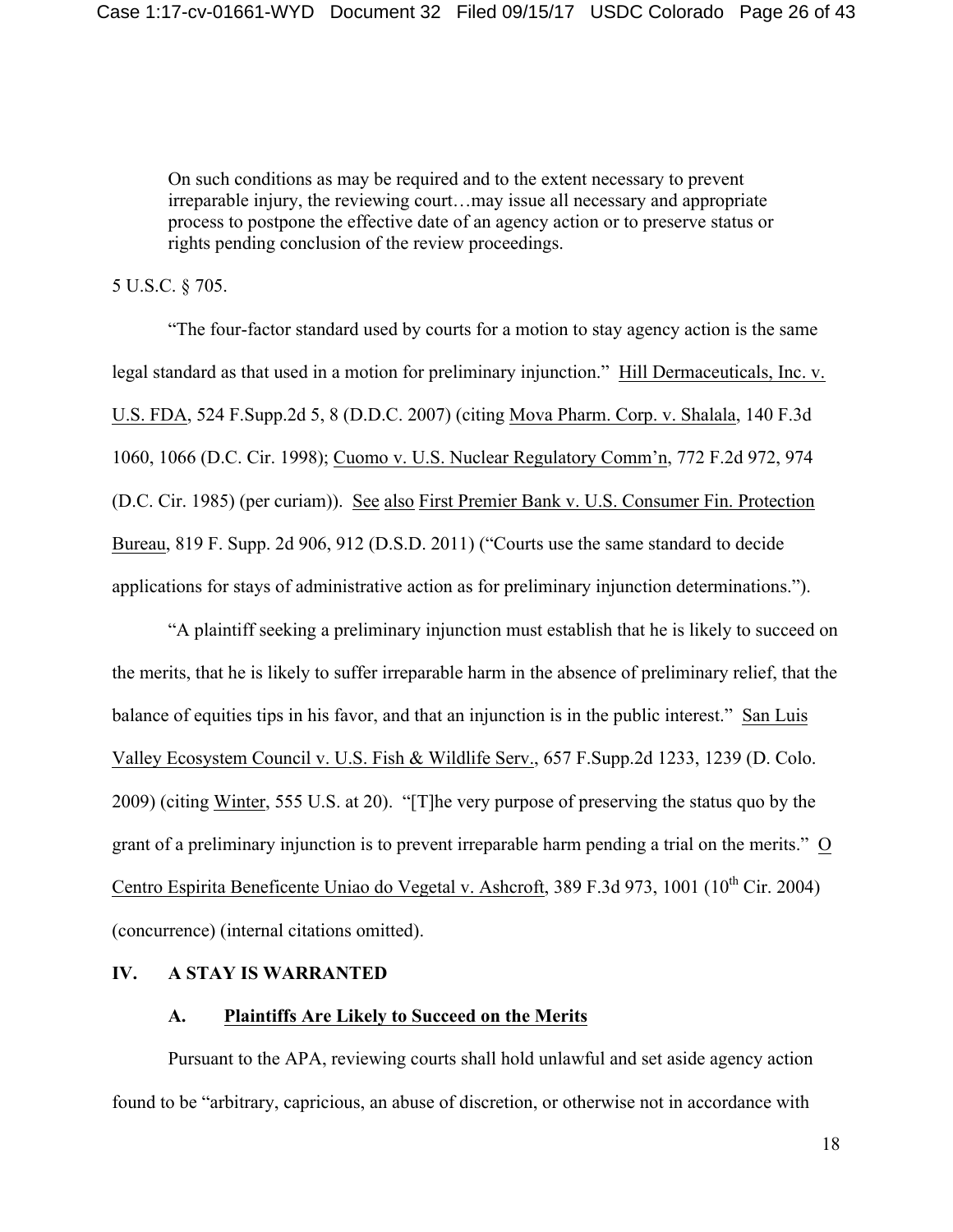law." 5 U.S.C. § 702(2)(A). NEPA decisions implicate the arbitrary and capricious standard of review. Davis, 302 F.3d at 1111. "Agency decisions are arbitrary when the agency has 'relied on factors which Congress has not intended it to consider, entirely failed to consider an important aspect of the problem, offered an explanation for its decision that runs counter to the evidence before the agency, or is so implausible that it could not be ascribed to a difference in view or the product of agency expertise.'" Utahns v. U.S. DOT, 305 F.3d 1152, 1164 ( $10^{th}$  Cir. 2002) (quoting Motor Vehicles Mfrs. Ass'n v. State Farm, 463 U.S. 29, 43 (1983)).

Plaintiffs advance two theories why FHWA and CDOT acted arbitrarily and capriciously in violation of NEPA: 1) because they did not analyze in the FEIS the direct, indirect, and full cumulative impacts of P2PH, which is a connected, similar, and/or cumulative action to Central 70 (Dkt. 25 at ¶¶ 258-306 (Fourth, Fifth, and Sixth Claims for Relief)); and 2) because irrespective of whether the scope of the FEIS is too narrow, FHWA and CDOT failed to take the requisite "hard look" at the impacts to human health and the environment caused by the disturbance and spread of hazardous materials in the Superfund site during construction of Central 70 ( $\underline{id}$  at  $\P$  214-231 (First Claim for Relief)).<sup>6</sup> Plaintiffs are likely to succeed on both theories.

## *1. P2PH is a Connected, Similar, and/or Cumulative Action, which FHWA/CDOT Failed to Analyze*

NEPA regulations require agencies to reasonably determine the scope of an EIS. 40 C.F.R. § 1508.25. In furtherance of this goal, agencies *must* analyze "connected actions" in the

<sup>&</sup>lt;sup>6</sup> The focus of this Motion should not be construed as a waiver of Plaintiffs' Second, Third, or Seventh Claims for Relief, which also attack the FEIS on grounds that it does not include adequate mitigation measures or an accurate cost estimate and allege that FHWA violated Section 4(f) when it approved the ROD.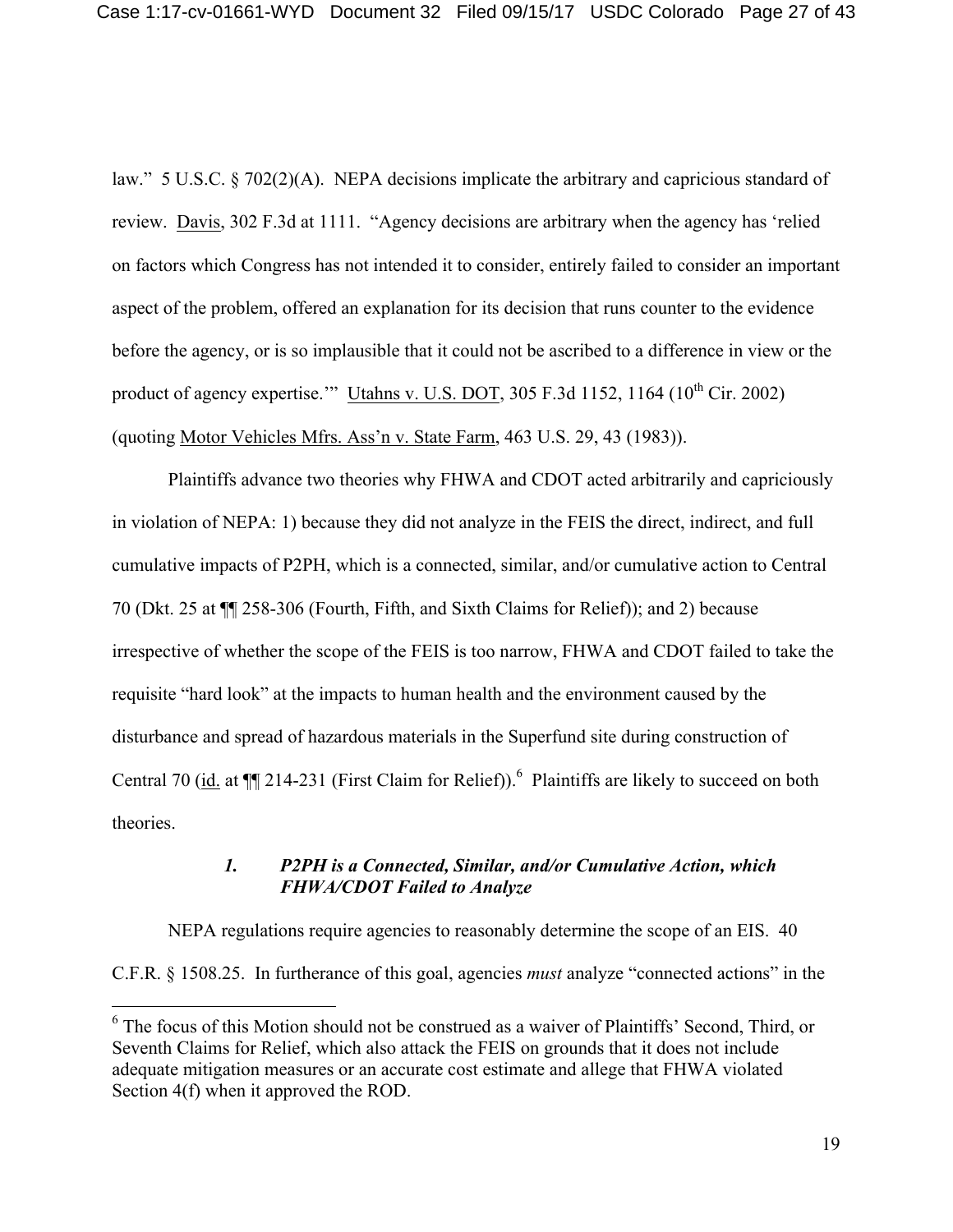same EIS and *should* analyze "similar" or "cumulative" actions in the same EIS if there is a basis for doing so. 40 C.F.R. § 1508.25(a). In all instances, NEPA regulations *require* agencies to analyze the direct, indirect, and cumulative impacts of "past, present, and reasonably foreseeable future actions regardless of what agency (Federal or non-Federal) or person undertakes such other actions." 40 C.F.R. § 1508.7. See also Colo. Envtl. Coalition v. Dombeck, 185 F.3d 1162, 1175 ( $10^{th}$  Cir. 1999).

The terms "impacts" and "effects" are used synonymously in NEPA's regulations. 40

C.F.R. § 1508.8. They include all ecological, aesthetic, historic, cultural, economic, social, and

health impacts, whether direct, indirect, or cumulative. Id.

"Connected actions" are actions that are "closely related."  $40 \text{ C.F.R.}$  §  $1508.25(a)(1)$ . "Actions are connected if they…[c]annot or will not proceed unless other actions are taken

previously or simultaneously." 40 C.F.R. § 1508.25(a)(1)(ii).

"One of the primary reasons for requiring an agency to evaluate 'connected actions' in a single EIS is to prevent agencies from minimizing the potential environmental consequences of a proposed action (and thus short-circuiting NEPA review) by segmenting or isolating an individual action that, by itself, may not have a significant environmental impact." Citizens' Comm. to Save Our Canyons, 297 F.3d 1012, 1028 (10<sup>th</sup> Cir. 2002).

\* \* \*

[E]ven though an action *could* conceivably occur without the previous or simultaneous occurrence, if it *would not occur* without such action it is a "connected" action and must be considered within the same NEPA document as the underlying action.

Dine Citizens Against Ruining Our Env't v. Klein, 747 F.Supp.2d 1234, 1253-1254 (D. Colo.

2010) (emphasis added).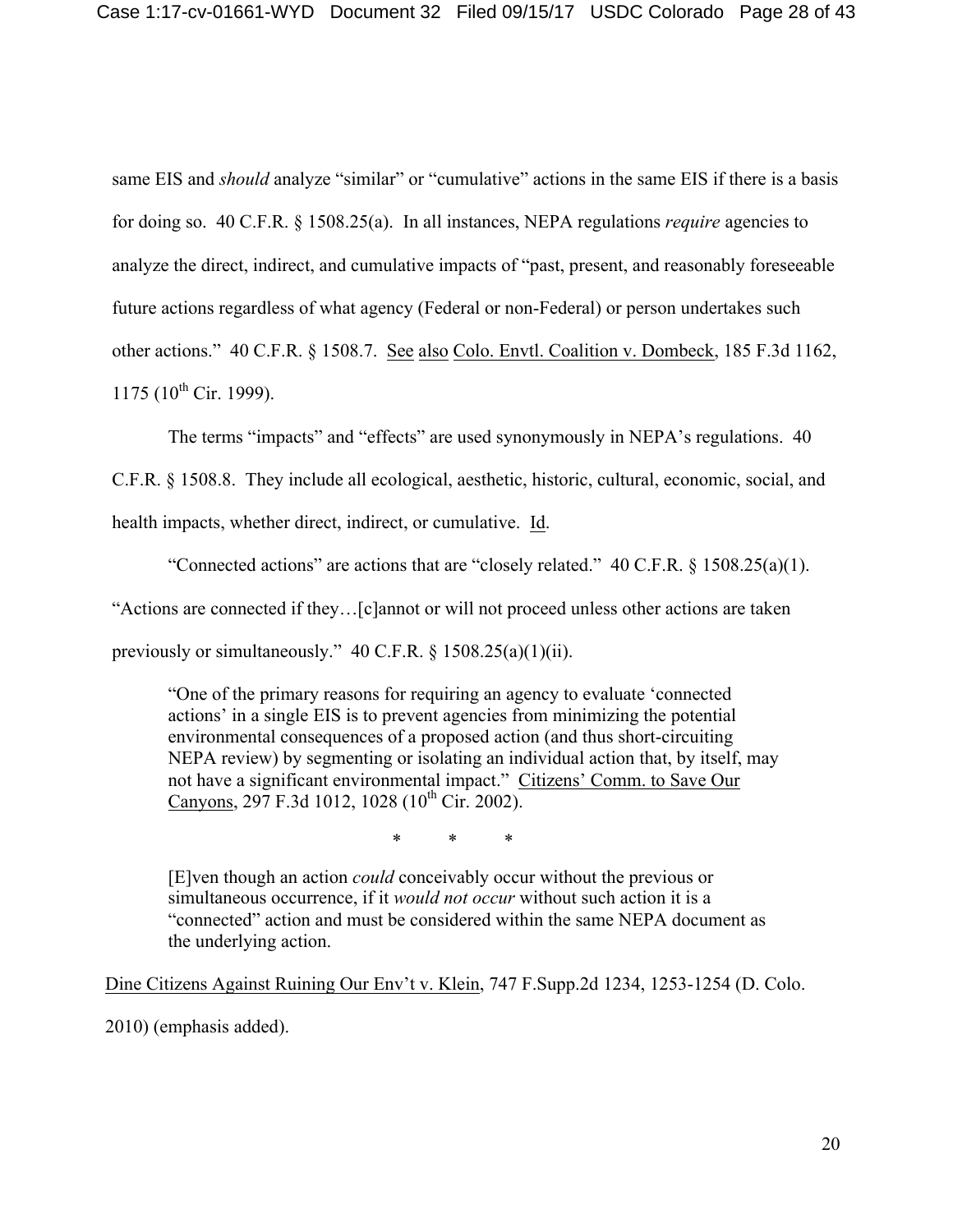The evidence that Central 70 and P2PH as connected actions is overwhelming.

FHWA/CDOT admit the PCL Alternative requires 100-year flood protection. Supra at 3. Prior to FHWA/CDOT's interest in pursuing the PCL Alternative, Denver had no plans to protect the relevant area from a 100-year flood event. Id. Despite FHWA/CDOT's express denials in the ROD, numerous other documents plainly show – *if not expressly state* – that Denver is designing and constructing P2PH for the purpose of protecting I-70 from flooding. Supra at 4-13. Most prominent among these documents is the IGA signed by CDOT and Denver.

The terms of the IGA not only solidify the purpose of TBDP/P2PH, they show FHWA/CDOT's reliance on this stormwater/drainage project. First, the IGA states that CDOT will fund (and presumably is currently funding) 40% of the cost of TBDP/P2PH. Supra at 10. It defies all logic for a state agency like CDOT to contribute tens or even hundreds of millions of dollars toward a City of Denver project if it is receiving no substantial benefit. Ex. 20 at 6:12-20 (current cost estimate for P2PH is \$300 million). Indeed, there is no legal authority under which CDOT can "gift" monies to Denver for project that is unrelated to transportation.

Second, the IGA gives CDOT the right to review and comment on the design of TBDP/P2PH, as well as Denver's selection of contractors to build TBDP/P2PH, and commits the parties to *weekly status meetings* on TBDP/P2PH. Supra at 11. Again, common sense dictates that CDOT would not (and likely could not) inject itself into the design and construction process for a city-specific project that is unrelated to transportation and/or will not be utilized for transportation purposes.

Third, the IGA includes steep liquidated damages provisions to *ensure* Denver will complete TBDP/P2PH on a timeframe that supports the construction schedule of Central 70.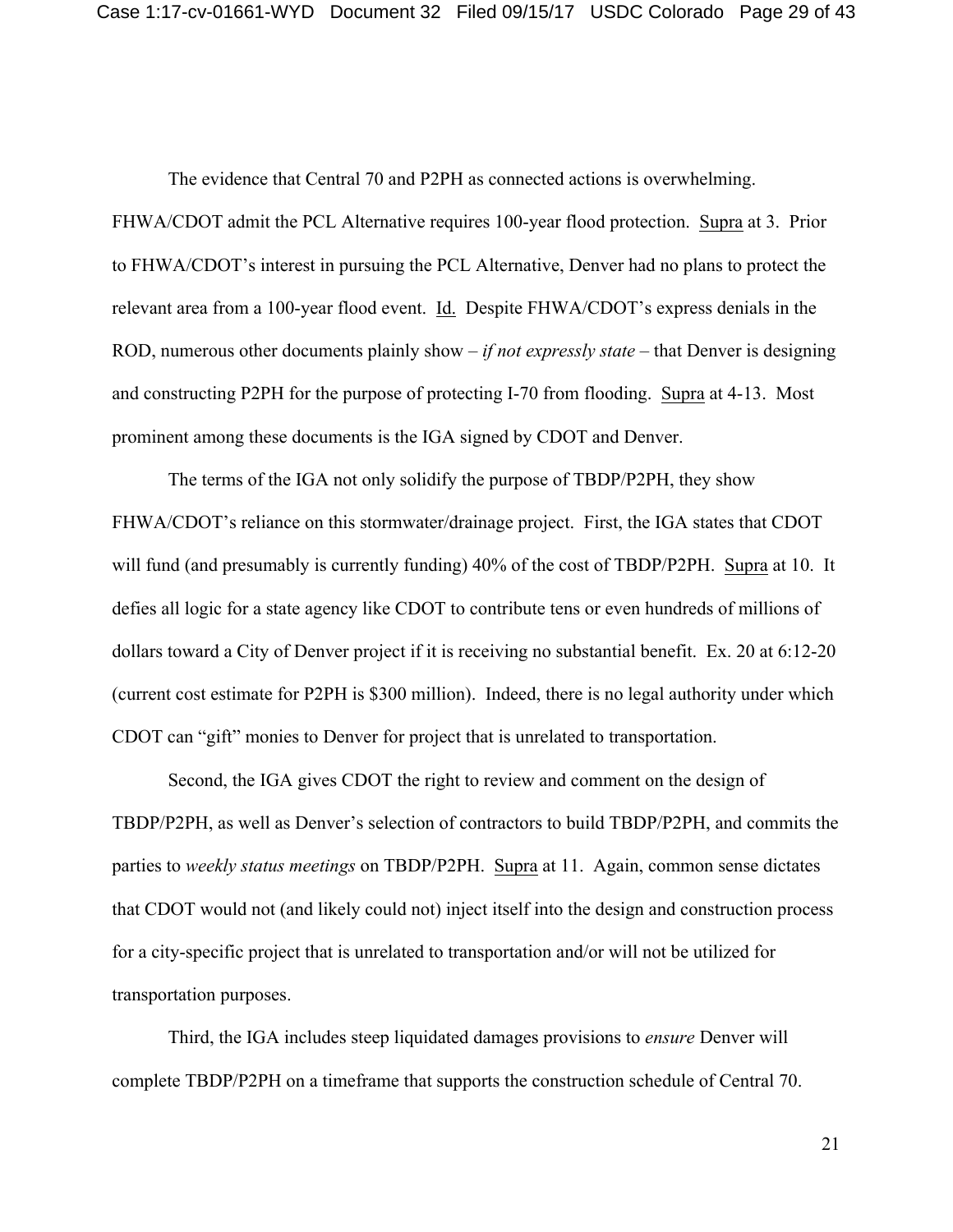Supra at 11. To accept the premise that these projects are not connected would be to blatantly ignore the terms of the IGA, which says: "[CDOT] is relying on the completion schedule for *each phase* of the TBDP as it structures the contract for the I-70 East Project and related project agreement." Id. at 10 (emphasis added).

This last point is critical because it highlights the fact that GLO is but one of the "four distinct projects" comprising TBDP/P2PH. Supra at 15. These four components work jointly to provide 100-year flood protection for the PCL Alternative by capturing and conveying to the South Platte River all of the stormwater that would otherwise flow north through the Montclair and Park Hill Basins towards I-70. Supra at 15. To carve out any of the four P2PH components as "unrelated" to the Central 70 Project – especially when FHWA/CDOT have (belatedly) conceded the Central 70 Project needs GLO to function – would be to purposefully short-circuit NEPA review and ignore the prior statements of CDOT and Denver representatives. Dine Citizens, 747 F.Supp.2d at 1253-1254. See also supra at 6 (CDOT is "unwilling to jeopardize their progress on the EIS for the I-70 PCL" by including P2PH) and 17 (Central 70 and P2PH are "directly tied" together).

Moreover, even if the Court does not view the Central 70 Project and P2PH as "connected actions," they are still "similar actions," which should have been examined together. 40 C.F.R. § 1508.25(a)(3). "Similar actions" are actions that have similarities, which provide a basis for evaluating their environmental consequences together, such as common timing or geography. Id.

Central 70 and P2PH are slated to occur at the same time and at the same place. Dkt. 1.15 at CM/ECF 13 of 20. The two-fold proximity of these projects "serves as a basis for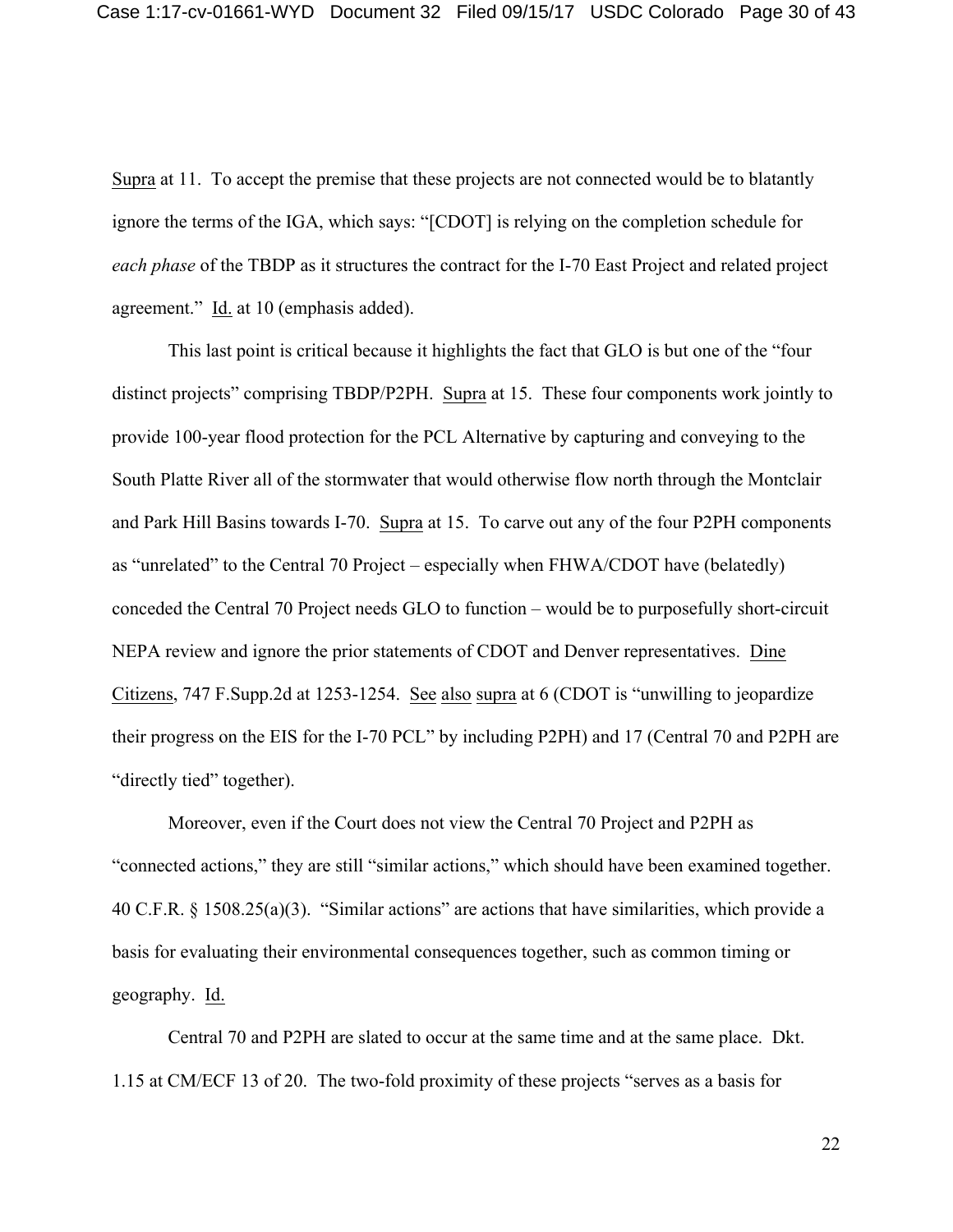evaluating their environmental consequences together," 40 C.F.R. § 1508.25(a)(3), especially when CDOT knew about, and was heavily involved in, TBDP/P2PH prior to issuing the FEIS, and especially when these two projects *physically connect* to one another. Supra at 8.

CDOT knew where, when, and for what purpose P2PH would be constructed. Supra at 10-11. CDOT was and is, through the liquidated damages provisions of the IGA, controlling the schedule of "each phase of the TBDP," and has expressly contracted for the right to review and comment on both the design of TBDP/P2PH and the selection of contractors for TBDP/P2PH. Supra at 11. It is unreasonable for FHWA and CDOT to carve out of the NEPA process the "City's drainage project" when CDOT all along intended to guide that project for the benefit of the PCL Alternative *and is paying millions of dollars for it*. Id. ("From design review and comment at appropriate intervals, to Developer selection, to contract review and comment, the Parties commit to establishing a protocol of review and comment for each project referenced in this Agreement."); San Juan Citizens' Alliance v. Salazar, 2009 U.S. Dist. LEXIS 29804 at \*44 (D. Colo. March 30, 2009) (examining whether scope of EIS was "reasonable" in determining whether agency acted arbitrarily and capriciously in declining to analyze "similar action").

Alternatively, and at the very least, FHWA/CDOT failed in their obligation to analyze the full gamut of cumulative impacts from Central 70 and P2PH. 40 C.F.R. §§ 1508.7 and 1508.8. The cumulative impacts analysis is contained in Chapter 6 of the FEIS and was unchanged by the ROD. Ex. 1 at 186; Ex. 3 at 6  $1 - 6$  33. While this analysis fleetingly mentions TBDP, it makes no effort to discuss the cumulative ecological, economic, or health impacts posed by TBDP/P2PH and Central 70. See 40 C.F.R. § 1508.8 (identifying impacts that *must* be analyzed in an EIS). For example, the FHWA/CDOT did not analyze the dangers to human health and the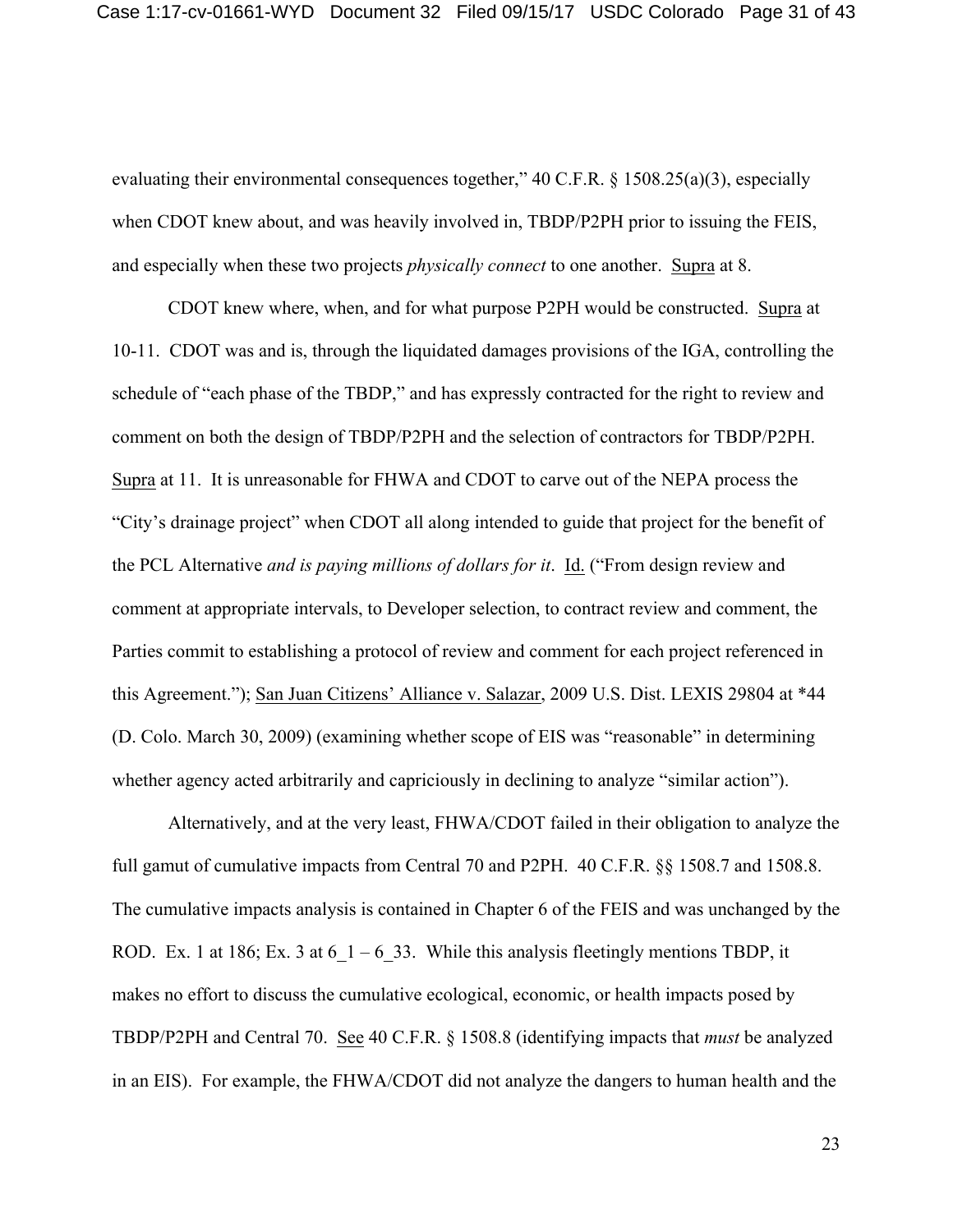environment that will be cumulatively caused by the disturbance and spread of hazardous soils between Brighton and Colorado Boulevards, at Globeville Landing Park, and along 39<sup>th</sup> Avenue. Certainly, the \$300 million cost of the 100-year flood protection provided by P2PH was not disclosed as part of \$1.1billion price tag for Central 70.

Without a proper cumulative impacts analysis, it is impossible to determine whether P2PH and Central 70 are "cumulative actions" under NEPA. 40 C.F.R. § 1508.25(a)(2). But because P2PH includes two projects that require excavation in the Superfund site (GLO and the 39<sup>th</sup> Avenue Open Channel) and one project that will adversely affect a National historic site (stormwater detention at City Park Golf Course), it is clear error to *assume* P2PH has no significant impact on human health and the environment, and thus does not qualify as a "cumulative action" under NEPA, which should have been fully analyzed in the FEIS. Id.

## *2. FHWA/CDOT Failed to Take the Requisite "Hard Look" at the Human Health and Environmental Caused by the Disturbance and Spread of Hazardous Materials*

Before embarking upon any "major federal action," agencies must determine whether the action is likely to "significantly affect[] the quality of the human environment," and, if so, prepare a thorough EIS assessing the predicted impacts of the proposed action on all aspects of the environment. See 42 U.S.C. § 4332(2)(C); 40 C.F.R. Part 1502; 40 C.F.R. §§ 1508.11 and 1508.25(c). This review cannot be superficial; agencies must take a "hard look" at the environmental consequences of proposed actions utilizing public comment and the best scientific information. Biodiversity Conservation Alliance v. Jiron, 762 F.3d 1036, 1085 ( $10^{th}$  Cir. 2014).

FHWA/CDOT acknowledge construction of the PCL Alternative will require excavation through the Superfund site. Supra at 13-14. This area contains elevated levels of lead and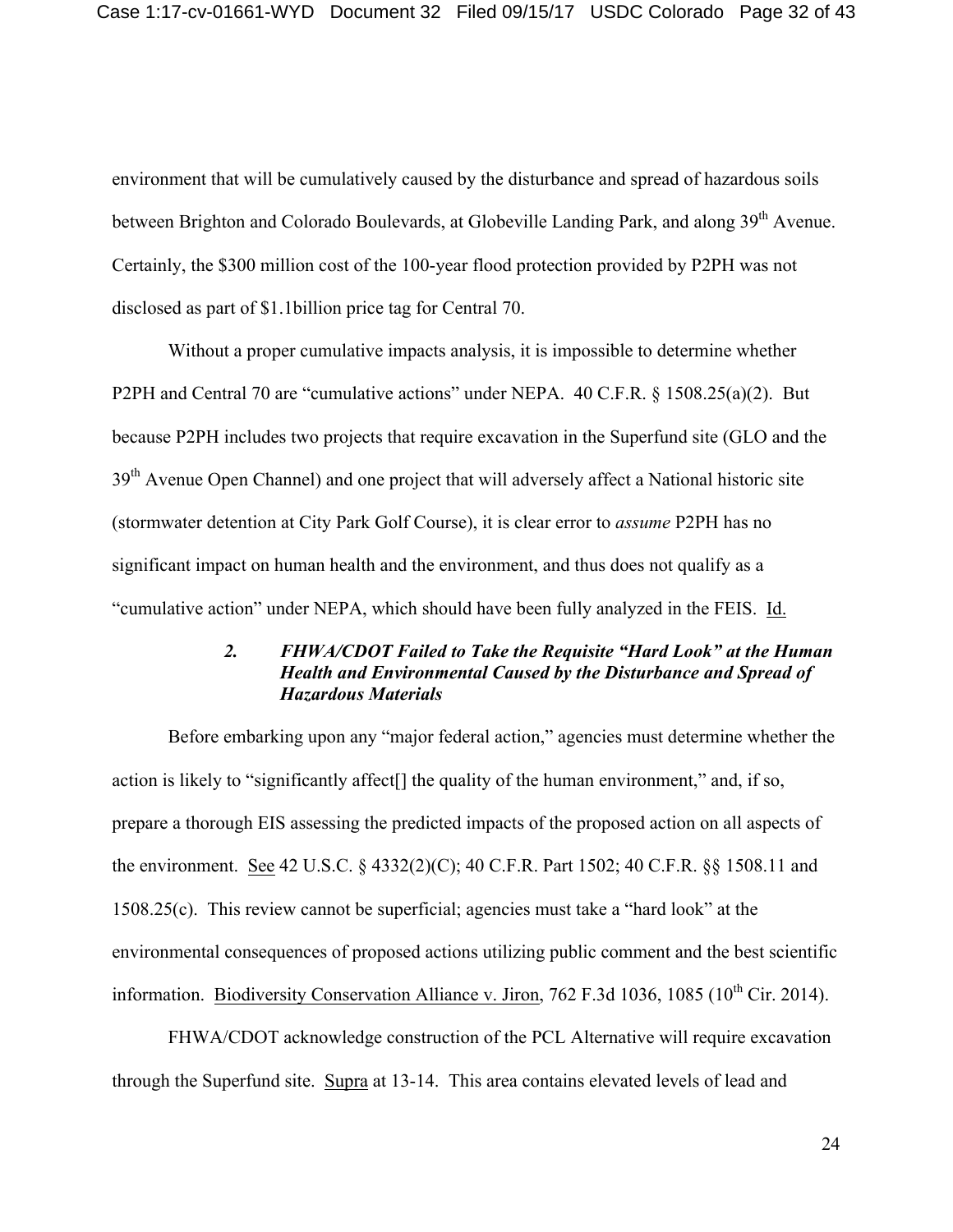arsenic, which pose a risk to human health and the environment. Supra at 9. FHWA/CDOT acknowledge construction of the PCL Alternative will disturb and spread these hazardous materials, thereby exposing workers and the public to airborne toxins, but have failed to disclose or discuss what, if any, impacts exposure to these disturbed hazardous materials may have on human health and the environment. Supra at 14. Strangely, the "hazardous materials" sections of the DEIS, SDEIS, FEIS, and ROD instead examine the impact Central 70 will have *on the hazardous materials themselve*s. Id.

To date, the public remains uninformed of the true impacts of digging the I-70 ditch because FHWA/CDOT have failed to disclose the type and level of risk and mechanism(s) of potential injury associated with four years of exposure to contaminated dust during construction in the Superfund site. The Zeppelin Plaintiffs are concerned about, and deserve to know, what type and magnitude of risk these toxic materials pose to them, their families, their homes, and their businesses.

## **B. Plaintiffs Will Suffer Irreparable Harm if a Stay is Not Ordered**

To obtain a preliminary injunction, a movant must establish that he [or she] is likely to suffer irreparable harm in the absence of preliminary relief. Although irreparable harm does not readily lend itself to definition, a plaintiff must demonstrate a significant risk that he or she will experience harm that cannot be compensated after the fact by money damages. That harm must be both certain and great, and not merely serious or substantial. Moreover, the injury must be likely to occur before the district court rules on the merits. While not an easy burden to fulfill, a plaintiff who can show a significant risk of irreparable harm has demonstrated that the harm is not speculative.

N.M. Dept. of Game & Fish v. U.S. Dept. of Interior, 854 F.3d 1236, 1250-1251 (10<sup>th</sup> Cir. 2017) (internal quotes and citations omitted).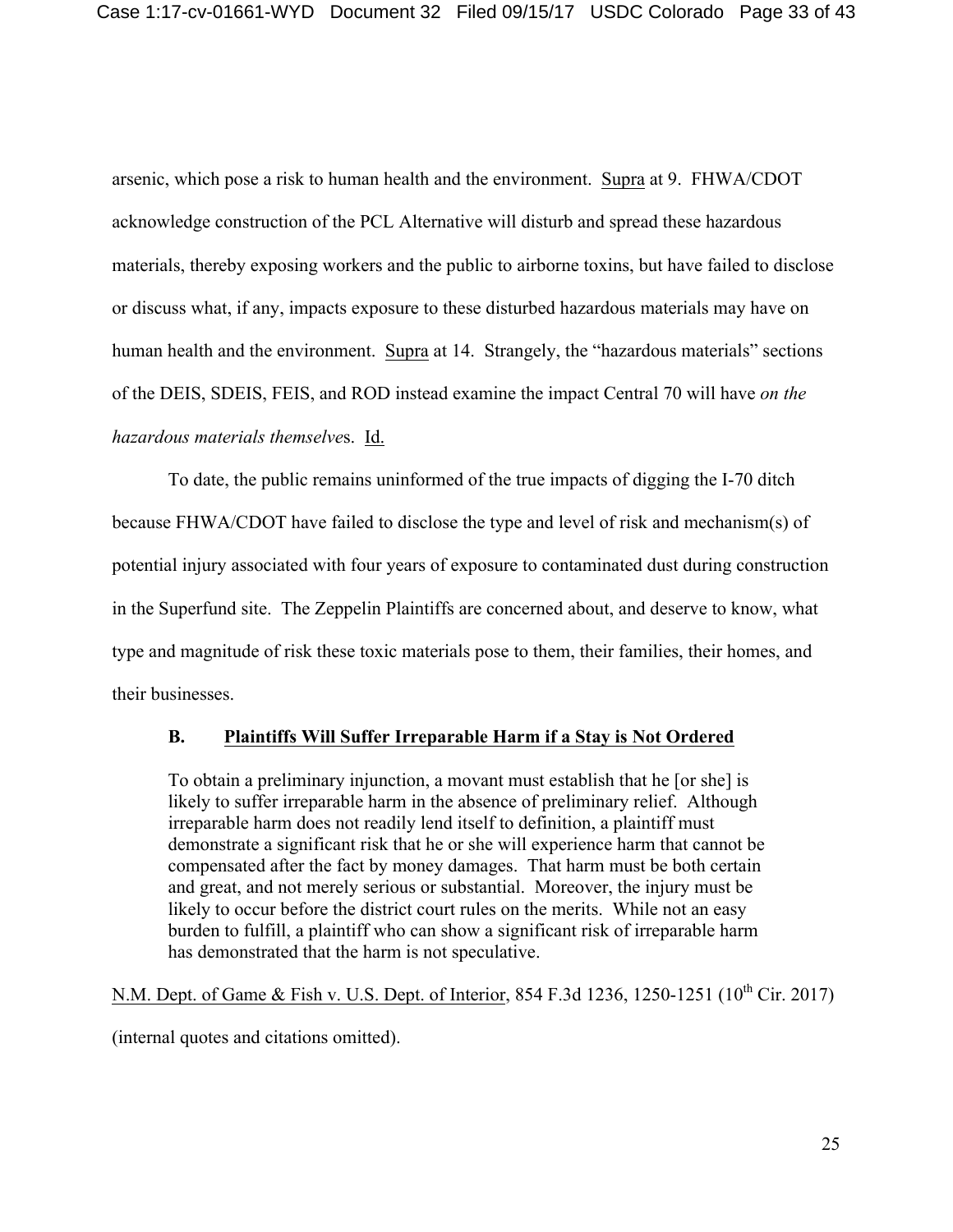The issue of irreparable harm "is intertwined with the probability of success on the merits." San Luis Valley, 657 F.Supp.2d at 1241. That is because where, as here, plaintiffs have shown a likelihood of success on the merits, their remedy, which is to require the agencies to cure the deficiencies in the FEIS, "would be meaningless if the [challenged action] were to proceed during the pendency of this litigation." Id.

The irreparable-harm prong's overarching inquiry compares (i) what would happen if the preliminary injunction were not granted; with (ii) what would happen if the preliminary injunction were granted; and then (iii) asks whether the difference between (i) and (ii) is irreparable.

Dine Citizens Against Ruining Our Env't v. Jewell, 2015 U.S. Dist. LEXIS 109986 at \*154-155 (D.N.M. August 14, 2015).

If a stay is not ordered here, the following actions will occur prior to a ruling on the merits: more hazardous materials will be disturbed and spread at Globeville Landing Park (in Superfund Site OU2); more private property rights necessary to complete P2PH will acquired; the City Park Golf Course (National Register of Historic Places) will close for construction; 39<sup>th</sup> Avenue (in Superfund Site OU1) will be destroyed and excavated, disturbing and spreading more hazardous materials; and FHWA/CDOT will break ground on the trench for the lowered highway segment (in Superfund Site OU1), disturbing and spreading still more hazardous materials. Supra at 16-17. See also Proposed Joint Case Management Plan, Dkt. 21, at 5 (merits briefing will commence in March 2018 at the earliest).

If, on the other hand, the Court does issue a stay, FHWA/CDOT's participation in these projects will be halted until the merits of the Zeppelin Plaintiffs' claims are resolved. FHWA/CDOT control the construction schedule and financing of Central 70, which includes GLO. Supra at 3, 13. CDOT controls much of the financing for the other three P2PH projects,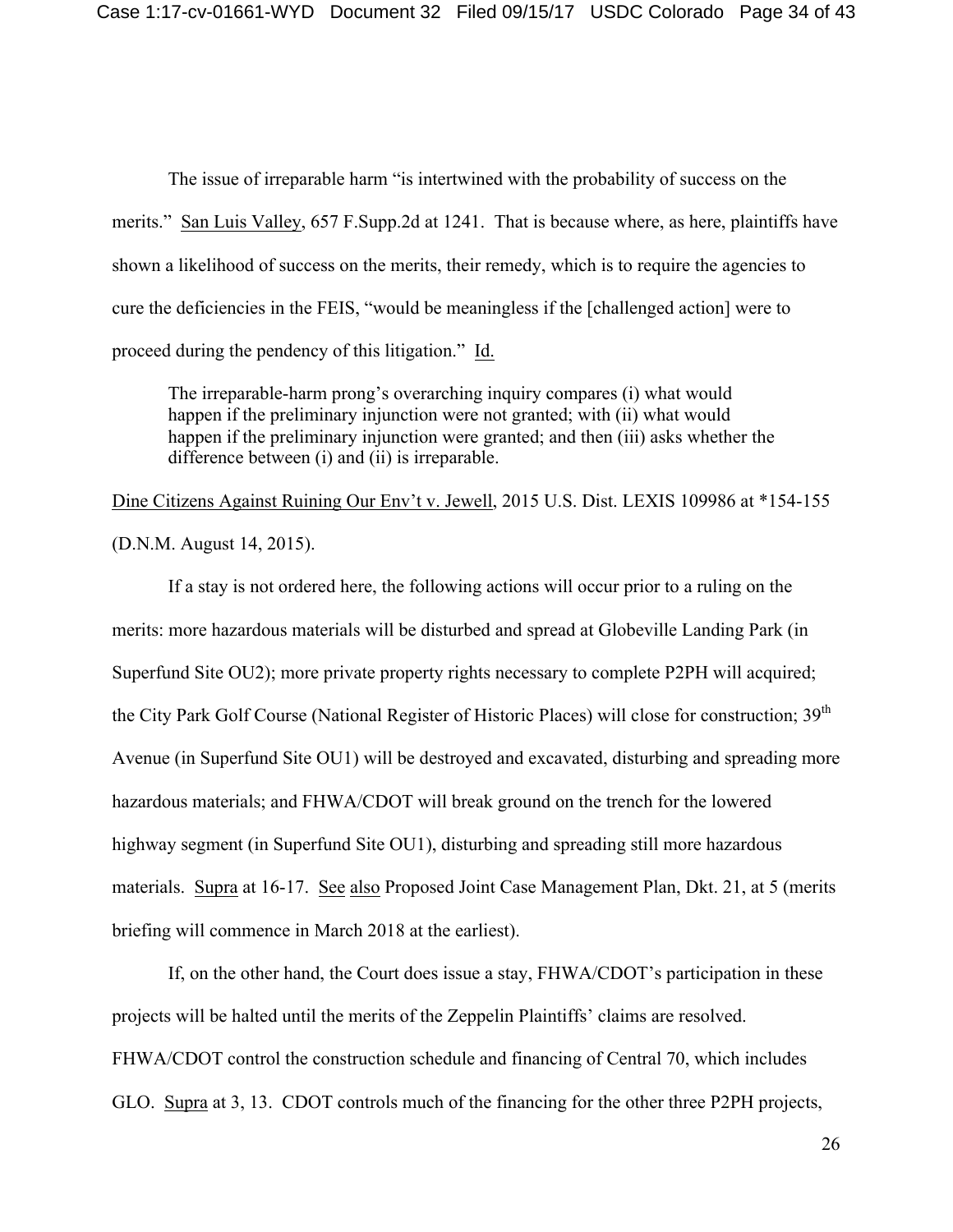which are being rushed without analysis only to meet FHWA.CDOT's Central 70 construction schedule. Supra at 10-11. An Order temporarily enjoining these agencies from committing further funds or approvals of any part of Central 70 / P2PH would provide meaningful relief.

This Court has the authority to enjoin any further action by FHWA/CDOT on Central 70 and P2PH. See Davis, 302 F.3d at 1110, n. 2 ("Where NEPA is implicated by a highway project in which state agencies are participating, the state agencies are also proper parties and we have the authority to instruct the district court to enjoin the state agencies from further construction on the highway project."). Exercise of that authority is warranted because continued progress on these projects will cause irreparable injury to Plaintiffs' health, environmental, financial, aesthetic, and procedural interests.

Plaintiff Kyle Zeppelin lives and works in Globeville, just one block from Globeville Landing Park and three blocks from I-70. Dkt. 1-1 at  $\P$  3, 11; Dkt. 1-2 at  $\P$  2, 7.<sup>7</sup> Plaintiff Brad Evans works at the same address as Mr. Zeppelin and is in similar close proximity to these areas on a daily basis. Dkt. 1-2 at ¶ 2.

Messrs. Zeppelin and Evans are aware of the ongoing construction at Globeville Landing Park, that this construction is occurring in OU2 of the Superfund site, that the soils and groundwater there contain elevated levels of contaminants, and that these contaminants are currently being disturbed and spread by the excavation required for GLO. Dkt. 1-1 at ¶¶ 21-22; Dkt. 1-2 at ¶¶ 7-9. Messrs. Zeppelin and Evans are concerned that routine exposure to the dust being generated at Globeville Landing Park is harmful to their health. Dkt. 1-1 at ¶¶ 17, 20; Dkt.

 $<sup>7</sup>$  To the extent the Court finds that a stay should not be issued on the basis of Declarations alone,</sup> Lane v. Buckley, 643 Fed. Appx. 686, 689 ( $10^{th}$  Cir. 2016), the Zeppelin Plaintiffs request a hearing on this motion so they can present further evidence in support of the four Winter factors.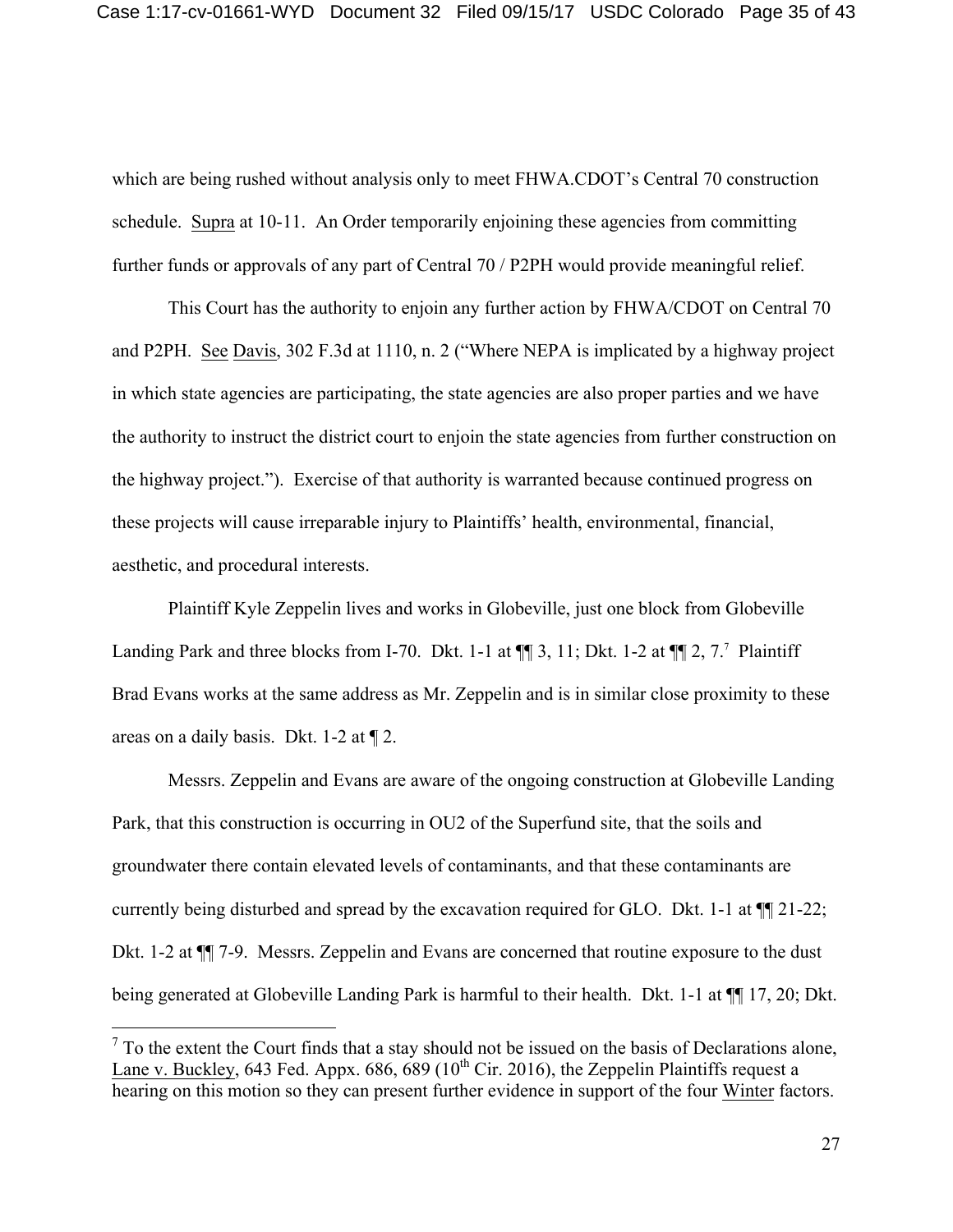1-2 at ¶ 9. While each was active in the NEPA process, neither has been informed by FHWA or CDOT as to how their health might be impacted by Central 70. Dkt. 1-1 at ¶¶ 11-15, 22; Dkt. 1- 2 at ¶¶ 3-6 and 8-13. Mr. Evans has stated his procedural interests were harmed because he had no opportunity to comment on GLO because FHWA/CDDOT intentionally carved it out of the FEIS. Dkt. 1-2 at ¶¶ 10, 13.

Through his development company, Mr. Zeppelin has significant financial investments along the South Platte River. Dkt. 1-1 at ¶ 19. Mr. Zeppelin not only has "major concerns" about further environmental contamination of the river arising out of implementation of the PCL Alternative, he is concerned that further contamination could decrease the value of his investments. Id. at ¶¶ 19-22.

EPA documents are clear: "Conditions existing at OU2 present a threat to public health and environment." Supra at 9. Deleterious health impacts cannot be undone with financial compensation and "[e]nvironmental injury, by its nature…is often permanent or at least of long duration, i.e., irreparable." Amoco Prod. Co. v. Village of Gambell, 480 U.S. 531, 545 (1987). A stay would halt the agencies' participation in the funding and construction of GLO until the Court could determine whether the NEPA documents adequately examined the health and environmental impacts of extensive excavation in this area.

Plaintiffs Christine O'Connor and Jacqueline Lansing recreate in City Park Golf Course. Declaration of Christine O'Connor, Dkt. 1-6, at ¶ 18; Declaration of Jacqueline Lansing, Dkt. 1- 17, at ¶¶ 22-24. Ms. O'Connor enjoys this area for its exercise opportunities, open spaces, mature trees, vistas, and historic significance. Dkt. 1-6 at ¶ 18. Ms. Lansing also enjoys these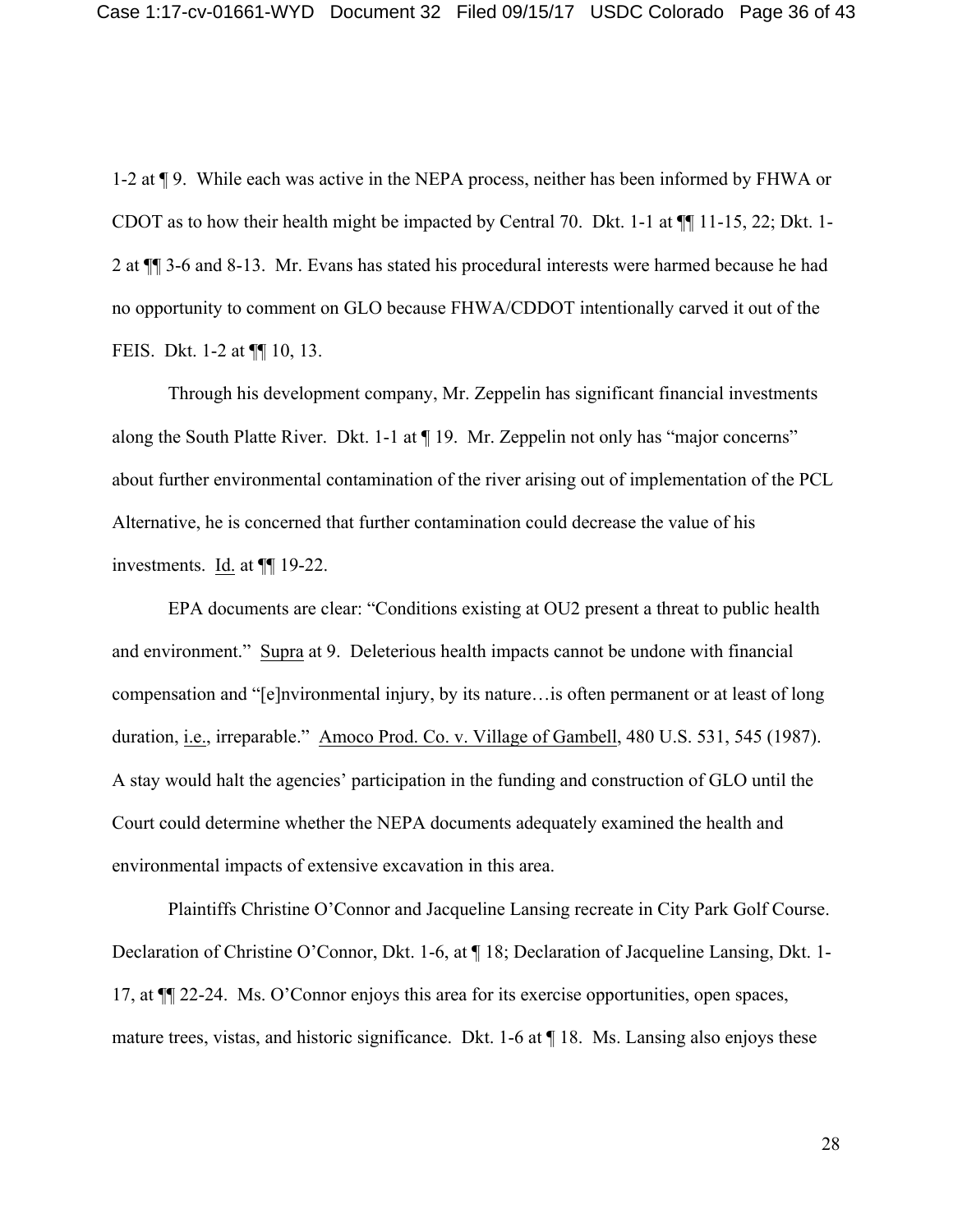values, along golfing and the biodiversity the golf course supports. Dkt. 1-17 at ¶¶ 22-24. Ms. Lansing has been using the City Park Golf Course for 36 years. Id. at  $\P$  24.

Ms. O'Connor and Ms. Lansing are aware that City Park Golf Course is slated to close for construction of stormwater detention that is part of P2PH. Dkt. 1-6 at ¶ 19; Dkt. 1-17 at ¶ 23. These Plaintiffs understand, based on the documents they have read and the meetings they have attended, that P2PH and Central 70 are connected actions. Dkt. 1-6 at ¶¶ 3-16; Dkt. 1-17 at ¶¶ 4- 11, 13-18. If the closure of, and construction at, City Park Golf Course is allowed to continue with no NEPA analysis, Ms. O'Connor and Ms. Lansing will be shut out of this place, not allowed to enjoy it, and believe the ecological and historic character of the course will be lost or forever changed. Dkt. 1-6 at ¶ 19; Dkt. 1-17 at ¶ 12, 23, 27. These Plaintiffs have specifically stated their procedural interests are being harmed by the construction of P2PH proceeding with no NEPA analysis. Dkt. 1-6 at ¶¶ 17, 20; Dkt. 1-17 at ¶ 12.

A stay would halt CDOT's participation in the funding and construction of P2PH, which includes the City Park Golf Course, until the Court could determine whether P2PH is a connected, similar, or cumulative action. Such a stay would serve the purpose of NEPA, which is to ensure that the agency and the public are aware of the environmental consequences of a project before it begins. Sierra Club v. Hodel, 848 F.2d 1068, 1097 (10<sup>th</sup> Cir. 1988), overruled on other grounds by Village of Los Ranchos De Albuquerque v. Marsh, 956 F.2d 970 (10<sup>th</sup> Cir. 1992).

Plaintiffs Kimberly Morse and Janet Feder live within blocks of the forthcoming 39<sup>th</sup> Avenue Open Channel. Declaration of Kimberly Sue Morse, Dkt. 1-12, at ¶ 2; Declaration of Janet Feder, Dkt. 19-2, at  $\P$  2. They understand the 39<sup>th</sup> Avenue Open Channel will be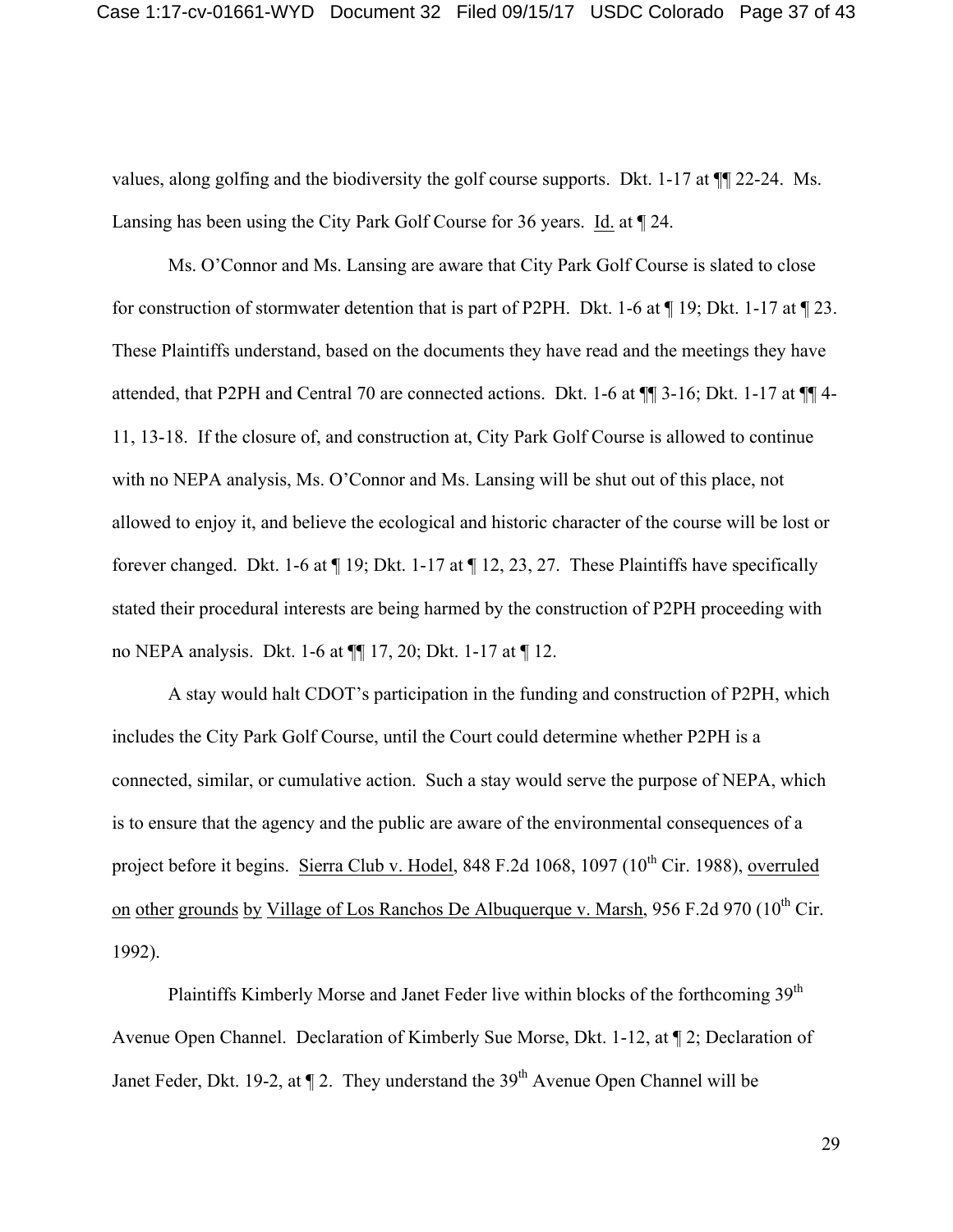constructed in the Superfund site and that the disturbance of soil in this area will likely spread contaminants that are harmful to human health and the environment. Dkt. 1-12 at ¶¶ 4-5; Dkt. 9- 12 at ¶ 15. These Plaintiffs are, in fact, worried for their health, their ability to live in a healthful environment, and for a diminution in their residential property values caused by construction of the 39<sup>th</sup> Avenue Open Channel. Dkt. 1-12 at  $\P\P$  14-17; Dkt. 19-2 at  $\P\P$  3-5, 13-16. Ms. Feder – whose home is literally next door to the proposed construction zone – is furthermore concerned about inescapable noise and dust, her safety, her quality of life, and her ability to continue in her professional endeavors during the construction period. Dkt. 19-2 at ¶¶ 8-12, 15. Ms. Feder has been approached by the City, which is seeking a temporary easement over her property pursuant to the EADP procedures set forth in the IGA. Dkt. 19-2 at ¶ 7.

Ms. Morse and Ms. Feder are educated about Central 70 and P2PH and understand, based on documents they have read and meeting they have attended, that these projects are connected. Dkt. 1-12 at  $\P$  7-12; Dkt. 19-2 at  $\P$  6, 17-20. They have procedural interests in the government complying with NEPA by analyzing the full gamut of human health and environmental impacts of P2PH. Dkt. 1-12 at ¶¶ 13, 15; Dkt. 19-2 at ¶¶ 19, 21. Without a proper NEPA analysis, these Plaintiffs have no confidence CDOT or Denver will prioritize the needs of area residents and/or undertake proper mitigation measures to protect them. Dkt. 1-12 at  $\P$  6, 16-17; Dkt. 19-2 at  $\P$ 15-16. A stay would preserve the status quo for these Plaintiffs, allowing them to stay in their homes in peace while the merits of their claims are resolved. See Dkt. 1-12 at ¶ 17; Dkt. 19-2 at ¶ 22 (these Plaintiffs have considered relocating because of the forthcoming construction).

Construction of the challenged projects is imminent and in some instances ongoing. The Zeppelin Plaintiffs have a right to be informed of the true scope and impact of Central 70 and to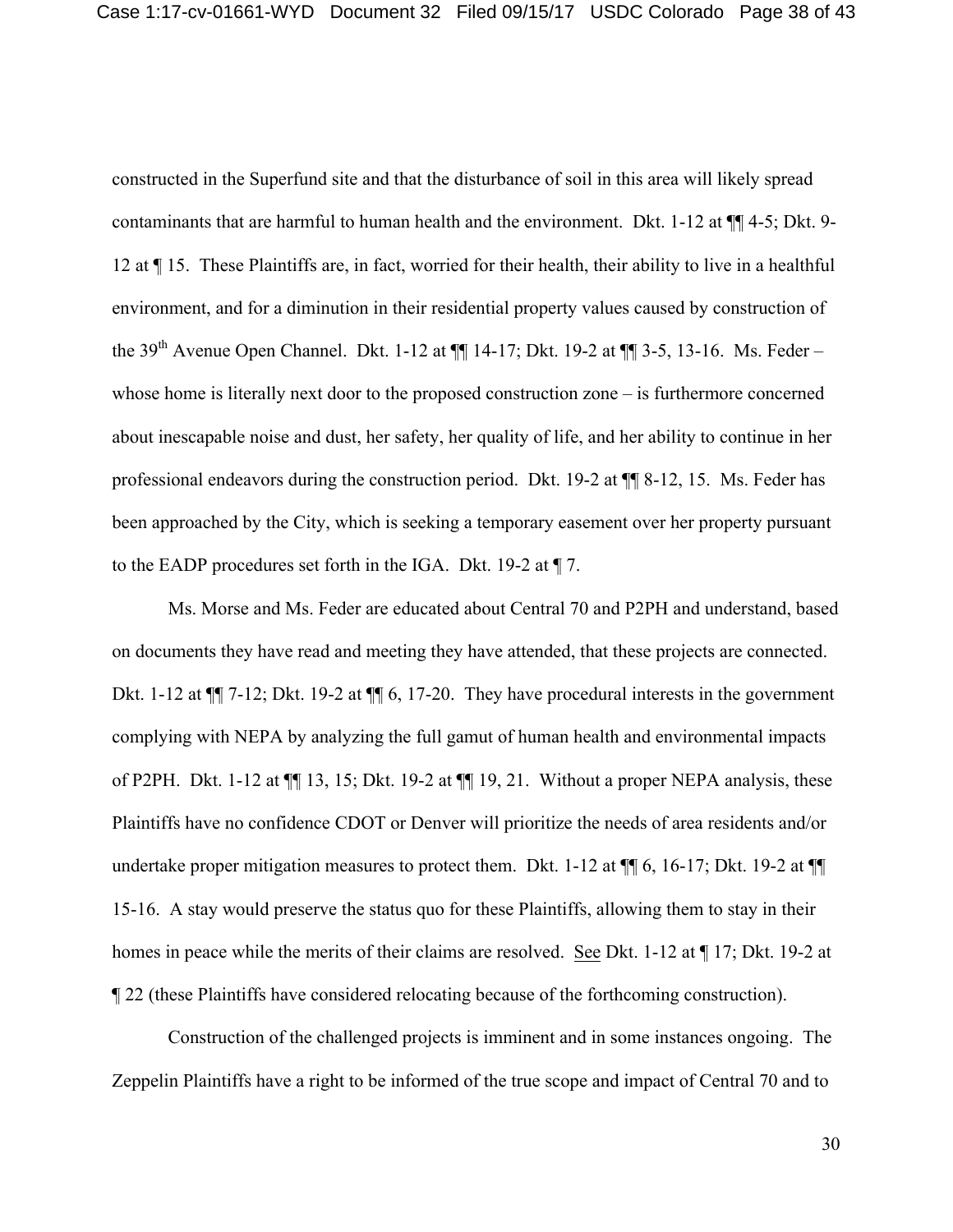comment appropriately. These Plaintiffs' interests are currently being harmed and will continue to be harmed if this Court allows these projects to continue unabated for the next year or more while their claims are resolved.

The harm to Plaintiffs' interests is irreparable because it cannot be remedied with money damages. See N.M. Dept. of Game & Fish, 854 F.3d at 1250-1251. See also Colorado Wild, Inc. v. U.S. Forest Serv., 523 F.Supp.2d 1213, 1221 (D. Colo. 2007) (quoting Sierra Club v. Marsh, 872 F.2d 497, 500 ( $1<sup>st</sup>$  Cir. 1989)) ("Once large bureaucracies are committed to a course of action, it is difficult to change that course – even if new, or more thorough, NEPA statements are prepared and the agency is told to 'redecide.'"); Sierra Club, 848 F.2d at 1097 ("permitting construction to proceed before NEPA studies have been completed would defeat the purpose of undertaking the studies, whose purpose is to make the agency aware of relevant environmental concerns before acting").

#### **C. The Balance of Equities Tips in the Favor of Granting a Stay**

Plaintiffs' health, environmental, financial, aesthetic, and procedural interests will be irreparably harmed if Central 70 and P2PH are permitted to proceed during the pendency of this litigation. Any harm to FHWA/CDOT, on the other hand, is purely financial and temporary in character. See San Luis Valley, 657 F.Supp.2d at 1242 ("[Defendant's] harm, delay in drilling the exploratory wells, is not irreparable in that it can be compensated by money damages"). Plaintiffs seek a stay in order to preserve the status quo only until their claims can be resolved. This is a relatively short amount of time in which to pause what would otherwise be an irretrievable commitment of taxpayer resources towards an unprecedented infrastructure project.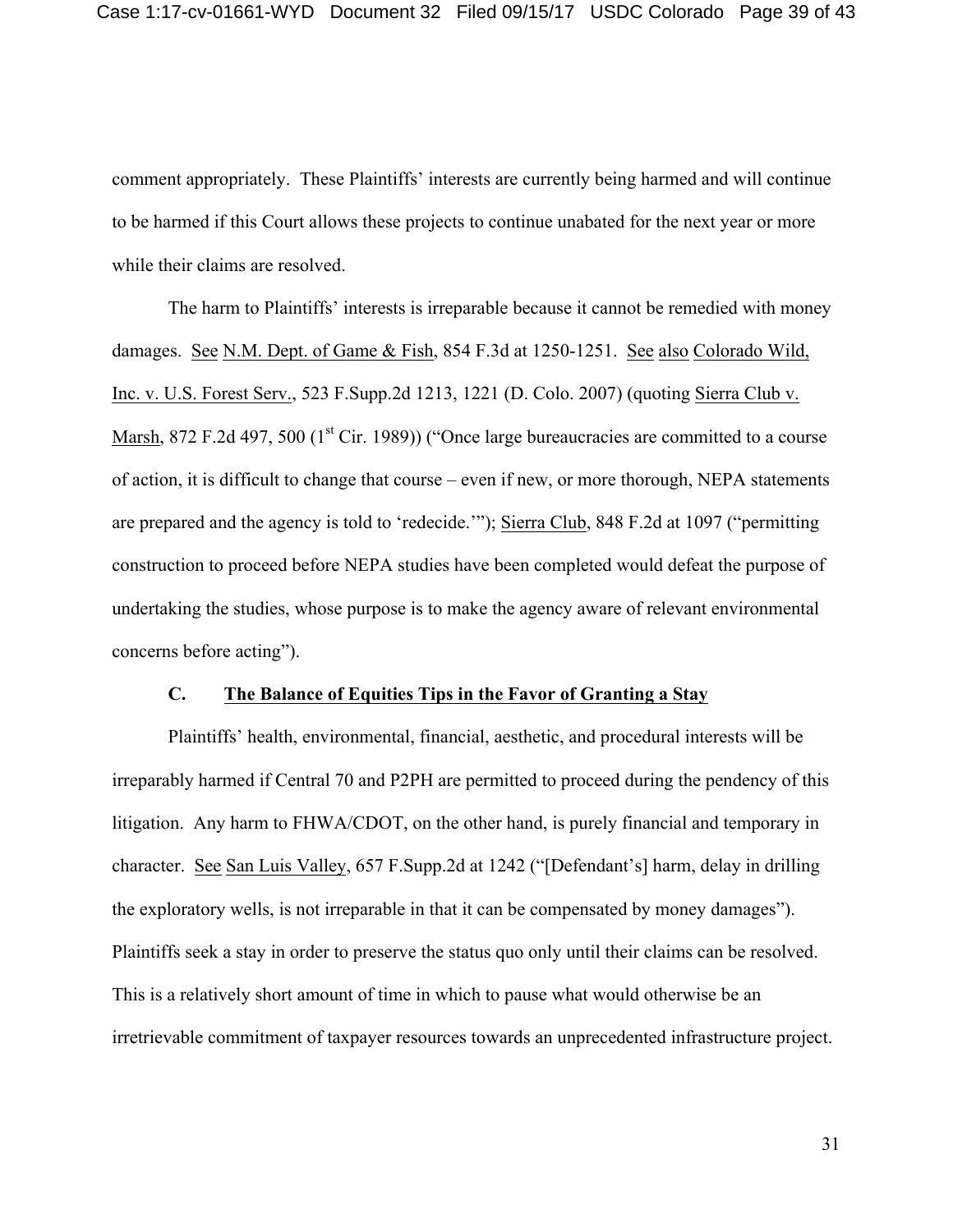## **D. An Order Granting a Stay is in the Public Interest**

This court has previously held that, "[t]he public has an undeniable interest in the [government's] compliance with NEPA's environmental review requirements and in the informed decision-making that NEPA is designed to promote." San Luis Valley, at 1242 (quoting Colorado Wild, 523 F.Supp.2d at 1223). "The twin purposes of NEPA is to require agencies to consider environmentally significant aspects of a proposed action, and, in doing so, to inform the public that the agency's decision making process includes environmental concerns." WildEarth Guardians v. U.S. Forest Service, 828 F.Supp.2d 1223, 1236 (D. Colo. 2011). Here, those purposes would be rendered meaningless if Central 70 / P2PH were allowed to proceed during the pendency of this case. FHWA/CDOT have failed to inform the public of the true scope and impacts of Central 70 and are likewise proceeding in an uninformed basis. Granting a stay would promote the public's interest in an accurate and transparent administrative process in which the agencies are informed and the public is permitted to meaningfully participate.

#### **V. CONCLUSION**

For all the reasons stated herein, the Zeppelin Plaintiffs respectfully request the Court GRANT this Motion and ORDER that Defendant FHWA and Defendant-Intervenors CDOT and Shailen P. Bhatt are enjoined from undertaking any further action on, or making any further irretrievable commitment of resources towards, Central 70 and P2PH until the merits of the Zeppelin Plaintiffs' claims are resolved.

Respectfully submitted this  $15<sup>th</sup>$  day of September, 2017.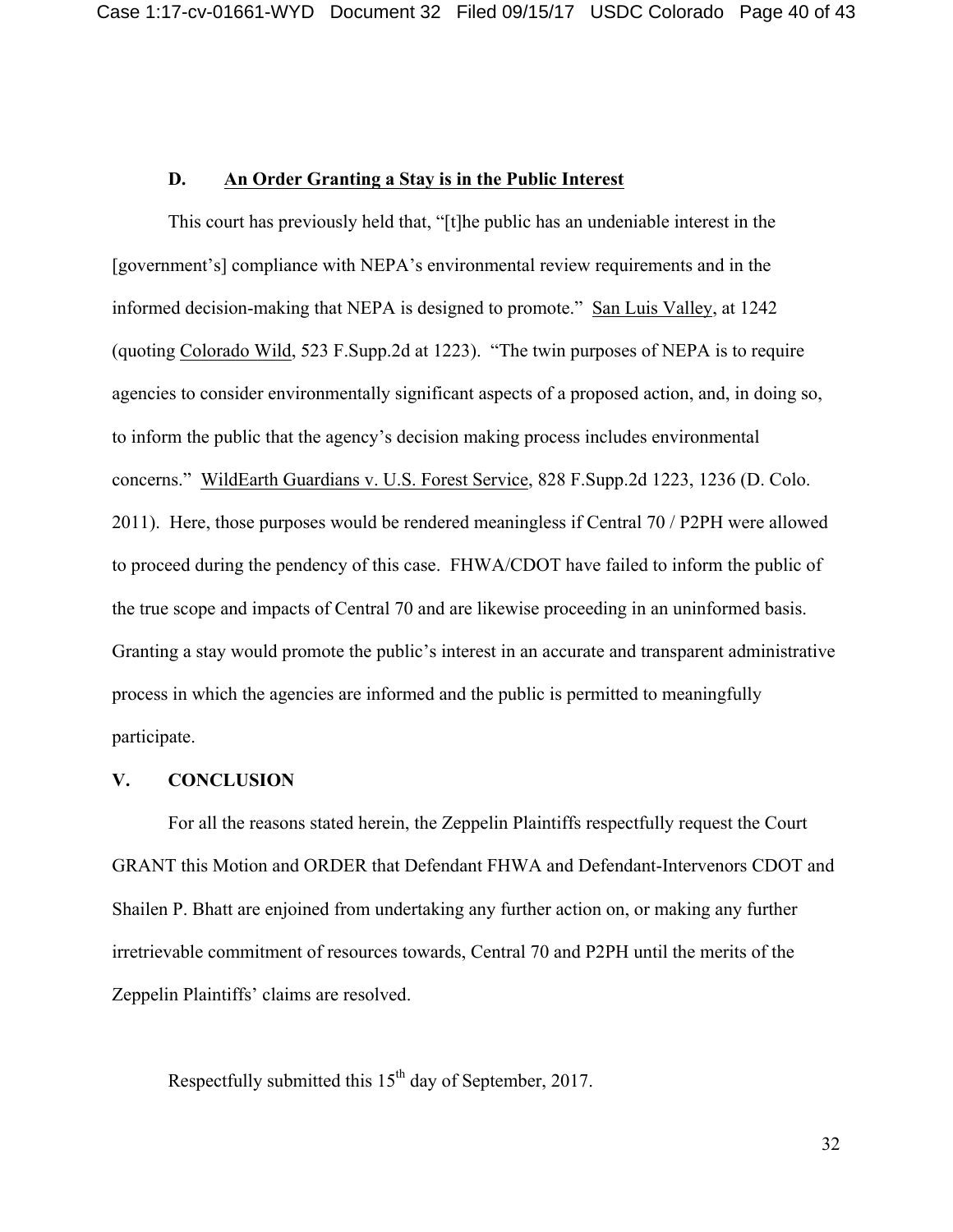## KEATING WAGNER POLIDORI FREE, P.C.

By: *s/ Melissa A. Hailey* Melissa A. Hailey, CO Reg. #42836 Aaron D. Goldhamer, CO Reg. #41016 1290 Broadway, Suite 600 Denver, CO 80203 Tel: (303) 534-0401 Fax: (303) 534-8333 mah@keatingwagner.com agoldhamer@keatingwagner.com

*~ and ~*

James Jay Tutchton, CO Reg. #21138 Tutchton Law Office 6439 East Maplewood Avenue Centennial, CO 80111 Tel: (720) 301-3843 jtutchtontlo@gmail.com

*Attorneys for Plaintiffs*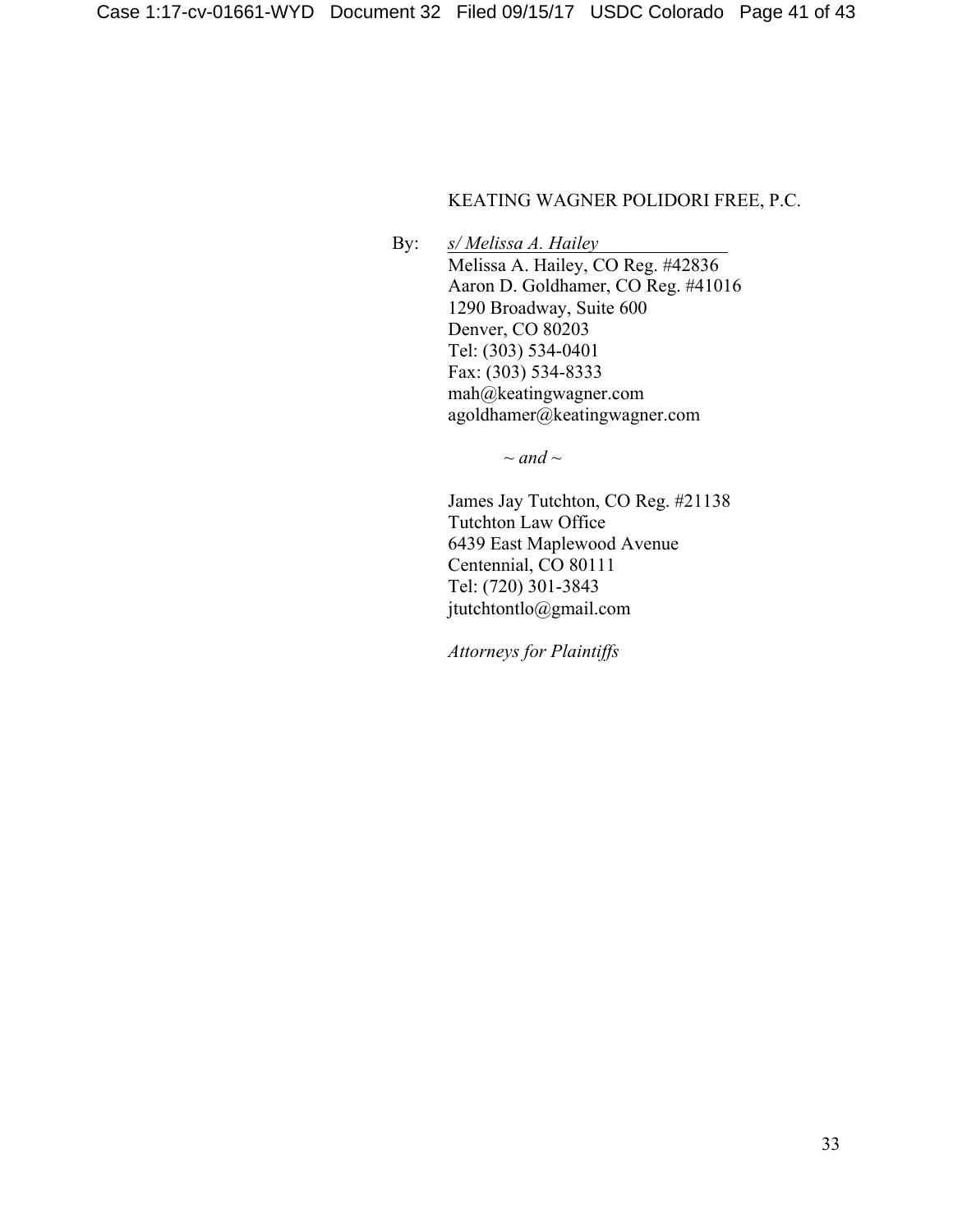#### **CERTIFICATE OF SERVICE**

I hereby certify that on this  $15<sup>th</sup>$  day of September, 2017, I filed a true and accurate copy of the foregoing with the Clerk of Court via the CM/ECF system, which provided immediate electronic notice of the same to all counsel of record as follows:

Carter F. Thurman, Esq. Mayte Santacruz, Esq. U.S. Department of Justice Environment and Natural Resources Division Natural Resources Section P.O. Box 7611 Washington, DC 20044-7611 Carter.thurman@usdoj.gov Mayte.santacruz@usdoj.gov

David A. Carson U.S. Department of Justice-Denver-ENRS Environment & Natural Resources Section 999  $17<sup>th</sup>$  Street South Terrace, Suite 370 Denver, CO 80212 David.a.carson@usdoj.gov

#### *Attorneys for Federal Defendants*

John E. Putnam, Esq. Nicholas A. DiMascio, Esq. Kaplan Kirsch & Rockwell, LLP 1675 Broadway, Suite 2300 Denver, CO 80202 jputnam@kaplankirsch.com ndimascio@kaplankirsch.com

Brent E. Butzin, Esq. Assistant Attorney General 1300 Broadway, Tenth Floor Denver, Colorado 80203 Brent.butzin@coag.gov

*Attorneys for Defendant-Intervenors*